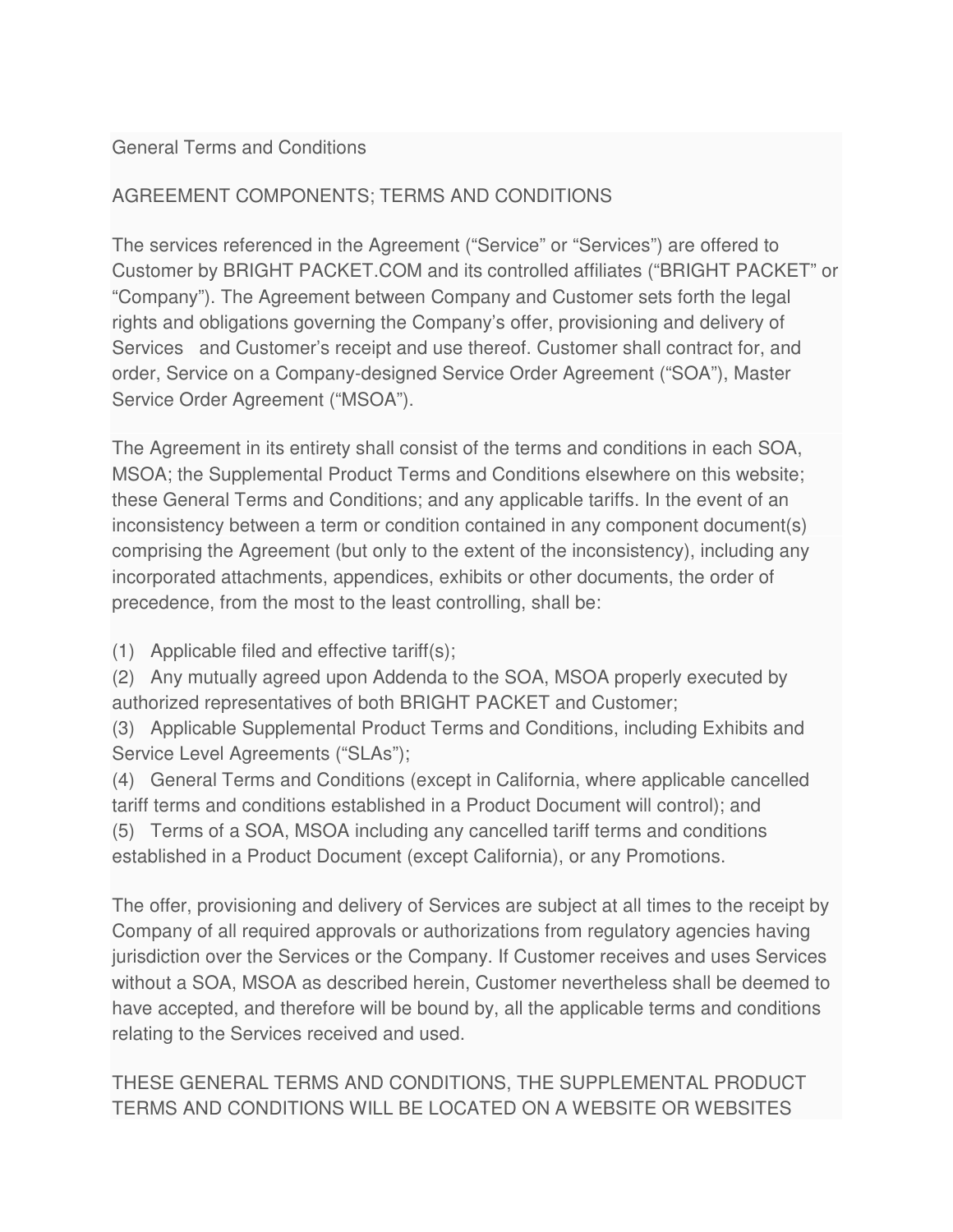ACCESSIBLE AT ALL TIMES BY CUSTOMER AND, TOGETHER WITH BRIGHT PACKET'S TARIFFS, MAY BE MODIFIED BY BRIGHT PACKET AT ANY TIME AS PERMITTED OR REQUIRED BY LAW.

FOR OTHER THAN BRIGHT PACKET TARIFFS GOVERNED BY NOTICE REQUIREMENTS IMPOSED BY REGULATORY AUTHORITIES, THE COMPANY SHALL PROVIDE CUSTOMER WITH AT LEAST FIFTEEN (15) DAYS PRIOR NOTICE OF ANY CHANGES THAT WOULD MATERIALLY AND ADVERSELY AFFECT CUSTOMER SO THAT CUSTOMER MAY ELECT TO DISCONTINUE SERVICE AND AVOID THE EFFECTS OF THE CHANGES.

COMPANY NOTICE MAY BE FURNISHED BY: (1) A MESSAGE INCLUDED WITH THE INVOICE; (2) A POSTCARD OR LETTER; (3) CALLING AND SPEAKING TO CUSTOMER OR LEAVING A MESSAGE; OR (4) E-MAIL, IF CUSTOMER CONSENTS. FOR OTHER THAN BRIGHT PACKET TARIFFS GOVERNED BY NOTICE REQUIREMENTS IMPOSED BY REGULATORY AUTHORITIES, THE COMPANY WILL PUBLISH CHANGES ON RELEVANT COMPANY WEBSITES AT LEAST FIFTEEN (15) DAYS IN ADVANCE OF THEIR TAKING EFFECT.

CUSTOMER SHALL BE BOUND BY CHANGES AFTER THEY BECOME EFFECTIVE. IN NO EVENT WILL ANY CHANGE BE DEEMED TO AFFECT ANY EXISTING SLA.

CUSTOMER ACCEPTS THE INCORPORATION INTO THE AGREEMENT OF APPLICABLE

TARIFFS, SUPPLEMENTAL PRODUCT TERMS AND CONDITIONS, THESE GENERAL TERMS AND CONDITIONS AND ALL MODIFICATIONS MADE THERETO. CUSTOMER MAY OBTAIN A HARD COPY OF THE AGREEMENT (OR ANY OF ITS COMPONENTS) AT ANY TIME BY CONTACTING BRIGHT PACKET AND REQUESTING IT.

1.1 DEFINITIONS (Terms with initial caps not otherwise defined herein shall have the meanings ascribed in the Agreement.)

1.2 Access Service Request: That part of an Agreement that is executed by the Company and the Customer and, among other things, identifies the particular Access Service to be furnished and the location at which that Service is to be provided.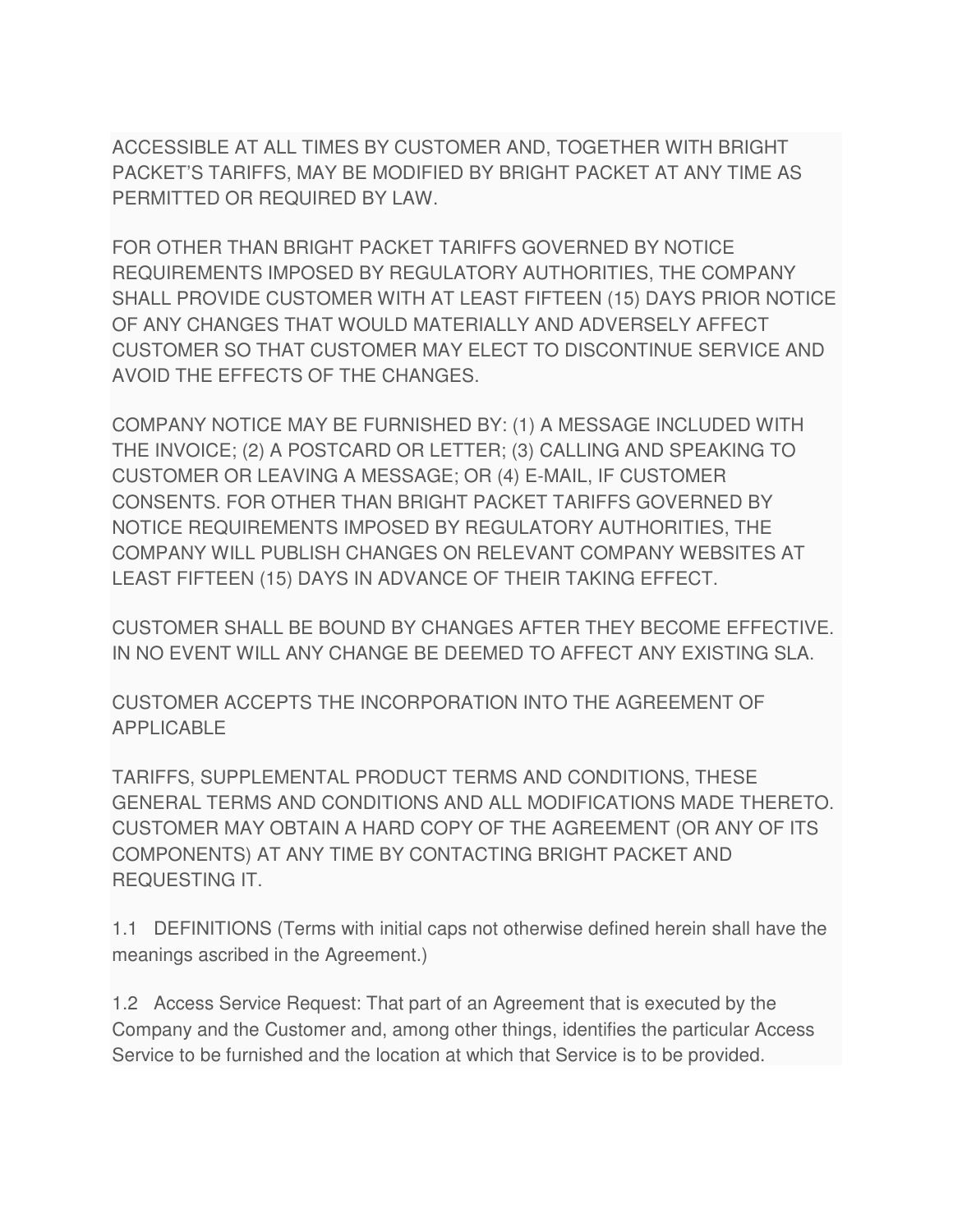1.3 Affiliate: Affiliate means, with respect to either Company or Customer, any other entity which controls, is controlled by, or is under common control with the Company or Customer. The term "control" means the possession, directly or indirectly, of the power to direct or cause the direction of Company or Customer management and policies, whether through the ownership of voting securities, by contract, or otherwise.

1.4 Automatic Number Identification (ANI): Digits transmitted by the calling party's carrier that indicate the calling party's telephone number.

1.5 Authorization Code(s): A code in numbers or letters employed by a Customer to gain access to a Company Service, such as Calling Card Services.

1.6 Carrier Customer: A carrier or service provider to whom Customer will provide telecommunications and/or related services using, in part, Services provided by BRIGHT PACKET to Customer.

1.7 Carrier Services Customer: A Customer that acquires Services pursuant to a BRIGHT PACKET Carrier Services Agreement, Carrier Master Service Order Agreement, or Service Order Agreement administered by Carrier Services and recognized in BRIGHT PACKET billing systems via a Billing Account Number ("BAN") uniquely available to a Carrier Services customer.

1.8 Circuit: An individual telecommunications facility included as part of Service.

1.9 Communications Facilities: Facilities the Company is willing to specially construct or otherwise acquire in order to provide Service(s) to the Customer.

1.10 Company: BRIGHT PACKET Communications Services, LLC, or any controlled affiliate providing an offered product.

1.11 Customer: The person, firm, corporation or other entity that orders or uses Service and is responsible for compliance with all Customer obligations set forth in the Agreement, including the duty to pay for Service.

1.12 Directory Assistance: A service that allows the Customer to acquire directory listings.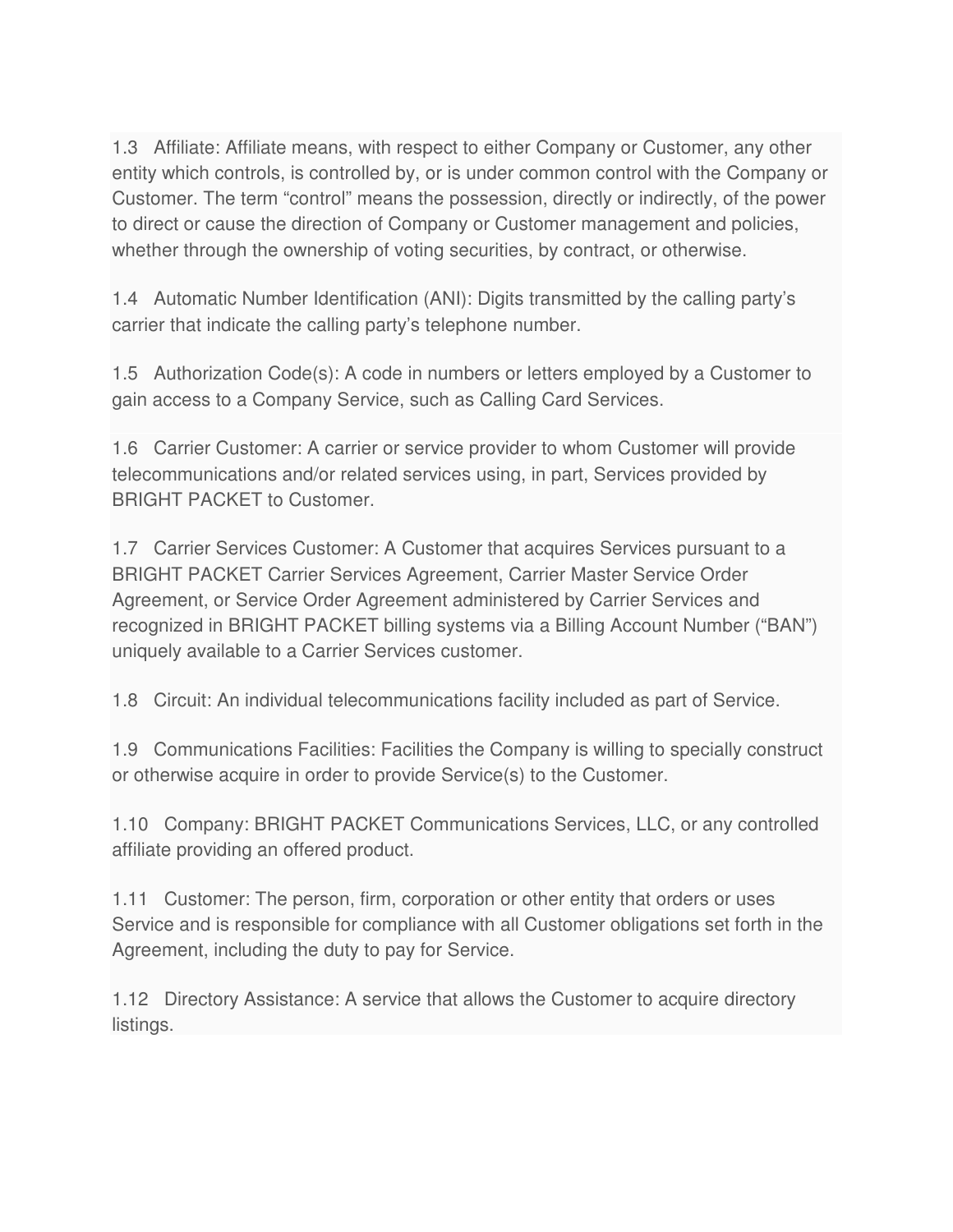1.13 Domain Name: An address on the Internet that is comprised of a hierarchical sequence of names (labels) separated by periods (dots), e.g. BRIGHT PACKET.com, in computer networks using the Transfer Control Protocol/Internet Protocol.

1.14 End User or User: Any person or entity that receives or uses BRIGHT PACKET Service, irrespective of whether such person or entity is authorized by the Customer to receive or use Service. "End User" shall also mean any person or entity Customer or its Carrier Customer provides telecommunications and/or related services using, in part, Services provided by BRIGHT PACKET to Customer.

1.15 FCC: Federal Communications Commission.

1.16 Individual Case Basis: A service arrangement in which service rate, charges or terms and conditions are non-standard and based on the specific requirements of the Customer.

1.17 Master Service Order Agreement (MSOA): That part of an Agreement that is executed by the Company and the Customer and, among other things, accommodates the execution of subsequent Service Order Agreements or Access Service Requests by the Company and the Customer.

1.18 Network: the telecommunications network of Company or Customer, as the context of the provision requires or as contemplated.

1.19 Network Number: The part of an Internet address that designates the network to which the addressed node belongs.

1.20 Non-Recurring Charges: One-time charges for Service including, but not limited to, charges for specially constructed Communications Facilities, Service installation, e.g., "expedite charges," or special fees for which the Customer becomes responsible at the time a SOA, MSOA is accepted.

1.21 Off-Net Service: Service where one or both locations to be connected are not served by the Company's Network and, as a result, a portion of Service is provided by another service provider. Where the Company agrees to provide Off-Net Service,the terms, conditions and pricing of such Service will be provided on an Individual Case Basis ("ICB") subject to the terms and conditions of the underlying service provider. The Company will invoice Customer for Off-Net Service and will manage the provisioning of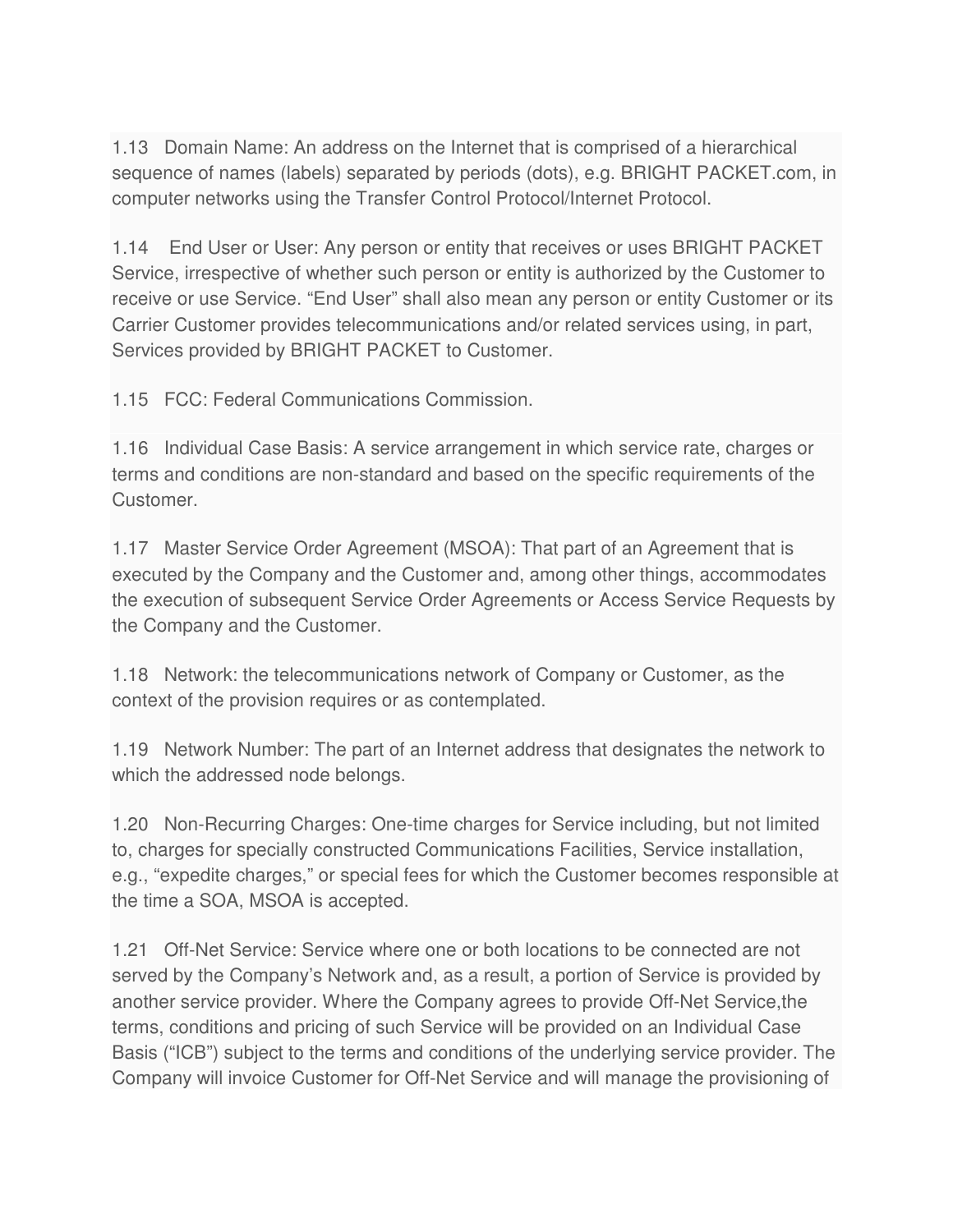Service but shall not be liable for any service failures or deficiencies on the part of the underlying service provider.

1.22 On-Net Service: Service where both locations to be connected are served by the Company's Network and, as a result, Service is provided entirely by the Company.

1.23 Service or Services: A product or products offered and provided to Customer by the Company.

1.24 Service Order Agreement ("SOA"): That part of an Agreement that is executed by the Company and the Customer and, among other things, identifies the Service to be furnished and the location(s) at which that Service is to be provided.

1.25 Supplemental Product Terms and Conditions: Terms and conditions additional to these General Terms and Conditions that apply to a Service ordered or used by a Customer.

1.26 Recurring Charges: Monthly charges for Services or equipment.

1.27 Start of Service Date: The date the Company notifies a Customer that Service is available for use by Customer or some other mutually agreeable date.

1.28 United States: The 48 contiguous states and the District of Columbia, Hawaii, Alaska, Puerto Rico, the US Virgin Islands, as well as the off-shore areas outside the boundaries of the coastal states of the 48 contiguous states to the extent that such areas appertain to and are subject to the jurisdiction and control of the United States.

1.29 Voice Services: Voice Services consist of local and long distance voice services. Price lists or contracts, Voice Services include BRIGHT PACKET IP-based services, VoIP Termination, VoIP Origination.

#### 2.1 LIMITATIONS ON SERVICE

2.2 Availability of Facilities: Service is offered and furnished subject to the availability of all necessary facilities, including those acquired by the Company from other entities. BRIGHT PACKET may decline to accept a request for Service if it determines that, based on its existing facilities at the time of the request and its current and forecasted need to provide other Services, it requires the available facilities for other Service needs.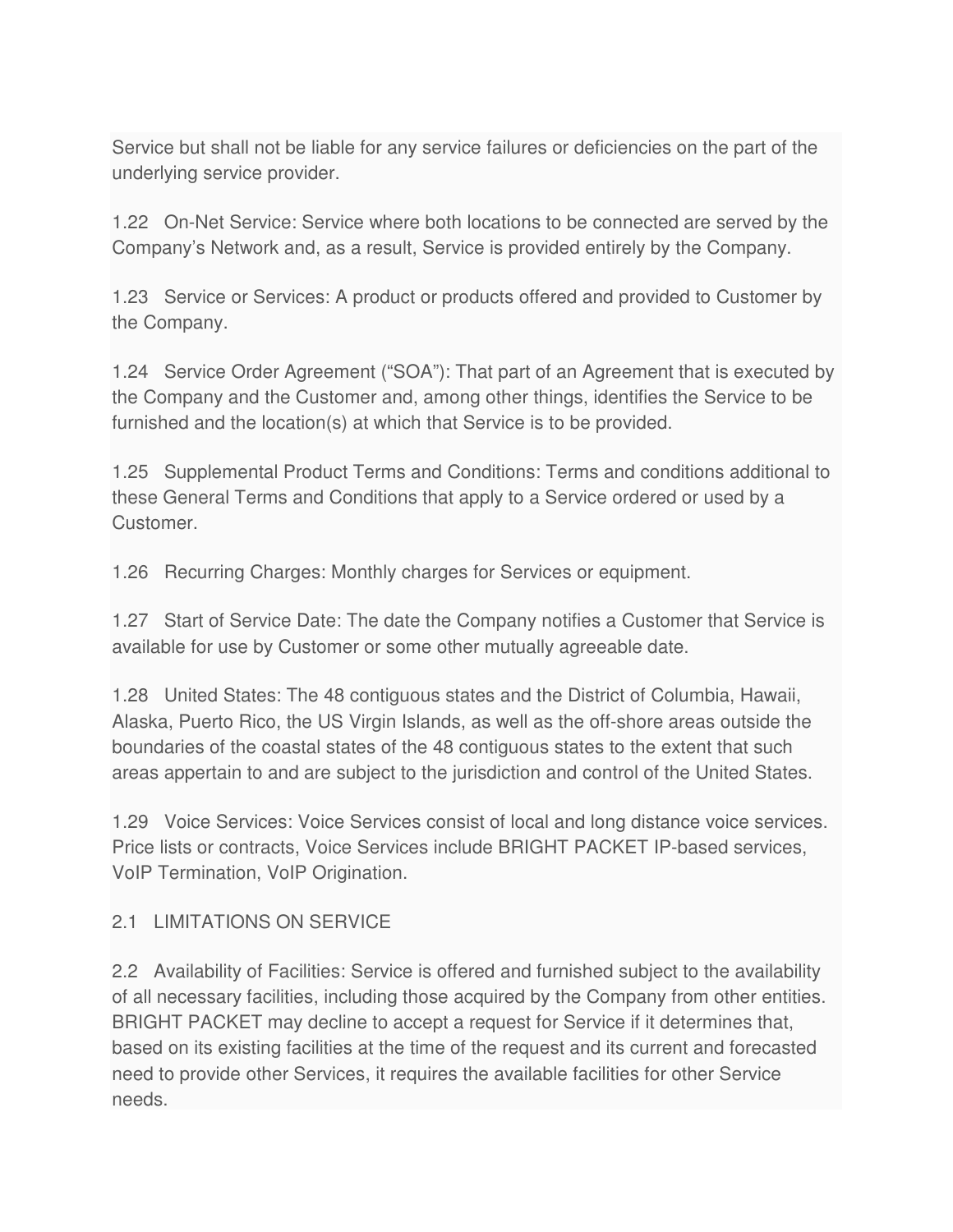BRIGHT PACKET therefore may limit its provisioning of Service, if necessary, in order to manage its network and operations in an efficient manner and to meet the reasonable service expectations of its existing and future customers based on current and projected available facilities capacity. In addition, the Company may restrict or allocate Service among Customers, when necessary, due either to facilities shortages or causes beyond the Company's control.

2.3 Right to Alter Service: In its sole discretion and without liability to Customer, Company may: (a) alter the methods, processes or suppliers by or through which it provides Service; (b) change the facilities used to provide Service; or (c) substitute comparable Service for that being provided to Customer. If necessary due to the potential impact on affected Customers, the Company will furnish prior notice of any alterations, changes or substitutions.

2.4 Choice and Ownership of Facilities: Except as expressly provided otherwise in a SOA, MSOA the facilities used to provide Service will be of the Company's exclusive choosing. In no event will title to any of the facilities used to provide Service vest in the Customer.

2.5 Interconnected Voice over Internet Protocol Services: BRIGHT PACKET does not support the provision of Interconnected VoIP Services, as defined in 47 C.F.R. § 9.3, by Customer or any third party via any BRIGHT PACKET Voice Service.

2.6 Company's Right to Block or Discontinue Service without Notice to Customer 2.5.1 Network Blockage or Degradation: The Company may discontinue furnishing Service if the Customer uses or misuses Service in a manner that results, or could result, in network blockage or other degradations that adversely affect the Service furnished to Customer or to other existing or prospective Customers of the Company.

2.6.2 Customer Violation of Agreement or Law: The Company may discontinue the furnishing of Service if Customer uses, or threatens to use Service for any unlawful purpose or otherwise violates the terms of the Agreement.

2.6.3 Unlawful or Unauthorized Use: The Company may discontinue the furnishing of Service, when it deems it necessary to take such action to prevent the unlawful or unauthorized use of Service, by blocking traffic to or from certain countries, cities, NXX exchanges, or individual telephones; by blocking call origination; or by blocking calls using certain Customer authorization or access codes. The Company also may suspend the origination of domestic or international traffic associated with any or all Services if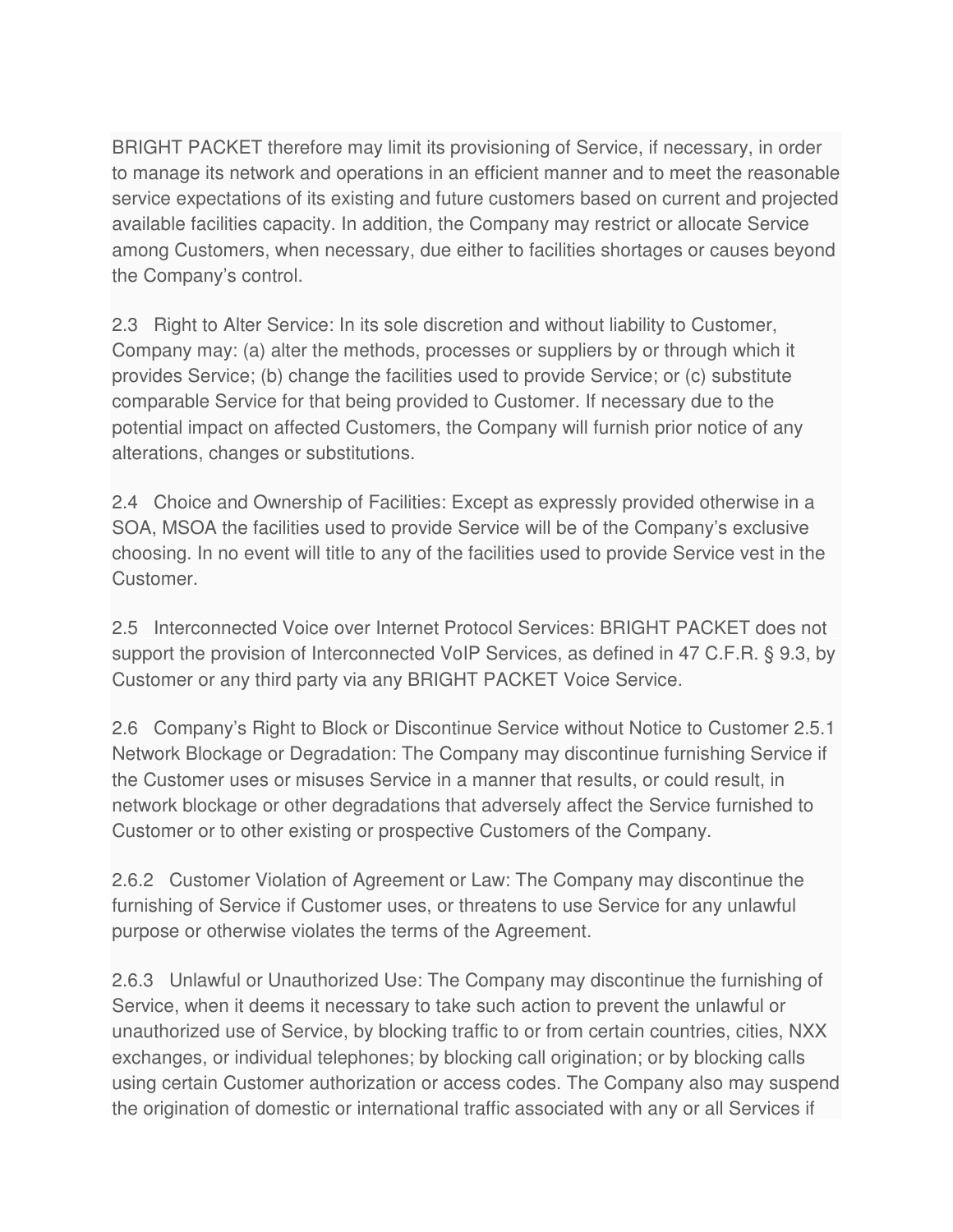the Company deems such action necessary to prevent the unlawful or unauthorized use of the Service due to the failure, in whole or in part, of any fraud detection system utilized by the Company to provide or support Service.

### 3.1 WARRANTIES AND STANDARDS FOR SERVICES

3.2 The Company represents and warrants that it is duly licensed and authorized to provide Services and will remain so licensed and authorized by complying with all applicable federal, state and local laws and requirements, and the Customer represents and warrants that it is duly licensed and authorized to receive and use Services and will remain so licensed and authorized by complying with all applicable federal, state and local laws and requirements. Company and Customer represent and warrant that each is authorized to enter into the Agreement and perform its obligations there under. Company makes no representations or warranties, whether express, implied or statutory, regarding the Services, system equipment or Company-owned or provided equipment used by Customer, including any equipment with respect to which title may transfer to Customer (except to the extent set forth in any separate BRIGHT PACKET sale transfer document). This exclusion includes, but is not limited to, any implied warranties of merchantability, fitness of services or equipment for a particular purpose, or non-infringement of any third party rights. Additional warranty limitations that relate to specific products will be set forth in applicable Supplemental Product Terms and Conditions or tariffs.

### 3.3 Limitations on Liability

3.3.1 Direct Damages: Even if advised of the possibility of losses or damages, Company shall not be liable, except as set forth herein, for any losses or damages resulting from:

(a) its provisioning of Service to Customer; (b) any act or omission of Customer, those using the Customer's Service or third party entities furnishing products used in connection with Service; or (c) the loss or destruction of Customer data resulting from the use of Service. Company shall be liable to Customer for any property damage to Customer premises caused by its gross negligence or willful misconduct but in no event shall Company's liability be greater than an amount equal to the sum of the payments made by Customer to Company during the three months immediately preceding the event for which losses or damages are claimed. By entering into an Agreement and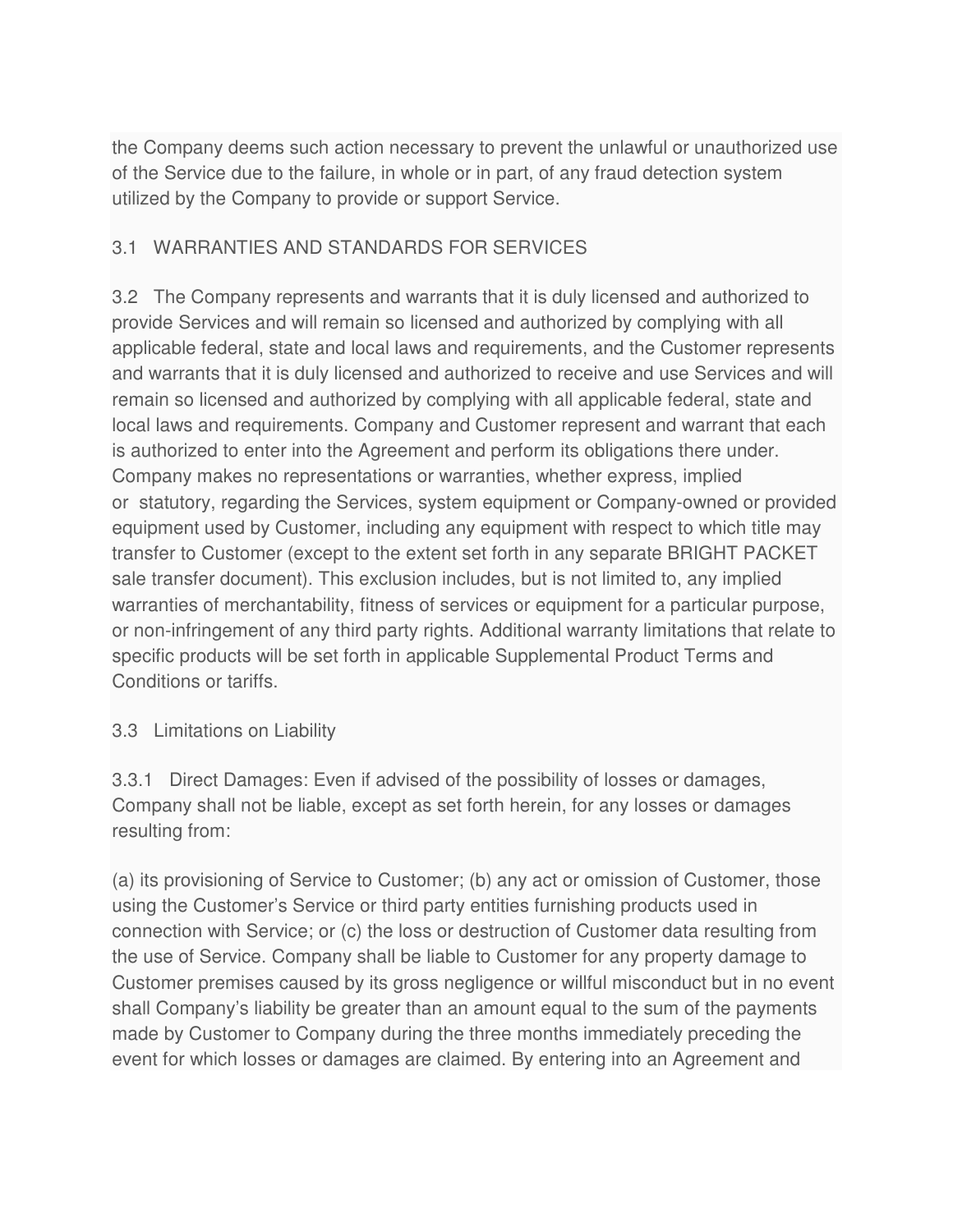remaining a Customer, Customer manifests its acceptance of this limitation on direct damages as fair and reasonable.

3.3.2 Indirect or Consequential Damages: Neither Company nor Customer shall be liable to the other for any indirect, incidental, exemplary, punitive or other consequential damages, whether or not foreseeable, including, but not limited to, damages from the loss of data, business goodwill or profits, savings or revenue, harm to business, whether under contract, tort (including negligence), strict liability or any other theory of liability. A party's out-of-pocket costs for damages recovered by a third party shall be deemed to be indirect damages suffered by such party, except to the extent such damages are part of a claim for which indemnification is due under Section 4.

3.3.3 Service Interruptions: The Company's liability for Service interruptions, if any, shall be limited to credit outage allowances expressly provided for in the Agreement, including any applicable tariffs incorporated therein.

3.3.4 Delays: The Company shall not be liable to Customer for losses or damages resulting from its inability to provide Service or from any delay in meeting a scheduled Start of Service Date. If there is a delay in Service installation, Customer's exclusive remedy is set forth in Section 8.5, infra.

3.3.5 Force Majeure Events: In no event shall Customer have any claim or right against Company for any failure of performance due to causes beyond the Company's control, including, but not limited to: acts of God, fire, explosion, vandalism, cable cut, storm, flood or other similar occurrences; any law, order, regulation, direction, action or request of the United States Government, or of any other government, including state and local governments having or claiming jurisdiction over Company or of any department, agency, commission, bureau, corporation, or other instrumentality of any federal, state, or local government, or of any civil or military authority; national emergencies; unavailability of materials or rights-of-way; insurrections; acts of terrorism; riots; wars; strikes; lock-outs, work stoppages or other labor difficulties; or supplier failures, shortages, breaches or delays.

3.3.6 Facilities, Services, Equipment or Systems of Others: The Company shall not beliable for the unavailability, or deficient performance, of any facilities, services, equipment or systems used in connection with the provision of Services that are under the control of Customer or any third party, even if the Company has acted as the Customer's agent in procuring such facilities, services, equipment or systems from third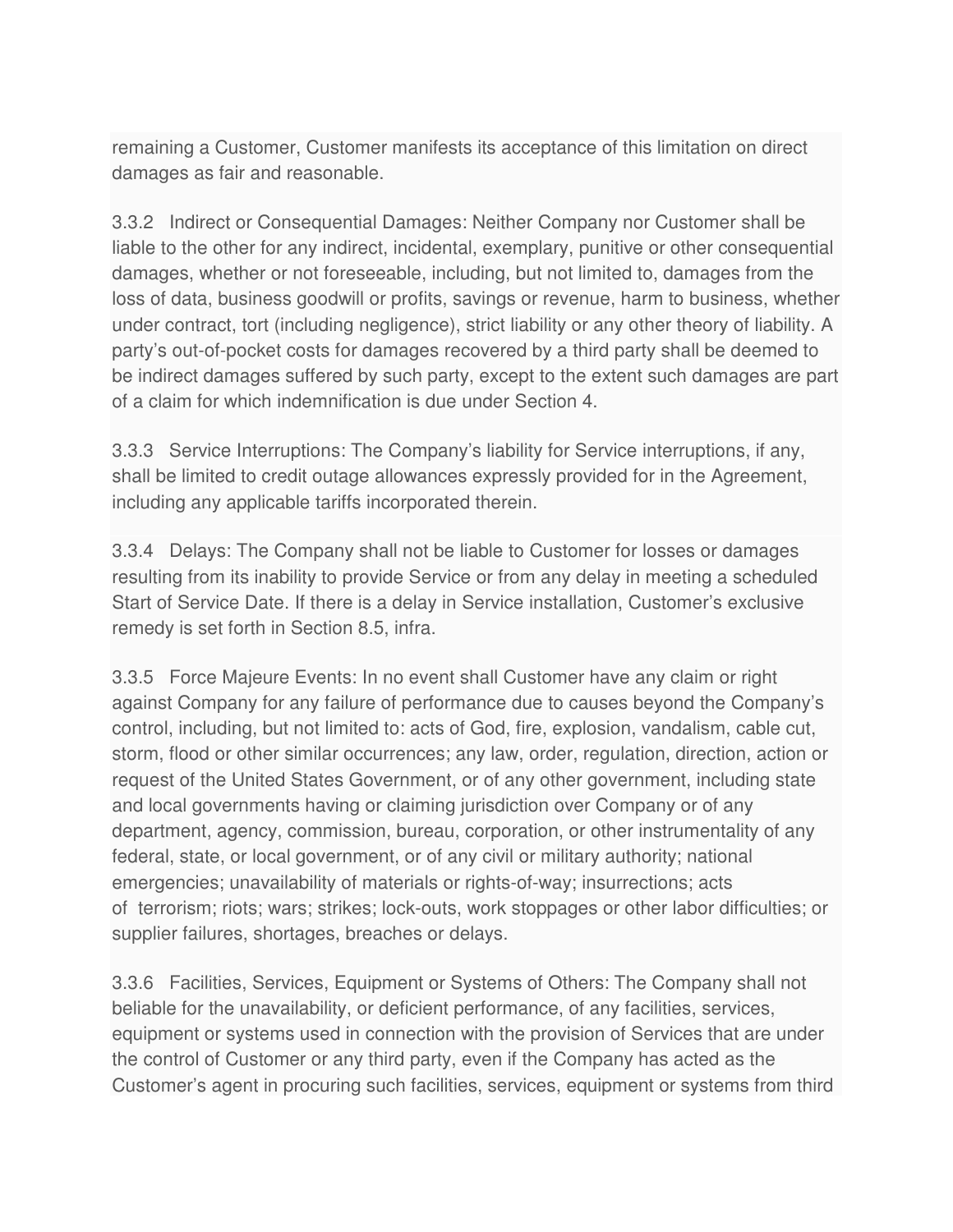parties. Customer's rights with regard to the unavailability or deficient performance of such facilities, services, equipment or systems not provided by the Company shall be strictly as established by the supplying entity.

### 3.3.7 "On-Line" Services: All "On-line" Services are provided "as is."

Customeracknowledges and agrees that communications and transactions conducted "on-line" may not be secure; that system failures may limit Customer's access to and use of "on- line" Services; and that "on-line" Services are not guaranteed to be error free. By subscribing to and using "online" Services, Customer manifests its acceptance of all the risks associated with the use of "on-line" Services, specifically, and the Internet, generally.

3.3.8 Customer's Failure to Fulfill Obligations: The Company shall not be liable to Customer or any third party for Customer's failure to fulfill its obligations, including, without limitation:

3.3.8.1 Obtaining, installing and maintaining all necessary equipment, materials, and supplies for interconnecting Customer or third-party facilities, services, equipment or systems to Services;

3.3.8.2 Securing all licenses, permits, approvals, rights-of-way, access rights, including ingress and egress from buildings, and other arrangements necessary to install, receive and use Services; and

3.3.8.3 Ensuring that Customer or third-party facilities, services, equipment or systemsinterface properly with Services; that the signals delivered to the Company's Service are fully compliant with industry standards; and that such signals do not damage Company property or personnel, or degrade Service to other Customers of the Company.

3.3.9 Misuse of Customer Service: The Company shall neither provide credit allowancesnor otherwise be liable for the use, misuse or abuse of Customer's Service by Customer, its agents, employees or any third parties including, without limitation, members of the public. If Company co-operates with Customer by recommending potential solutions to reduce or eliminate the unauthorized use of Customer's Service, Company undertakings shall not be deemed to be promises or guarantees by Company that the unauthorized use of Customer's Service will be reduced or eliminated, and in no event shall Company incur any liability in connection with those undertakings to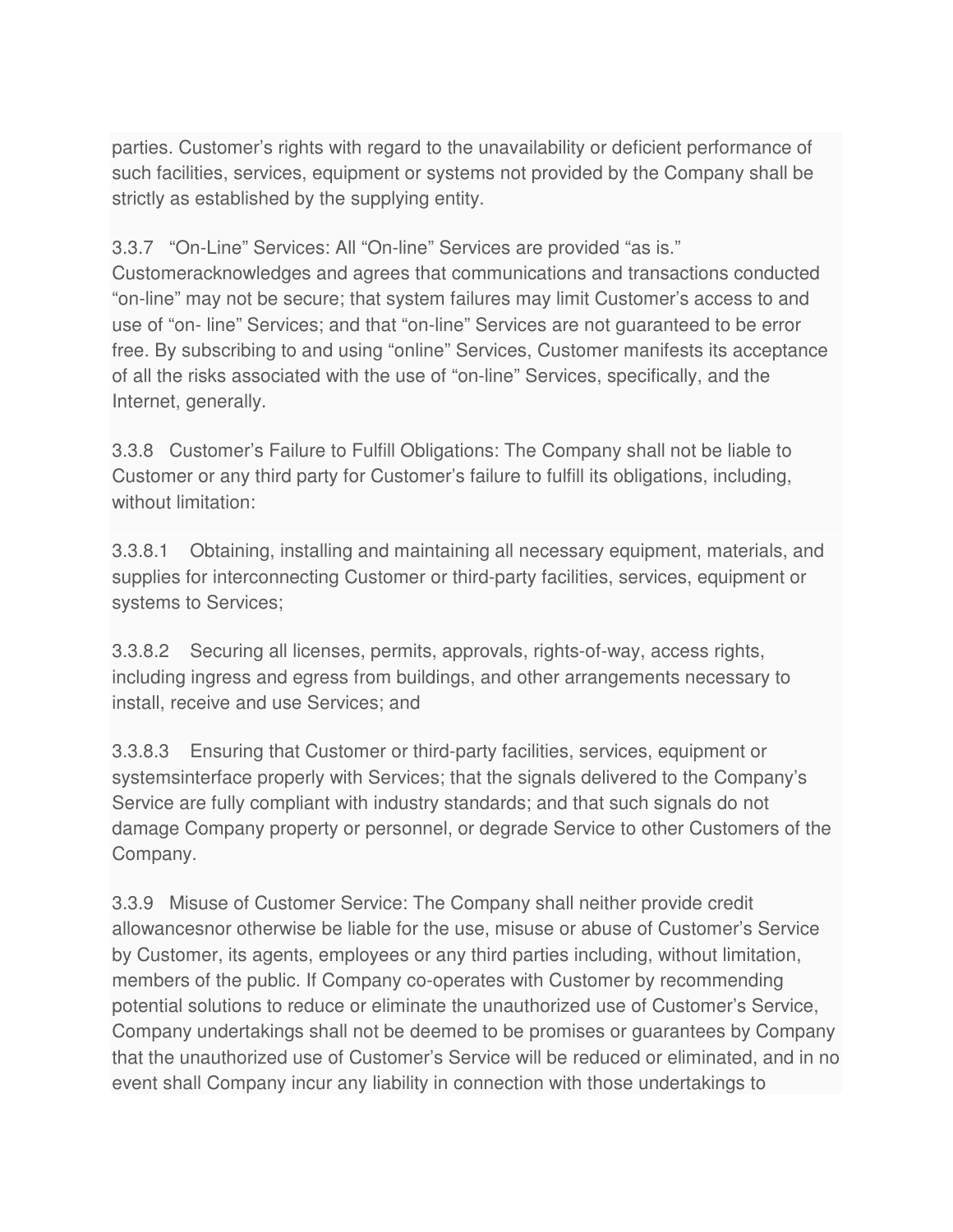Customer or any third party. In all instances, Customer shall be responsible for its facilities, services, equipment or systems interconnected with the Company's Service.

3.3.10 Billing Errors: The Company's obligation with respect to any errors resulting in Customer overpayments for Service is limited to granting invoice credits equal to the dollar amounts erroneously billed. Under no circumstance will any billing error affect the Customer's obligation to pay for Services rendered and used.

3.3.11 Calls to Public Safety Answering Points (PSAPs) or 911: The Company shall not be liable for the misrouting of any calls made to PSAPs or to municipal emergency service providers.

#### 4.1 INDEMNIFICATION

4.2.1 Company's Indemnification of Customer: Company will defend and indemnify Customer, its employees, directors, officers and agents, from and against any suit, proceeding or other claim brought by an entity (not a party to or an affiliate of a party to this Agreement) that is caused by, arises from, or relates to damage to real or tangible personal property or personal injuries (including death) arising out of the gross negligence or willful act or omission of the Company in the provision of Service by the Company.

4.2.2 Customer's Indemnification of Company: Customer will defend and indemnify the Company, its employees, directors, officers and agents, from and against any suit, proceeding or other claim brought by an entity that is caused by, arises from, or relates to: (a) damage to real or tangible personal property, personal injuries (including death) arising out of the gross negligence or willful act or omission of Customer in the use of the Service; and (b) representations regarding the nature of Customer's traffic and any use, operation or resale of Service by Customer in contravention of this Agreement, including without limitation, claims of libel, slander, unauthorized use of copyright or trademark by Customer or the business activities and practices of Customer arising from Customer's use of the Service.

4.3 Intellectual Property: If a Service provided by the Company becomes, or if theCompany reasonably believes a Service it is providing may become, the subject of a suit, proceeding or other claim by an entity (not a party to or an affiliate of a party to this Agreement) that the Service directly infringes the U.S. patent, trademark or copyright rights ("Intellectual Property') of such entity, the Company shall, at its own expense and option: (a) procure the right for the Company to continue to provide the Service; or (b)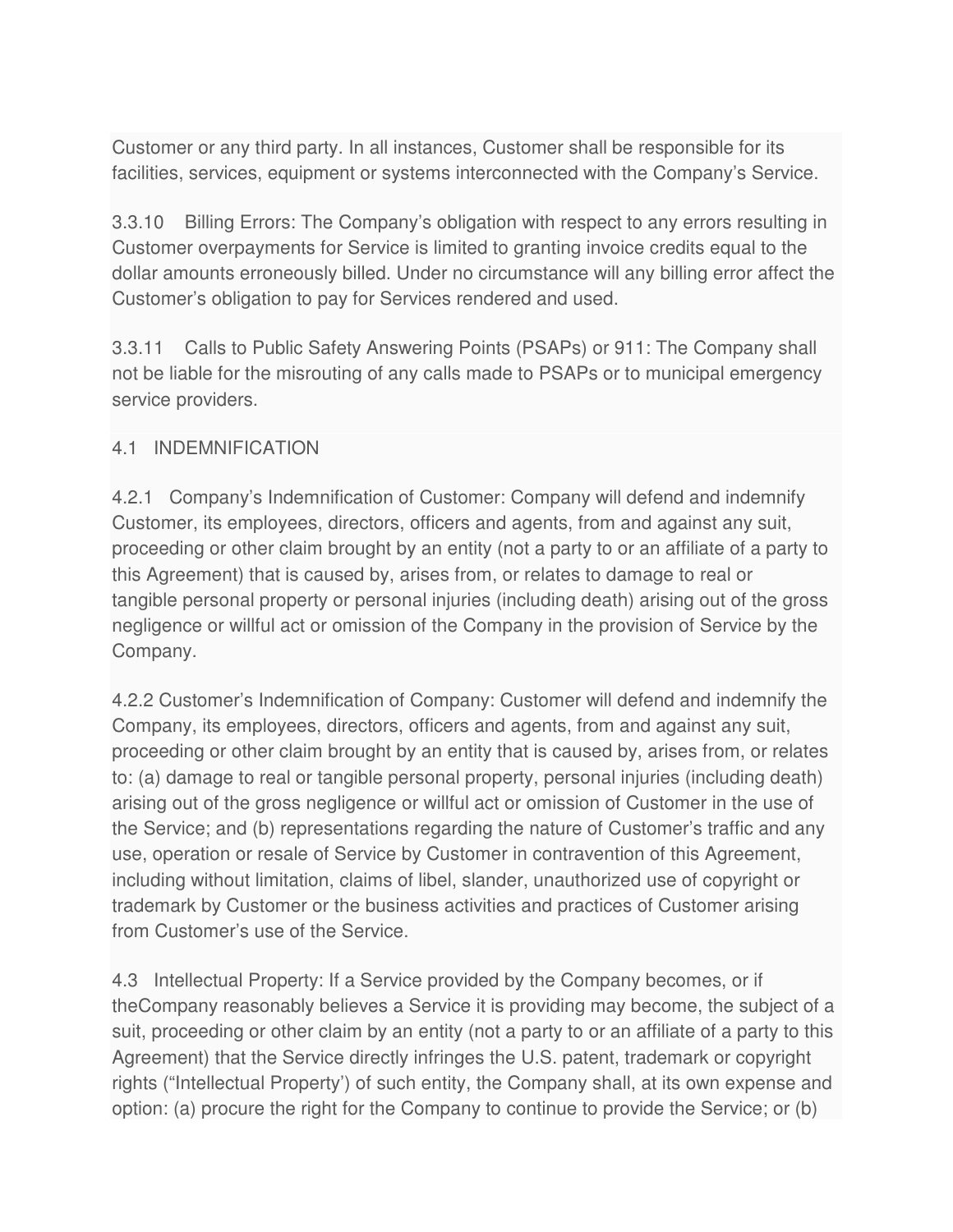modify or replace the Service with a different service that has substantially similar functionality; or (c) discontinue providing or direct the cessation of any use of the Service and refund to Customer a pro-rated portion of any charges paid for the affected Service through the date of Service discontinuation or cessation. Notwithstanding the foregoing, the Company will have no obligation to defend or indemnify Customer, and Customer will defend, indemnify and hold harmless the Company for any suit, proceeding or claim arising out of: Customer's: (a) designs, specifications, modifications, or configurations; (b) combination of Customer hardware or software, or other materials, services or methods with the Service; or (c) use, operation or resale of the Service in contravention of its obligations and responsibilities.

4.4 Procedure: If an entity makes a claim against Company or Customer, the party inreceipt of such claim ("Indemnified Party") will promptly notify the other party ("Indemnifying Party") in writing no later than sixty (60) days after receipt of such notification of a potential claim. The Indemnifying Party may assume sole control of the defense of such claim and all related settlement negotiations. The Indemnified Party will provide the assistance, information and authority necessary to assist the Indemnifying Party in its obligations. Neither Company nor Customer may settle any such matter without the consent of the other as to any settlement that imposes an obligation on, or requires any admission by, the other party. Failure of the Indemnified Party to promptly notify the other will not relieve the Indemnifying Party of its obligations except to the limited extent such delay prejudices the Indemnifying Party. Additionally, if the Service as and in the manner provided by the Company is determined by a court of competent jurisdiction to have directly infringed an entity's Intellectual Property rights, or if such claim is settled, the Company shall indemnify Customer for its reasonable legal fees incurred to defend itself against such claim up to and including the time of final disposition or settlement of such claim and any payment required to be made by Customer pursuant to such judgment or settlement.

4.5 These Customer and Company indemnifications will survive this Agreement.

# 5.1 CUSTOMER OBLIGATIONS

5.2 Commencement of Relationship and Service Provisioning: The execution of an Agreement by Customer and acceptance thereof by Company establishes the respective rights and obligations of the parties. If there is no executed Agreement but Customer nevertheless uses Services, Customer is deemed to have consented to all terms of the Agreement, including documents and publications incorporated therein by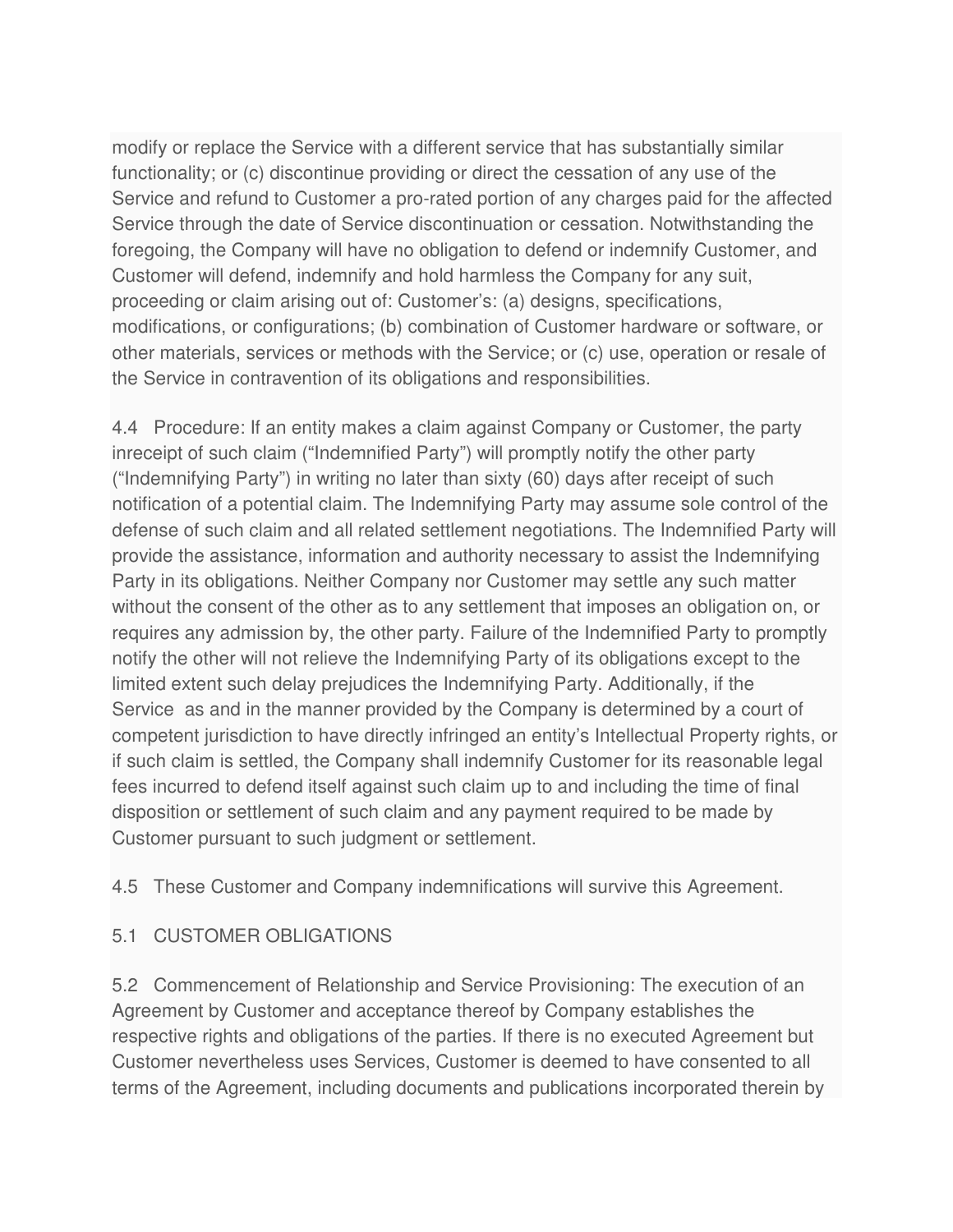reference, e.g., these General Terms and Conditions and applicable Supplemental Product Terms and Conditions relating to the Service(s) used by Customer. Customer shall allow Company, its agents or contractors reasonable access to Customer's premises to facilitate Service installation, maintenance, testing, repair and termination of Service, including the retrieval of Company property used to provide Service.

5.3 Use and Maintenance of Customer-Provided Facilities, Services, Equipment and Systems: If Customer, its agent or contractor fails to operate and maintain Customerprovided facilities, services, equipment and systems interconnected with a Service, with the result that there is harm or imminent harm to Company, its Services, personnel or other customers, Company may require Customer, at its expense, to acquire, install and use protective equipment designed to eliminate such harm. If the protective equipment fails to eliminate the harm, Company, following the delivery of written notice to Customer, may suspend or terminate the Customer's Service, without any liability or further obligation to Customer.

5.4 Customer's Use of Company Service Marks and Trademarks: Without the prior written consent of the Company, Customer may not: (a) use any service mark or trademark of the Company or its affiliates, including those licensed to the Company or its affiliates, or (b) refer to the Company or any of its affiliates in connection with any service or product, promotional offering, or publication of the Customer.

5.5 Customer's Consent to the Use of Electronic Records: Customer consents to the use by Company of electronic records in a form or forms chosen by the Company.

5.6 Notice of Claims and Problems: Customer immediately shall notify Company upon its receipt of any information that might adversely affect the Company, including, but not limited to, notices of any claims or proceedings that involve Service, and Customer promptly shall notify Company of any problem relating to Service or service performance and reasonably co-operate with Company in repairing the Service problem.

5.7 Additional Services: Customer may request additional Service(s) from Company, which Company, in its sole discretion, may agree to provide pursuant to an additional Agreement including, if applicable, any incorporated tariff(s).

5.8 Co-operation on Audits: Company may audit Customer's Traffic to accurately determine its jurisdictional nature. Customer will cooperate with Company (or, as necessary, assure the cooperation in any audit conducted of others within its control) to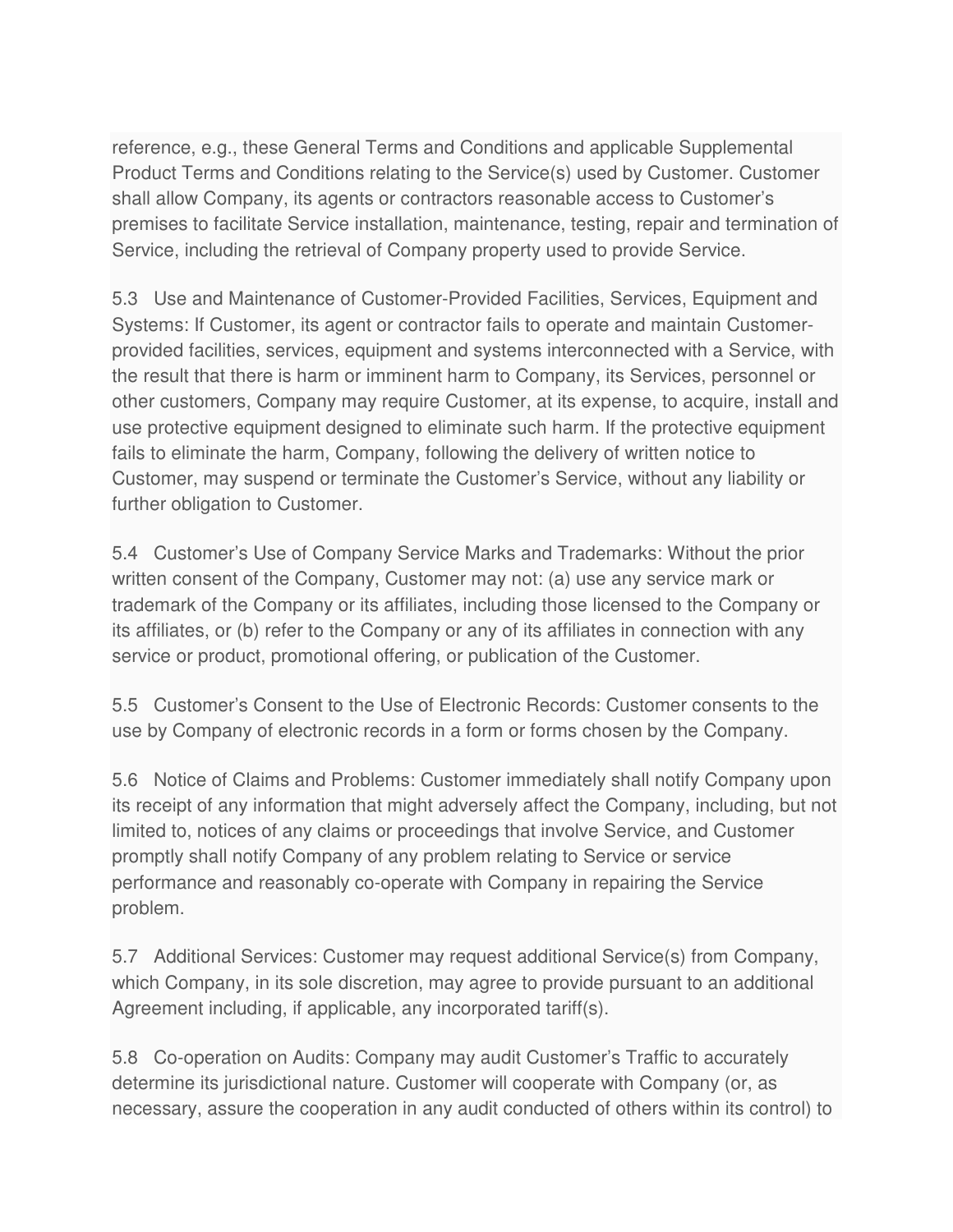obtain or verify any necessary regulatory certifications or other informationregarding the jurisdictional nature of Customer's Traffic or its use of Service. If Company is subjected to a third-party audit relating to Customer's Traffic or Services furnished under this Agreement, including those initiated by a regulatory agency or another carrier, Customer will co-operate with Company in connection with such audit, including granting the right to Company to furnish information regarding Customer's Traffic to the third party upon reasonable request. [If another carrier or regulatory agency seeks to audit traffic involving Services furnished under the Agreement, Customer will co-operate in any such audit investigation.] In addition, to the extent any third party attempts to recover access fees, reciprocal compensation or other charges, surcharges or taxes from Company as a result of an [such] audit investigation, Customer will indemnify and hold harmless Company for any and all costs and charges resulting from such third party action, although Customer may challenge any such charges assessed by a third party or any claim that its traffic is subject to access charges.

5.9 Compliance with FCC Registration Requirements: If required, Customer will timely prepare and file FCC Form 499-A and quarterly filings that accurately reflect the Customer's operations.

5.10 Resale of Service: If Customer resells BRIGHT PACKET Service or incorporates BRIGHT PACKET Service into services sold by Customer to its Carrier Customers or End Users, Customer shall be solely responsible for interfacing with its Carrier Customers or End Users with respect to its service offerings including, without limitation, order provisioning, billing, collection, billing adjustments/credits, tax collections and payments, customer service, and dispute resolution. BRIGHT PACKET shall have no responsibility whatsoever to interact with Customer's Carrier Customers or End Users, nor shall BRIGHT PACKET incur any liability to Customer's Carrier Customers or End Users for its performance under the Agreement. Customer shall be responsible for: (a) applying and enforcing all applicable provisions in the Agreement to its Carrier Customers and End Users; and (b) any liability arising from a violation of a Customer obligation under the Agreement by Customer's Carrier Customer or End User. If BRIGHT PACKET discontinues providing Service to Customer for any reason, Customer shall be solely responsible for furnishing any required notice to its affected Carrier Customers or End Users.

5.11 Unless otherwise provided in a SOA, MSOA Customer is fully obligated to satisfy therevenue and/or volume commitments upon which its Service rates and charges, discounts or credits are based.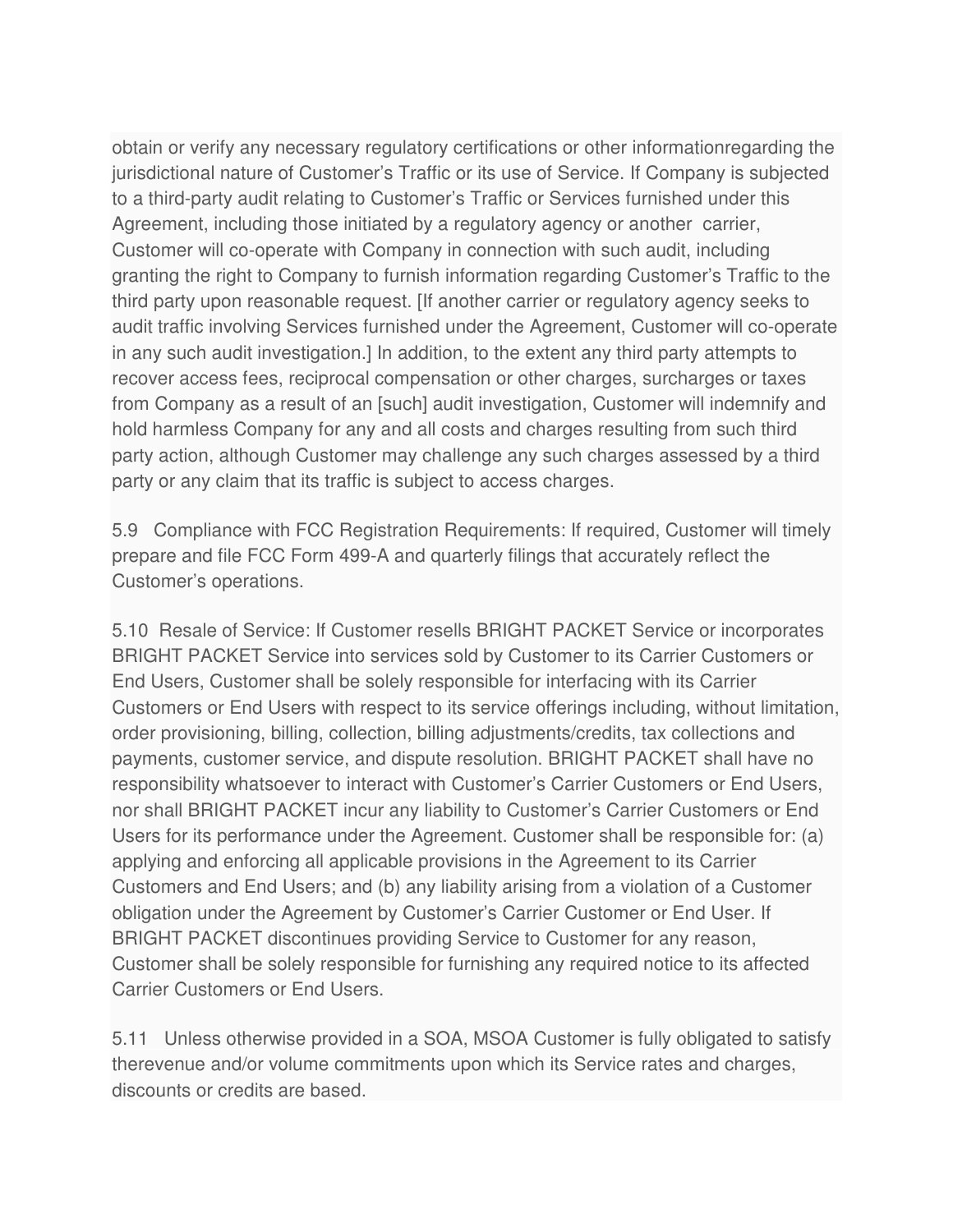5.12 911 Calling: Customer must ensure that no calls to a public safety answering point ("PSAP") or other emergency answering point can be made via an BRIGHT PACKET Service from any location other than the particular Customer Premises at which a Service is established.

### 6.1 REGULATORY/LEGAL COMPLIANCE

6.2 Additional Charges Resulting from Regulatory Activity: Service rates and charges applicable to Customer under this Agreement are subject to the imposition of additional charges, surcharges or taxes that result from actions taken by federal, state, or local regulatory authorities, legislative bodies or courts of competent jurisdiction (collectively, "Regulatory Activity"). The Company may: (i) pass through to Customer, in whole or in part, any such charges, surcharges or taxes directly or indirectly relating to Regulatory Activity; or (ii) modify the rates, charges or other terms and conditions of this Agreement to accommodate the impact of Regulatory Activity, including, without limitation, actions taken by third parties in response to Regulatory Activity.

6.3 Customer Traffic Characteristics. [Jurisdictional Nature of Traffic: All traffic delivered by Customer, its agents or authorized users to the Company for local termination, and all traffic Company delivers to Customer, its agents or authorized users that originates in the same local calling area in which Customer's NPA-NXX is assigned or in which such traffic terminates with Customer, its agents or authorized users must either be local traffic or traffic entitled to be treated as local traffic under applicable federal, state and local laws, administrative and regulatory requirements, and any other authorities having jurisdiction over such traffic. With respect to such traffic, Company will assign local telephone numbers to Customer or route Customer's traffic for termination as local calling. Neither Customer nor any of its agents or authorized users may remove or in any way alter Automatic Number Identification ("ANI") or Calling Party Number ("CPN") information associated with any traffic delivered pursuant to this Agreement. Customer will cooperate or, as necessary, assure the cooperation of others within its control to obtain or verify any regulatory certifications or other information needed regarding the jurisdictional nature of the Customer's traffic.]

6.3.1 Originating Location Information. Originating Location Information is informationthat identifies the originating location of a calling party to assist in determining the jurisdictional nature of traffic. Originating Location Information may include, as appropriate, Automatic Number Identification ("ANI"), Billing Telephone Information ("BTN"), Calling Party Number ("CPN"), where CPN represents the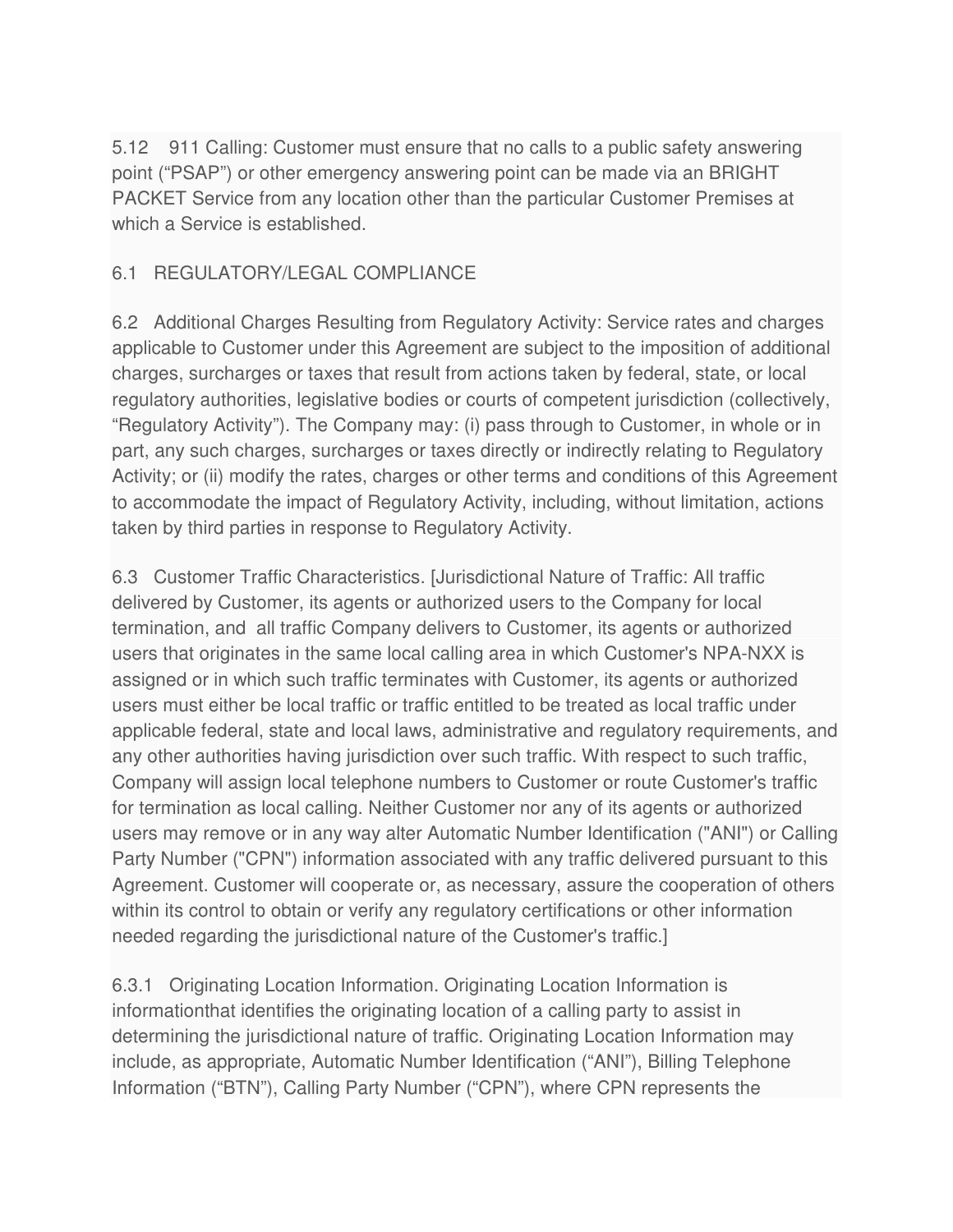Originating Location Information, and/or Charge Number ("CN"). All traffic delivered to Company by or through Customer, its agents or authorized users, ("Customer-Originated Traffic") must accurately reflect the actual originating location of such traffic. Where CPN does not represent Originating Location Information of Customer-Originated Traffic and/or the CN differs from the CPN, Customer will provide a CN to the Company as Originating Location Information. If Customer provides no Originating Location Information for Customer-Originated Traffic, that traffic must originate in the same local calling area as the BTN associated with the related Service purchased from the Company.

Customer, Customer's agent, or any authorized user of Customer's Service may not transmit any caller identification information (or alter or remove, or allow others to alter or remove, ANI, BTN, CPN, and/or CN associated with traffic delivered to, through, or by Customer, its agents or authorized users ("Customer's Traffic")) in a manner inconsistent with applicable law including, without limitation, the requirements set forth in 47 C.F.R. §§ 64.1601 and 64.1604.

### 6.3.2 Local Traffic.

(a) Local Traffic Delivered To the Company. All Customer-Originated Traffic delivered to the Company for local termination must be local traffic originating in the same local calling area in which Customer's telephone number is assigned in the Local Exchange Routing Guide ("LERG"), or it must be traffic legally entitled to be treated as local under applicable legal or regulatory requirements.

(b) Local Traffic Delivered To Customer. All traffic the Company delivers to Customer, its agents or authorized users for termination to Customer's assigned telephone numbers must be terminated by Customer in the same local calling area in which Customer's telephone number is assigned in the LERG unless the traffic is otherwise legally entitled to be treated as local traffic under applicable legal or regulatory requirements.

6.4 [Payment of] Additional Charges: Customer must timely pay all switched access, reciprocal compensation, and other applicable charges associated with Customer's Traffic, to the extent that such charges are not already reflected in the Service charges imposed on Customer, including those associated with Customer's Traffic that are invoiced to Company by a third party or remitted by Company to a third party (collectively, "Additional Charges"). The Company may impose or modify such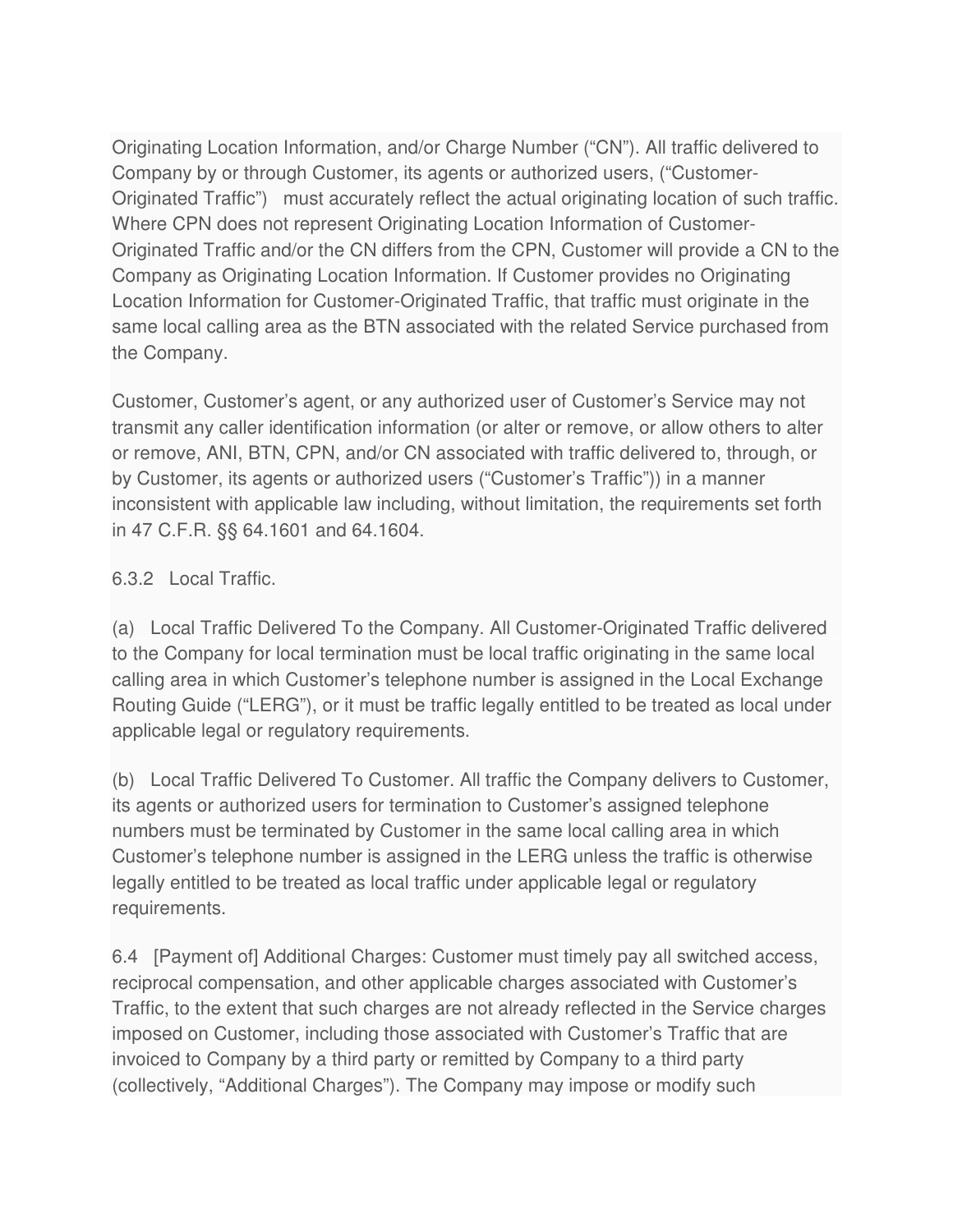Additional Charges based on, but not limited to, audits pertaining to the jurisdictional nature of Customer's Traffic or as otherwise set forth in Customer's contract. Customer will timely pay any new or adjusted Additional Charges. If the Company successfully challenges any Additional Charges imposed by a third party on Customer's Traffic, Company will credit Customer an amount equal to any amounts previously paid by Customer for those Additional Charges within two (2) billing cycles. If Company imposes a rate increase on Additional Charges that materially and adversely affects Customer, Customer may migrate the Service(s) affected by the increase to another service provider without incurring termination liability if Customer: (a) furnishes written notice to Company of its intent to migrate to another provider within sixty (60) days of its being notified of the rate increases; and (b) completes the migration of the affected Service(s) within sixty(60) days of the date of its written notice to Company. If Customer does not timely serve notice on Company of its intent to transition Service to another carrier, it will be deemed to have waived its right to do so, and if Customer fails to complete the migration within the required period, it will be required to pay any applicable early termination charges. Company and Customer will cooperate and coordinate on the scheduling and implementation of any migration of service. During any migration period, Customer must pay any Additional Charges billed to or remitted by the Company until the migration is completed.

[Customer shall promptly pay Company all access charges, reciprocal compensation, or any other charges, surcharges or taxes that, in accordance with FCC regulations or decisions, or those of any applicable state regulatory authority, or industry practices, are associated with Customer traffic delivered, or facilities utilized, pursuant to this Agreement, including, but not limited to, any retroactive charges collectively, "Additional Charges") not already reflected in the rates charged by the Company for Service. Although the Company has no obligation to challenge Additional Charges imposed by third parties, it may do so and, if successful, will refund to Customer any Additional Charges previously paid by Customer. Within two (2) billing cycles of any rate increase involving Additional Charges, Customer, upon giving written notice to Company, may transition any Service affected by a rate increase to another carrier over a mutually agreeable period of time not to exceed sixty (60) days. During a transition period, Customer must pay any Additional Charges billed to or remitted by the Company through the final transition date. Notwithstanding any other provision of this Agreement, if, within the designated two (2) billing cycles, Customer fails to furnish written notice to Company of its intent to transition affected Service to another carrier, Customer shall be deemed to have waived its right to do so.]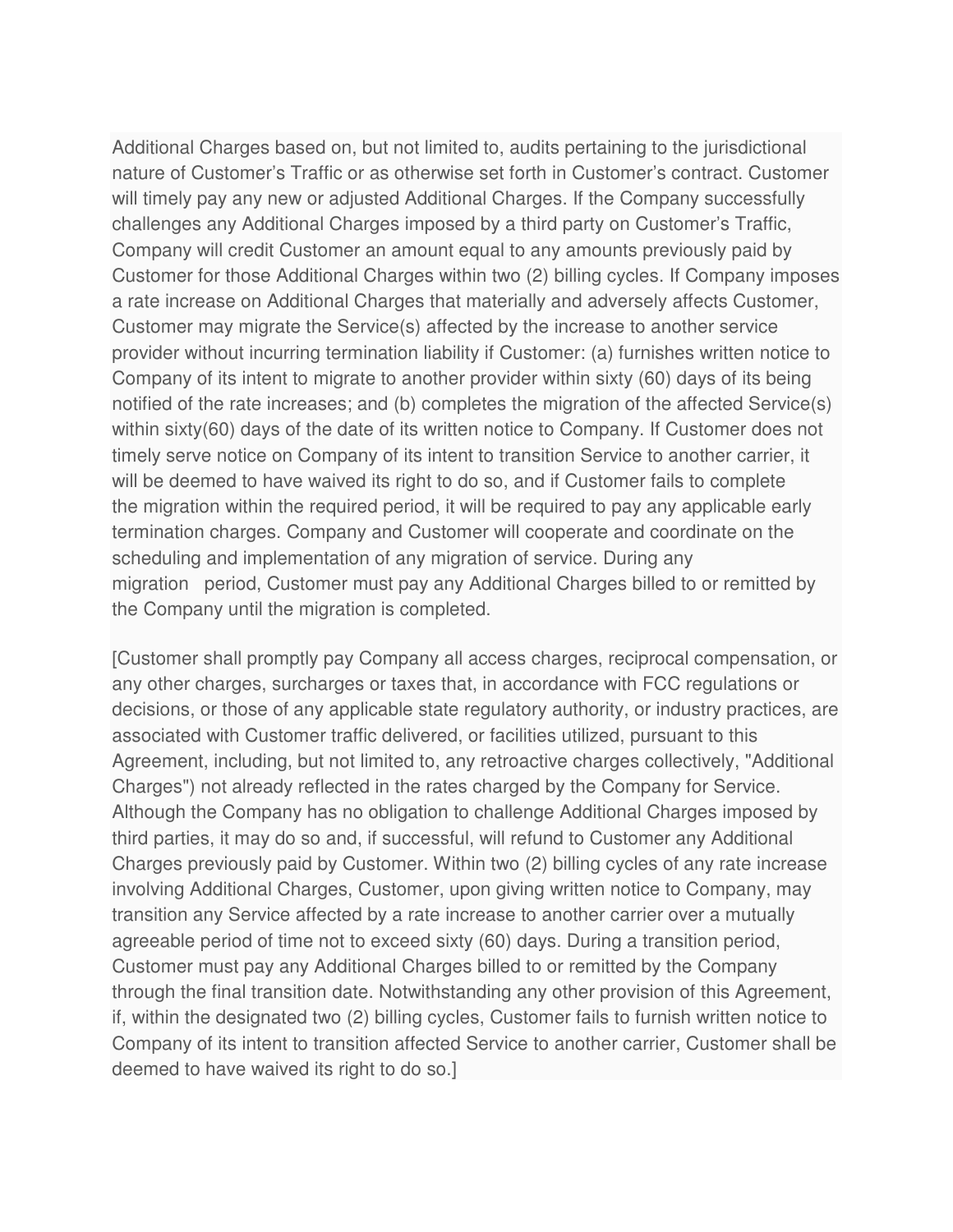6.5 Avoidance of Switched Access and Other Charges: Customer may not use Service to originate or terminate voice calls in a manner that bypasses switched access or other applicable charges. If Customer does so, it will constitute a material breach of this Agreement and will entitle Company to discontinue Service and terminate the Agreement for cause immediately upon the delivery of written notice to Customer. In addition, Customer shall indemnify, defend and hold harmless the Company and its Affiliates, their employees, directors, officers, and agents from and against all claims, demands, actions, causes of actions, damages, liabilities, losses, and expenses (including reasonable attorney's fees) incurred as a result of Customer's breach of this obligation. Notwithstanding any other provision of this Agreement, the damages for any breach of this Customer obligation shall not be capped or limited. The Company at any time may audit Customer traffic to assure compliance with its obligation not to bypass switched access or other applicable charges.

### 7.1 BILLING AND PAYMENT ARRANGEMENTS

7.2 Customer Responsibility for Payment: Customer shall pay Company for Services at the applicable recurring, nonrecurring and usage rates and charges established from time to time by the Company. Service requested by Customer via a SOA, MSOA shall identify the type and quantities of Service desired, the location(s) at which Service is to be provided, the requested term of Service and such other information required by the Company to provision and invoice Service.

7.2.1 Applicable Rates and Charges: Except as expressly provided otherwise in a SOA, MSOA the rates and charges for Service shall be effective during the Initial Term of Service and during any automatic renewal term except that, for non-international Service rates and charges not specifically established in a SOA, MSOA the Company may modify the applicable rates and charges on not less than fifteen (15) days prior notice to Customer. For international Service, the Company may modify the applicable rates and charges upon five (5) days prior notice to Customer. (Revised international rates and charges will become effective on the sixth (6th) day following the date of receipt of notice by Customer). Customer acknowledges that the termination of international long distance wireless calls may be billed at higher rates, as set forth elsewhere in the Agreement.

7.3 Service Start Date; Invoicing; and Payment Deadline: Company will notify Customer when Service is available for use. The date of such notice shall be the Start of Service Date, and Customer's obligation to pay for Service shall begin on that Date.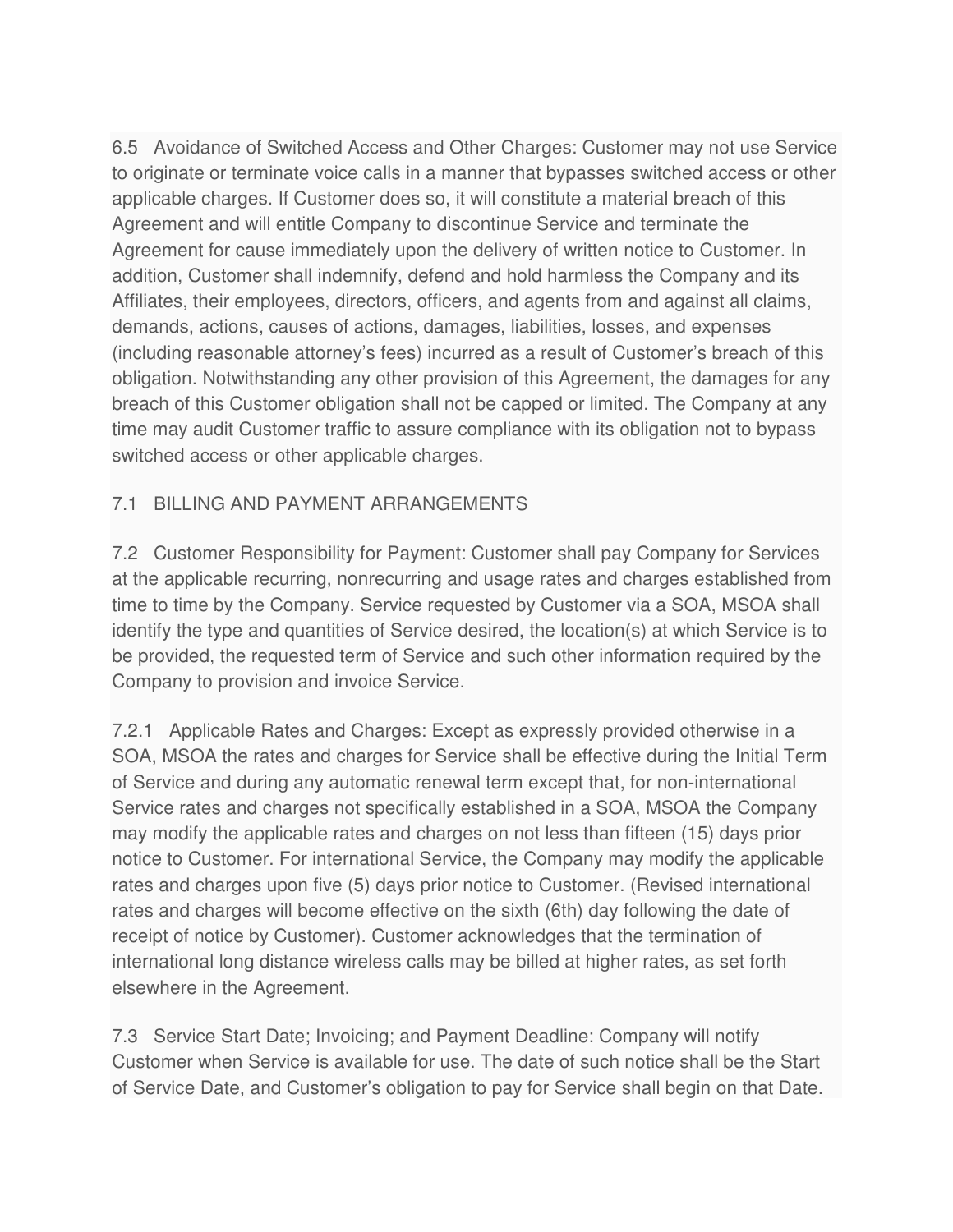Service invoicing will occur on a monthly basis. All invoices are due and payable within thirty (30) days of invoice date ("Payment Deadline").

7.4 Non-recurring Charges: Non-recurring Charges are due and payable on the Start of Service Date or as otherwise billed by the Company.

7.5 Monthly Recurring Charges: Monthly Recurring Charges are fixed in amount, not dependent on usage, and billed in advance. When Service commences other than on the first day of a monthly billing period or terminates on other than the last day of a monthly billing period, the charge for Service will be determined by prorating the monthly recurring charge by the number of days that Service was furnished during the monthly billing period.

7.6 Usage Charges: Usage Charges are billed in arrears.

7.7 Other Charges Not Included in Service Rates or Charges:

7.7.1 Surcharges and Other Service Related Fees:

7.7.1.1 Federal Universal Service Fund Surcharge: The Federal Universal Service Fund Surcharge is a charge shown as a percentage rate and applied by the Company on all invoiced interstate and international charges for services subject to the Universal Service Contribution Factor established by the FCC to support Universal Service programs. The Surcharge, which is identical to the Contribution Factor established by the FCC and revised regularly on a quarterly calendar year basis, may not be waived under any circumstance, is not eligible for discounting or promotions, and is applied to a Customer's total net interstate and international charges, specifically, the charges remaining after the application of all available discounts and credits.

7.7.1.2 Long Distance Access Charge: The Long Distance Access Charge ("LDAC") is a monthly charge assessed on a perline basis and applied to lines presubscribed to the Company's interstate long distance services or to lines not presubscribed to the Company's interstate long distance services but nevertheless employed by Customers selecting the Company as their service provider.

7.7.1.3 Access Recovery Charge: The Access Recovery Charge ("ARC") is a monthlycharge designed to recover increased network costs for access circuits used to provide Service to customers, including but not limited to increases due to FCC or other governmental or regulatory actions or judicial determinations made in connection with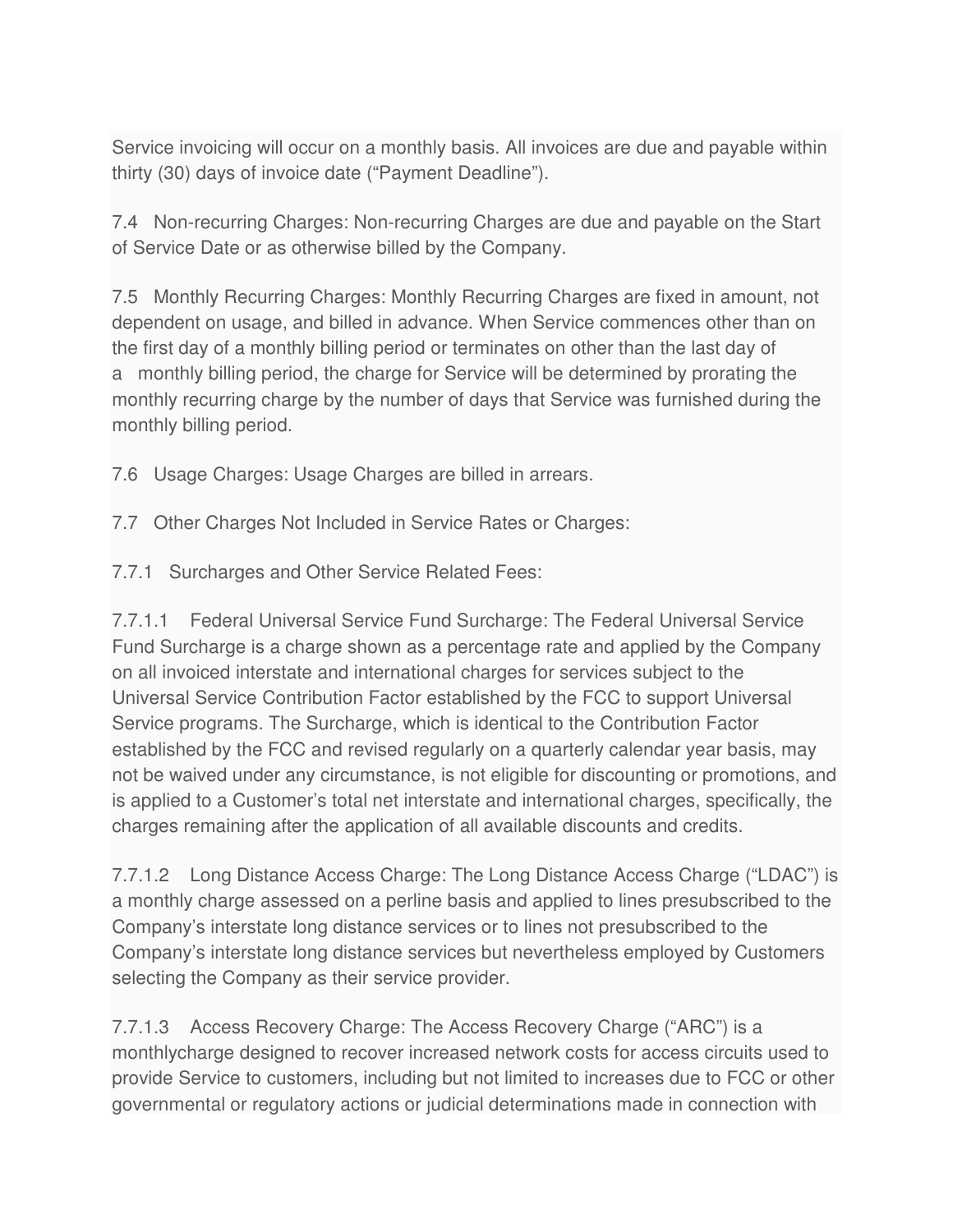incumbent local exchange carrier charges for such circuits. The ARC is calculated as a percentage of the Customer's total Monthly Recurring Charges. BRIGHT PACKET reserves the right to add, change or delete Access Recovery Charges upon notice to Customer.

7.7.1.4 Federal Regulatory Recovery Charge and Property Tax Allotment Surcharge: TheFederal Regulatory Recovery Charge and Property Tax Allotment Surcharge is a monthly charge that allows the Company to recover costs imposed by: (i) federal regulation including, but not limited to, funding Telecommunications Relay Service for the hearing- impaired and national number administration; and (ii) state and local governmental authorities for taxes imposed on property owned by the Company.

7.7.1.5 Other Service-Related Fees: Monthly surcharges to recover other costs the Company incurs in furnishing Service including, but not limited to, those relating to special access and payphone charges, will be assessed and charged Customers.

7.7.2 Taxes: Service rates and charges are exclusive of all taxes, fees, tax-related surcharges and tax-like surcharges, including, but not limited to, the Subscriber Line Charge and those charges set forth in Section 7.6.1. Customer shall be responsible for, and must pay, all taxes, including, without limitation, sales, use, excise, gross receipts, value added, access, bypass, franchise, telecommunications, consumption and other taxes, fees, duties, charges or surcharges, however designated, and imposed directly on the Company based on the provision, sale or use of Service. If Customer believes it, or the Services it receives and uses, are exempt from any tax, Customer will provide Company with a properly executed exemption certificate in a form acceptable to the Company that evidences the exemption claimed. In no event will Customer be responsible for any income taxes levied on Company or any underlying carrier's net income. Customer's obligation to pay applicable taxes (and all other charges due and owing for Service) shall survive the expiration of the Agreement.

7.7.3 Set-up, Installation and Disconnect Fees: Customer shall pay all applicable setup, installation and disconnect fees, which will be invoiced on a Non-Recurring Charge basis and are non-refundable. The schedule of installation fees contemplates installations in normal locations under normal working conditions during regular business hours. Any installations under other circumstances including, but not limited to, installations in hazardous locations or made on an expedited basis outside of standard installation intervals will be subject to additional charges.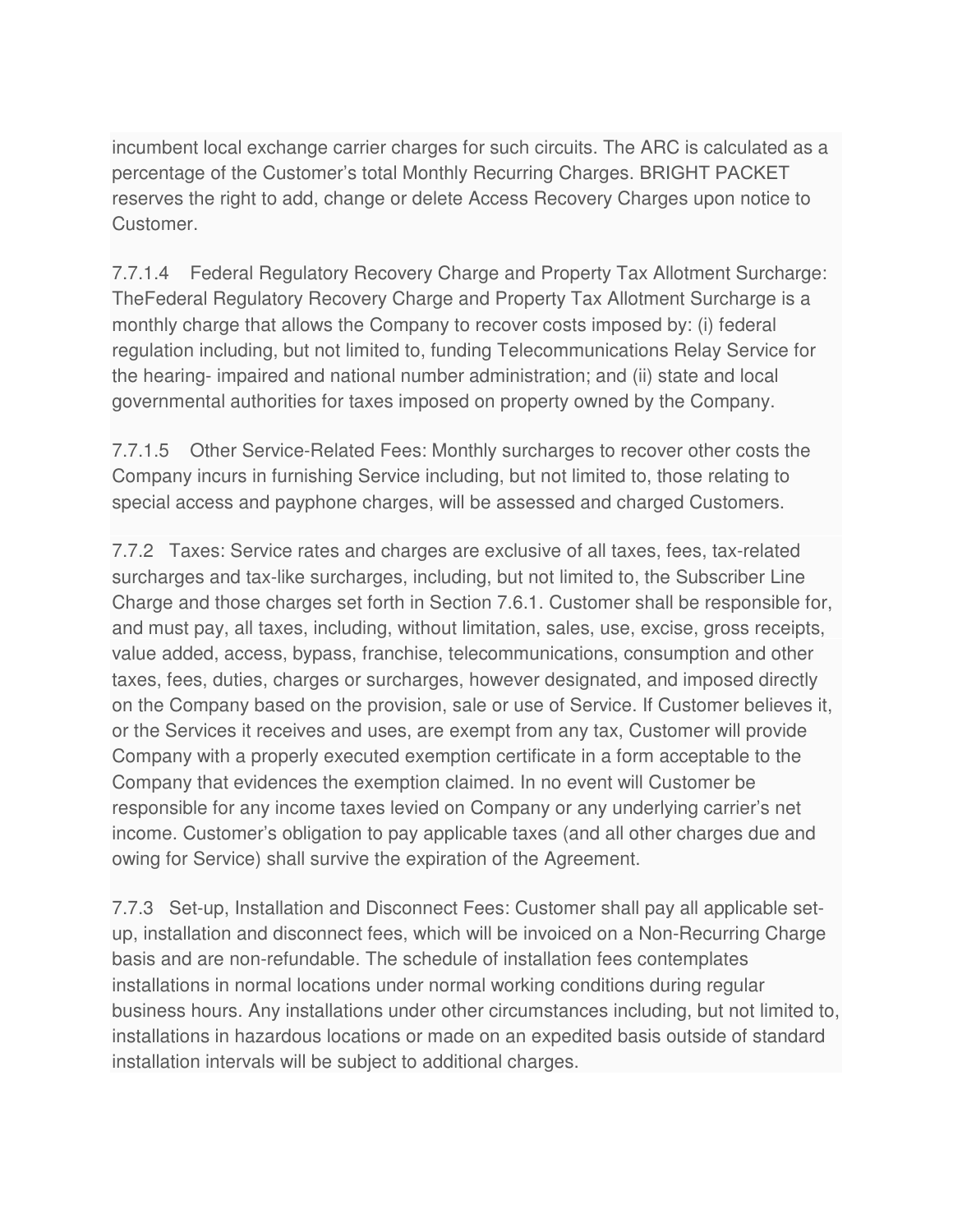7.7.4 Charges Imposed By Other Suppliers: If an entity other than the Company (e.g.,another carrier or supplier) imposes charges on the Company in connection with the provisioning of Service to Customer, e.g., for expedited installations, such charges will be invoiced by Company on a pass-through basis and paid by Customer.

7.7.5 Local Telephone Company Billing Option Fee: If Customer elects to be billedCompany charges on Customer's local telephone service bill (and the Company is not the Customer's local telephone service provider), Customer will be charged a fee to recover the charge imposed on the Company by the billing local telephone service provider. A Customer who selects the Company as his/her/its local exchange carrier will be billed pursuant to applicable Company tariffs.

7.8 Payment for Additional Service: Customer will be invoiced and required to pay charges associated with any additional Service provided to Customer, including, but not limited to, Service upgrades or relocations.

7.9 Late Payment Fee on Past Due Amounts: Except as expressly provided otherwise in a SOA, MSOA invoices not paid in full within thirty (30) days of the invoice date will be past due and subject to an additional charge equal to the lesser of a 1.5% per month late payment fee or the maximum monthly rate permitted by law on past-due balances.

7.10 Treatment of Credit Balances: If a Customer whose account for Service has been closed has a credit balance showing, BRIGHT PACKET will transfer that balance to another account if the Customer has one, or it will mail a check for the balance to the Customer's last known address shown in BRIGHT PACKET's billing records. If a mailed check covering a credit balance is not cashed within ninety (90) days of its issuance, BRIGHT PACKET will apply a Closed Account Maintenance Fee of \$2.50 per month beginning in the monthly billing period immediately following the one in which the ninety (90) day period for presentment expires. This Fee will continue to apply until the credit balance is exhausted or the Company is required under applicable law to dispose otherwise of the balance, whichever first occurs.

7.11 Recovery of Collection Costs: Unless otherwise prohibited by law, Customer shallreimburse Company for any costs incurred by the Company in undertaking any collection activity, including, but not limited to, the reimbursement of reasonable attorneys' fee.

7.12 Invoicing De Minimis Amounts: The Company may invoice the Customer on other than a monthly basis or, alternatively, excuse the Customer from its monthly payment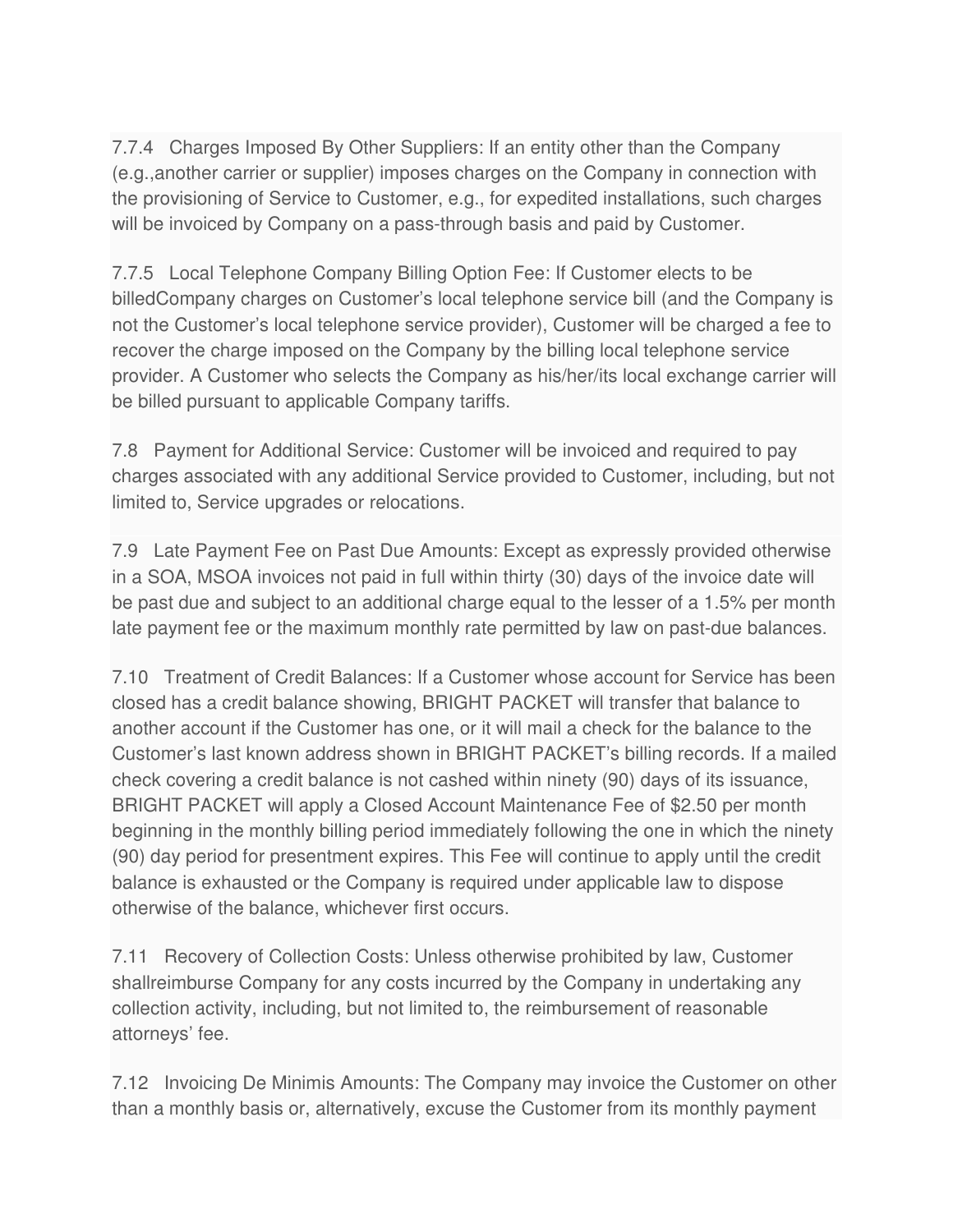obligation if only a de minimis amount is due and owing. In such instances, the Company may bill the Customer every other month or, alternatively, not invoice the Customer until the amount due and owing reaches a level the Company deems sufficient to justify invoicing costs.

#### 8.1 AGREEMENT TERM, TERM RENEWAL, AND TERMINATION/DEFAULT

8.2 Termination of Agreement by Either Party; Renewal: The initial term of Service shall be as set forth in the SOA, MSOA ("Initial Term") and shall begin on the Start of Service Date. If no Initial Term is set forth in an SOA, MSOA the initial term of Service shall be one (1) year. If neither: Company notifies Customer of its intent not to renew the Agreement or any Service(s) provided pursuant to the Agreement, nor the Customer requests disconnection of Service(s) before the end of the Initial Term or any renewal term, then the Agreement and Service(s) provided pursuant thereof, unless otherwise provided in a SOA, MSOA shall automatically renew for an identical term pursuant to the rates, terms and conditions contained in the Agreement. Company, from time to time, will notify Customer in writing by bill message insert or otherwise of the automatic renewal pertaining to the Agreement and Service(s). Except as set forth below, if Customer elects not to renew the Agreement or any Service provided pursuant to the Agreement for an identical term, Customer must, at least forty-five (45) days prior to the expiration of the then current term: (1) execute a new Agreement; or (2) request disconnection of Service(s).

In the event Customer elects to disconnect Service(s), Customer will continue to be billed for such Service(s) up to and including the requested disconnection date, but for no less than forty-five (45) days from the date of Company's receipt of Customer's disconnection request, except as set forth below. Customer may not place a disconnection request more than ninety (90) days prior to an actual disconnection date and will be responsible for all charges incurred up to and including the date of disconnection. If Customer is committed to subscribe to Service for a minimum term or for a minimum committed usage amount, and Customer terminates the Agreement (and Service) by requesting disconnection of such Service(s) before the end of the Initial Term or any renewal term or prior to satisfying the minimum commitment, Customer will be subject to any applicable termination or underutilization charges. In addition, if the Agreement and Service(s) are terminated for cause by Company, Customer will be required to pay any applicable early termination or underutilization charges. If the term of the Agreement is month-to-month, either party may terminate the Agreement (and Service) by providing the other party with written notice of termination at least thirty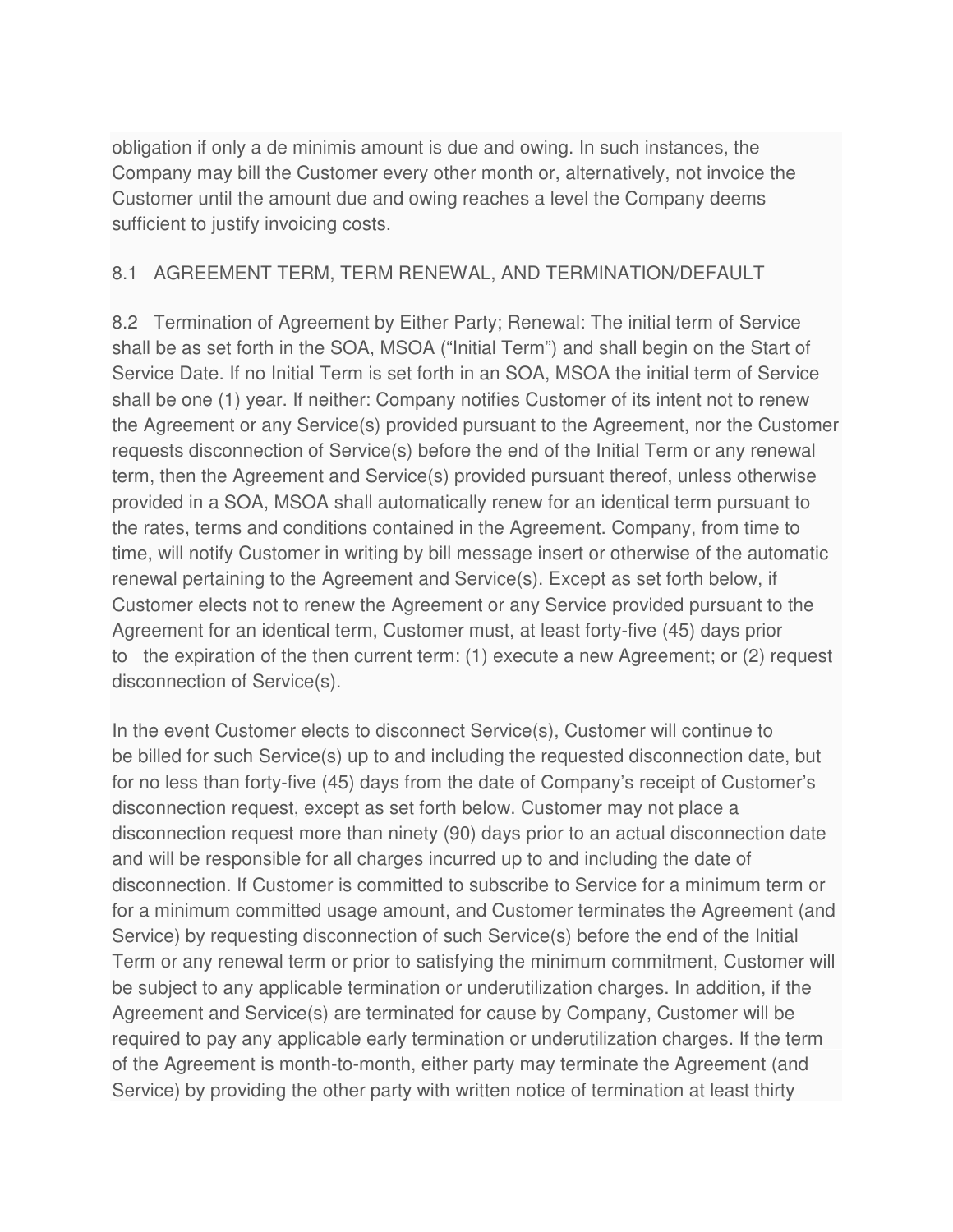(30) days prior to the intended termination date. The forty-five (45) day notice period set forth in this Section 8.1 will not apply to: (1) Carrier Services' customers; (2) tariffed services provided in Minnesota, New Jersey, Pennsylvania and Washington; and (3) customers of tariffed or non-tariffed services in California, the notification requirement for all of which will be thirty (30) days.

8.3 Customer Default/Cancellation/Change Before Start of Service Date: Except asotherwise expressly provided in a SOA, MSOA or associated service order document, e.g., Access Service Request, if Customer, without any express right todo so, cancels, changes or breaches the Agreement after its execution but prior to the Start of Service Date, Customer shall pay Company an amount equal to: (a) all Non- recurring Charges incurred by Company up to the date of cancellation; plus (b) two (2) months of the forecasted Monthly Recurring Charges or monthly commitment level payments.

8.4 Customer Default/Termination After Start of Service Date:

8.4.1 Except as required by law or regulation, or except as otherwise expressly provided in an SOA, MSOA if, after the Start of Service Date, Customer fails to pay any amount required under the Agreement when payment is due, Company may suspend any and all Service provided by BRIGHT PACKET to Customer pursuant to this Agreement or any other service agreement, if payment is not received from Customer within a time period established in a notice of suspension letter sent to Customer. (If Service is suspended for nonpayment, Customer may be assessed reconnect fees and/or be required to pay a deposit equal to two month's charges prior to any reconnection of the Service.) If, following the suspension of Service, Customer fails to pay all amounts required under the Agreement within ten (10) days of the date of a notice of termination letter sent to Customer, the Company will terminate all Customer Service(s) (and the underlying Agreement(s)).

8.4.2 If, after the Start of Service Date, Customer fails to comply with any other material term of an Agreement, and such failure continues for thirty (30) days after written notice thereof from Company to Customer, Company will terminate Service(s) (and the underlying Agreement(s)).

8.4.3 Upon termination, Customer, at its expense, will receive written notice from Company establishing a time period within which it must remove all its equipment from BRIGHT PACKET premises. Any equipment not timely removed shall be deemed to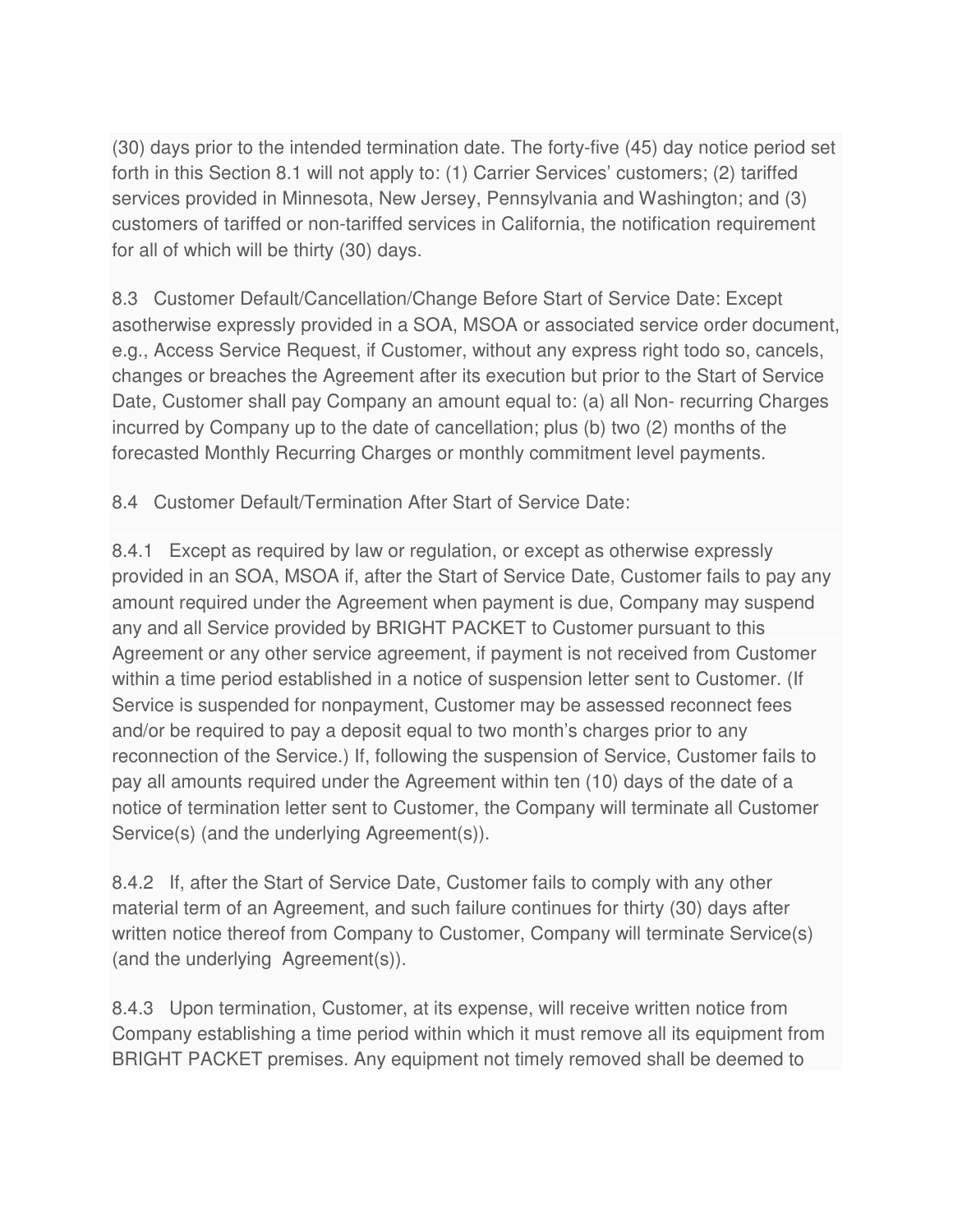have been abandoned by Customer and shall become the property of BRIGHT PACKET to do with as it sees fit.

#### 8.4.4 Early Termination Charges:

8.4.4.1 In the event of such termination for cause, Customer will be required to pay, in addition to all other amounts due and owing Company, applicable early termination charges equal to: (a) one-hundred percent (100%) of any Monthly Recurring Charges due for Service during the remainder of the Initial Term or any renewal term; plus (b) for long distance and local voice Service (and other Services with usage-based charges), seventy-five percent (75%) of the Customer's average monthly usage for the three (3) month period immediately prior to the monthly billing period in which Service is terminated (or such lesser period if fewer than three (3) months of Service was utilized), times the number of months remaining in the Initial Term or any renewal term of Service; provided, however, that for Services with usage-based charges, if Customer has made an annual or other revenue commitment, the early termination charge assessed in subpart (b) above shall be an amount equal to the difference between the Customer's commitment over the remaining Initial Term or any renewal term and the Service actually used by Customer up to the date of Service termination.

8.4.4.2 In addition, early termination charges as set forth in the paragraph above willapply if: (i) the Company discontinues the furnishing of Service pursuant to Article 12.1, infra; or (ii) Customer terminates Service, in whole or in part, for its convenience. Early termination charges shall be immediately due and payable upon Customer's receipt of Company invoices containing such charges.

8.4.4.3 The Company may institute immediate action to enforce the payment of charges due and owing it, including the pursuit of all remedies available in law or equity. Customer will be responsible for paying any collection and attorney fees reasonably incurred by the Company in seeking payments owed by Customer.

8.4 Construction or Acquisition of Communications Facilities: If Company specially constructs or acquires Communications Facilities in order to provide Service(s) to Customer, and Customer cancels or breaches the Agreement after its execution but prior to the Start of Service Date, Customer shall reimburse Company or any third party, as appropriate, for all costs incurred in undertaking to specially construct or acquire such Communications Facilities. If Company specially constructs or acquires Communications Facilities in order to provide Service(s) to Customer, and Customer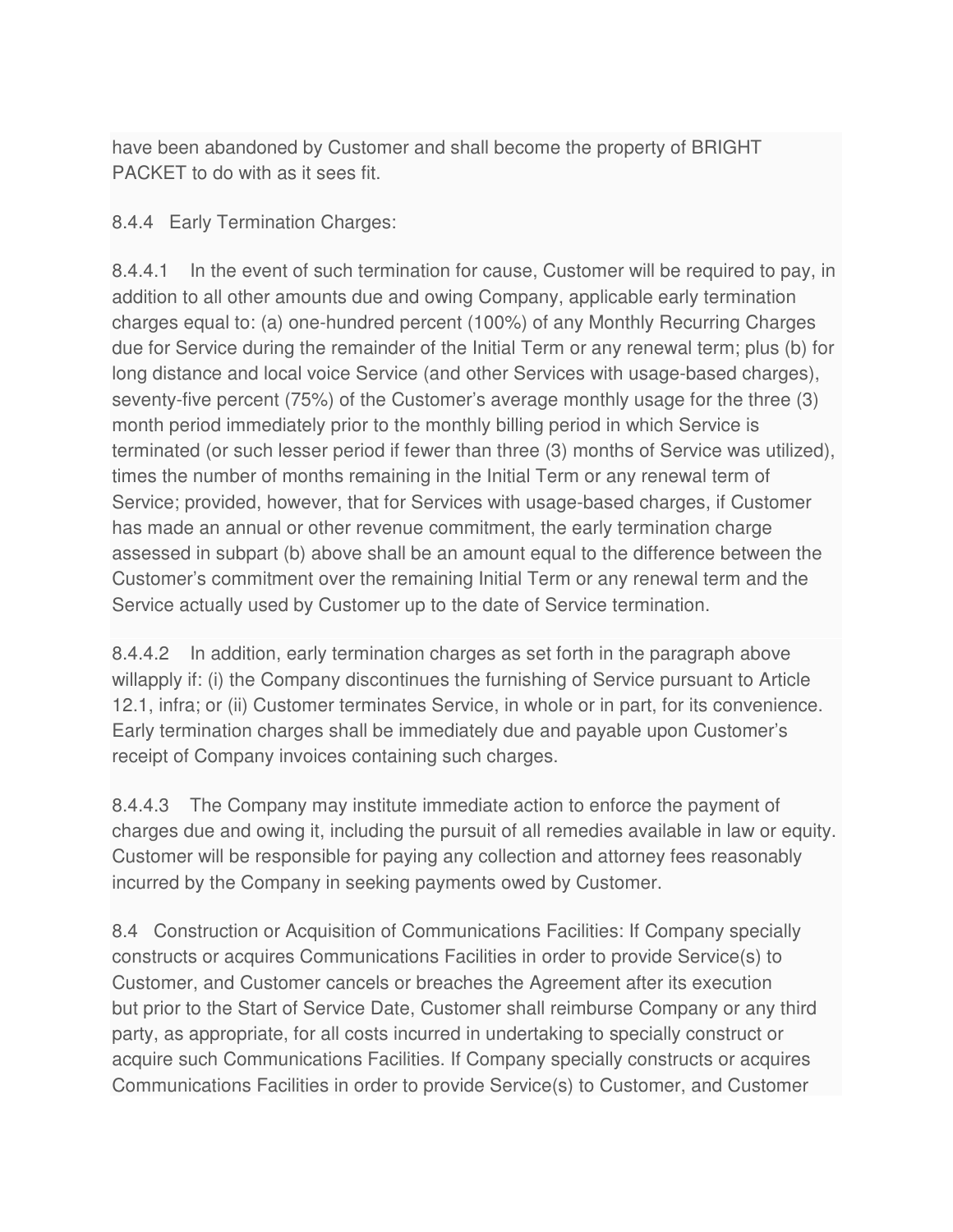terminates or breaches the Agreement after the Start of Service Date, Customer shall pay Company or any third party, as appropriate, all remaining unpaid charges owed for the specially constructed facilities. In addition to these remedies, Customer will not be eligible for any "Company Satisfaction Guarantee" or any other early termination waiver program or promotion.

8.5 Installation Delays: If there is a delay in Service installation, Customer may cancel Service without liability only if the delay is due solely to the Company and lasts more than ninety (90) days beyond the scheduled Start of Service Date; provided, however, that in no event may Customer cancel Service without liability if the Company has incurred costs in specially constructing or acquiring Communications Facilities to provide Service to Customer.

8.6 Customer Default/Nonpayment/Limitation on Remedies: With respect to any termination or planned termination for the nonpayment of monies due and owing BRIGHT PACKET, Customer agrees that: (i) such action would not result in irreparable harm to Customer; and (ii) Customer's remedies shall be limited to those provided in the Agreement or to seeking damages at law, but in no event will include seeking or obtaining equitable relief in any form in any forum.

8.7 Termination Not Exclusive Remedy: Any remedy provided to the Company shall not be construed to be an exclusive remedy and shall not deprive the Company of its ability to pursue other available remedies. The parties agree that the Company's damages in the event of Service cancellation or termination would be difficult or impossible to ascertain and, therefore, the early cancellation or termination charges in the Agreement are intended to serve as liquidated damages rather than penalties.

# 9.1 CUSTOMER CREDIT HISTORY; SECURITY DEPOSITS; OTHER ASSURANCES OF PAYMENT

9.2 Customer Credit History: Company may seek and acquire credit and related Customer information from reporting agencies furnishing such information for the purpose of ascertaining Customer's credit and payment history. Company will usethe information acquired to make a determination of the financial conditions pursuantto which it will provide Service to Customer.

9.3 Deposits and Other Assurances of Payment: Applicants for Service or existing Customers whose financial condition is neither known nor acceptable to the Company may be required at any time to provide the Company with a deposit, bond or other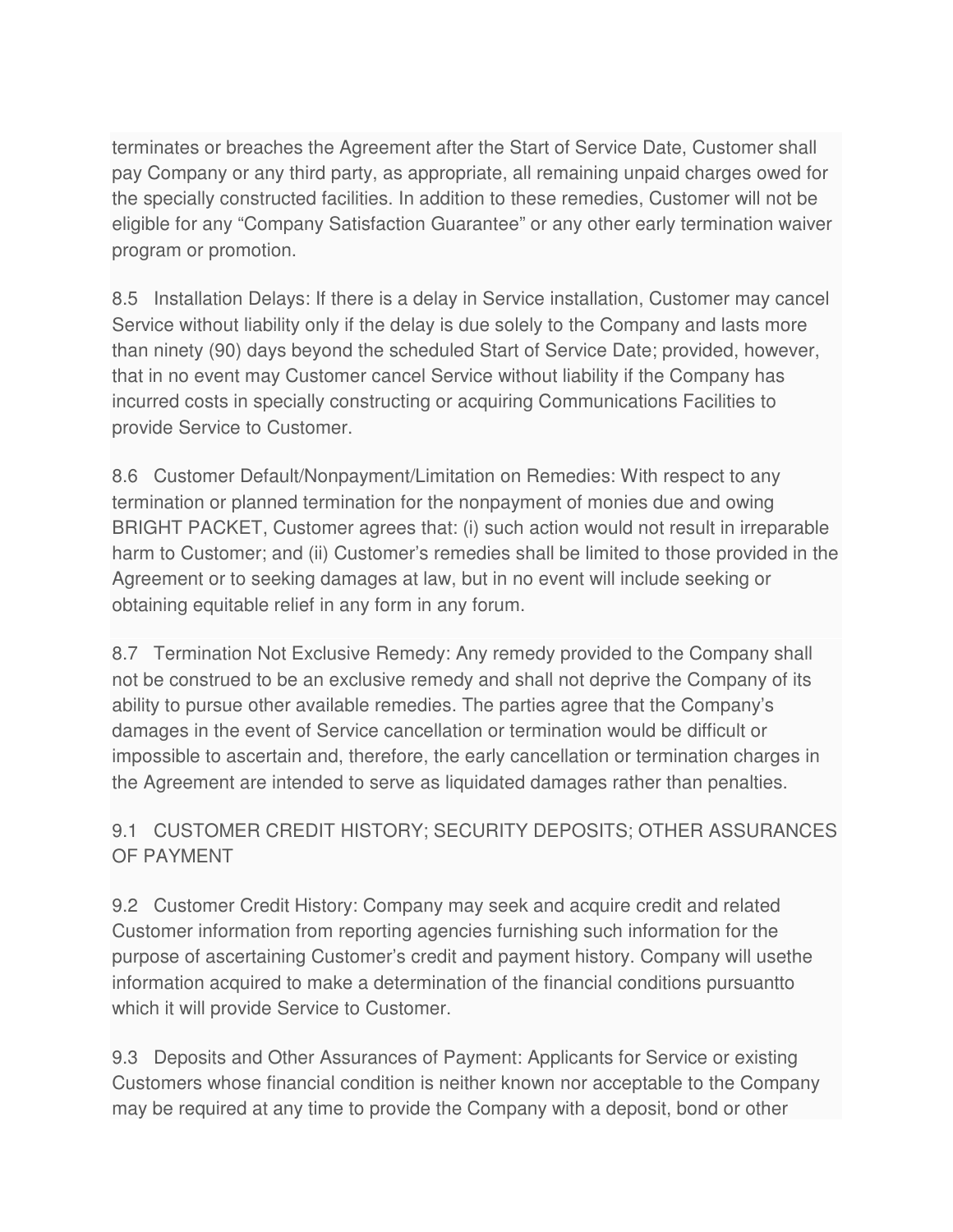financial assurance of payment as a condition of the initial or continued receipt of Service. A deposit may be in cash or equivalent, up to an amount equal to the applicable installation charges, if any, or up to three (3) month's actual or estimated monthly recurring and usage charges for the Service(s) requested or provided. Company also may request a deposit, bond or other financial assurance relating to potential charges assessed by third parties, if Company deems such is necessary or advisable. Other forms of financial assurance include, without limitation, advance payments, third party guarantees, pledges or other grants of security interests in Customer assets. Any financial assurance required by the Company may be adjusted as a result of changing conditions, including Customer's Service usage volumes and patterns. In addition, the Company may require an applicant or Customer to pay its Service invoices within a lesser period of time than the standard and to make its payments in cash or by wire transfer in the equivalent of cash. The Company will pay simple interest at the rate of three percent (3%) per annum for the period during which it holds a Customer's cash deposit, unless a different rate of interest is established and applicable in the jurisdiction in which Service is provided. The Company may refund a deposit at any time to Customer by crediting it, with accrued interest, against the Customer's account. The Company may refuse to accept a request for Service, cease processing a Service request, or suspend or terminate Service if Customer refuses or fails to comply with any Company request for a security deposit or other assurance of payment.

#### 10.1 BILLING DISPUTES

10.2 Withholding of Payment; Deadlines to Challenge Invoiced Charges: Customer may withhold payment of any disputed charge in an amount not to exceed twenty (20) percent of the total amount billed on the invoice containing the disputed charge if Customer: (1) pays all undisputed charges on or before the Payment Deadline; and (2) notifies the Company on or before the Payment Deadline of the dispute and furnishes with its notification information sufficient to allow the Company to investigate Customer's claim. Customer also may dispute any invoiced charge after the Payment Deadline (and without right of withholding any payment) by notifying the Company in writing and furnishing information sufficient to allow the Company to investigate Customer's claim, provided Customer's notification is received by Company within one hundred twenty (120) days of the date of the invoice on which the disputed charge occurs. In all instances involving a disputed charge, the parties will cooperate in good faith to resolve the dispute within thirty (30) days of the Company's receipt of the Customer's notification. If a dispute is not resolved within that period, either Company or Customer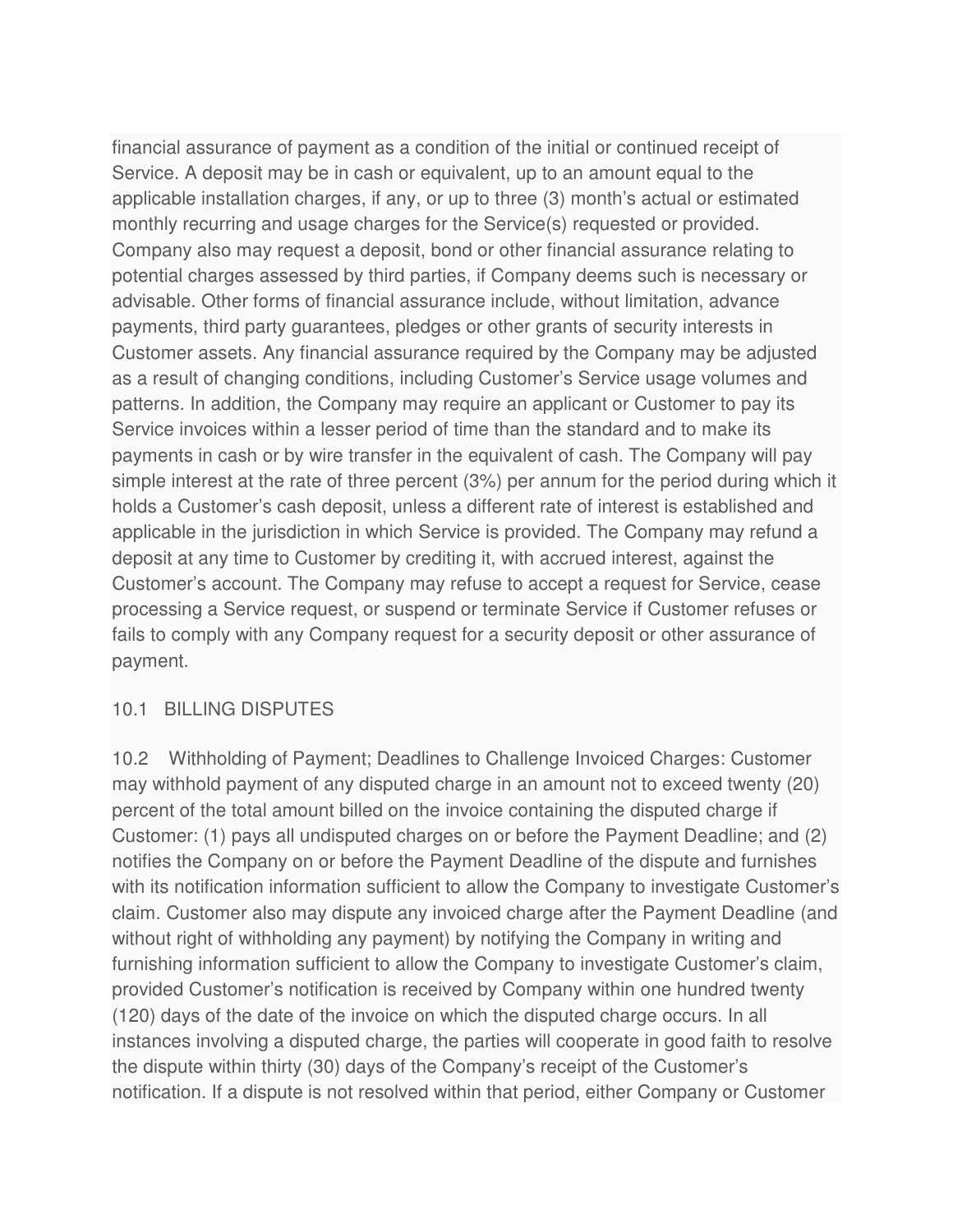may seek alternative dispute resolution in accordance with the Dispute Resolution Process set forth in Section 11. If any disputed amount for which payment has not been made by Customer is determined to have been a correct or proper charge, interest, not to exceed the lesser of 1.5% per month or the maximum rate allowed by law, may be charged on the unpaid amount, calculated from the date of the Payment Deadline. Any payment made by Customer of an invoiced charge on or before the Payment Deadline shall not foreclose the Customer from later challenging the charge so long as the challenge is timely made and communicated to Company with information sufficient to allow the Company to investigate the claim. All invoiced charges shall be deemed to be correct and indisputable one hundred twenty (120) days after the date of the invoice on which they appear. With respect to any termination or planned termination for the nonpayment of monies due and owing BRIGHT PACKET, Customer agrees that: (i) such action would not result in irreparable harm to Customer; and (ii) Customer's remedies shall be limited to those provided in the Agreement or to seeking damages at law, but in no event will include seeking or obtaining equitable relief in any form in any forum.

### 11.1 DISPUTE RESOLUTION PROCESS

11.2 The parties agree to use the dispute resolution procedures set forth in this Section 11 with respect to any controversy or claim arising out of or relating to the Agreement or its breach, except that BRIGHT PACKET may elect to litigate, or bring before the applicable agency in the case of subsection (iii), the following types of controversies or claims: (i) action seeking a temporary restraining order or injunction, (ii) a suit to compel compliance with this dispute resolution process, (iii) disputes relating to the lawfulness of rates, terms, conditions or practices concerning Services are subject to the Communications Act of 1934, as amended, or the rules and regulations of the FCC, a state public utility commission or other administrative agency, (iv) Customer's non-compliance with publicity provisions, or (v) billing or payment disputes or collections matters.

11.3 Either party may submit a dispute to binding arbitration for resolution by a single arbitrator with a professional arbitration service mutually agreeable to the parties after furnishing the other party ten (10) days prior written notice. If the parties cannot agree on an arbitration service, the arbitration will take place pursuant to the American Arbitration Association ("AAA") Commercial Arbitration Rules and Mediation Procedures. The parties shall bear equally the costs of arbitration, including the fees and expenses of the arbitrator. Each party shall bear the cost of preparing and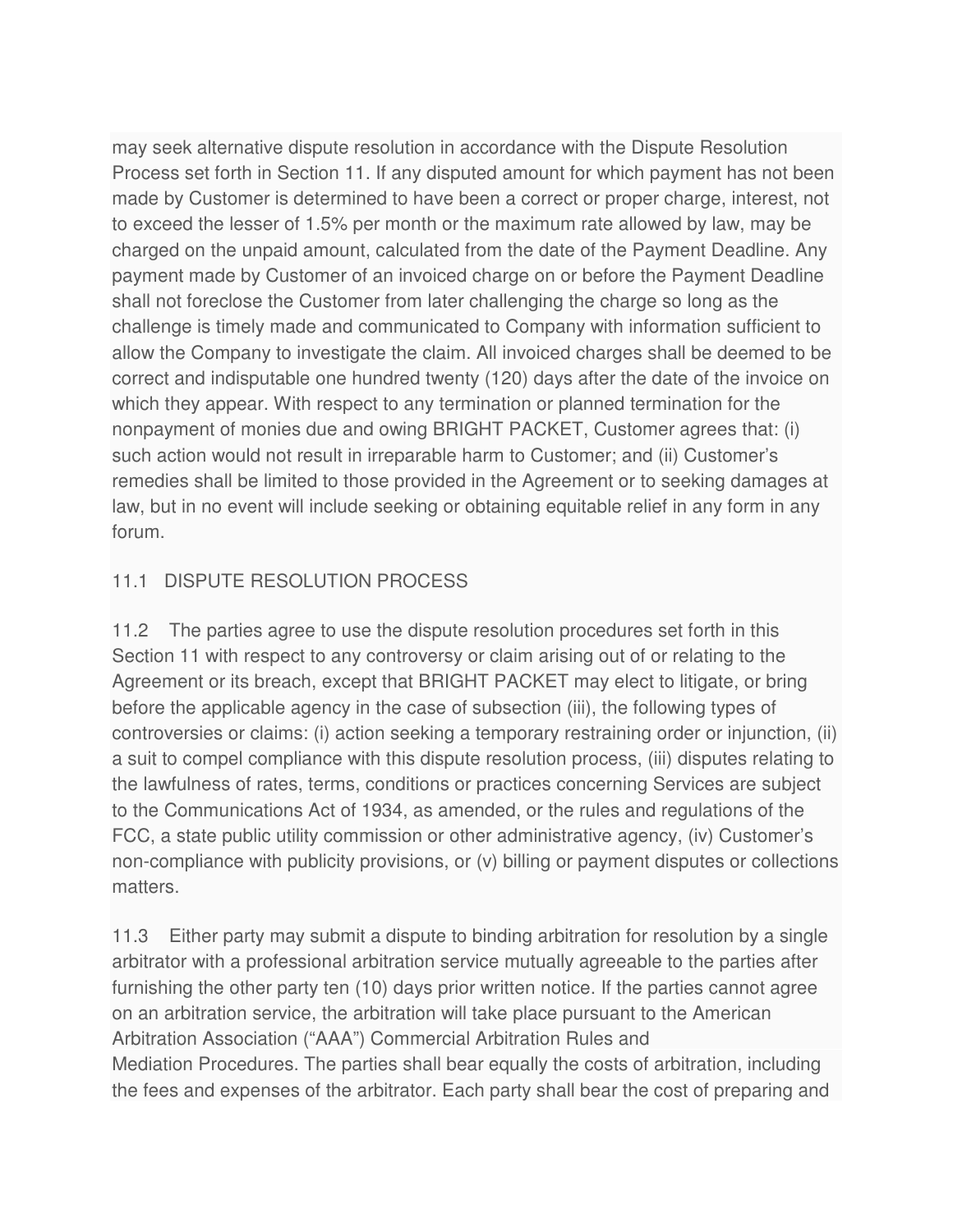presenting its case, which will be heard at a mutually agreeable site in Los Angeles County, California, or as otherwise expressly provided in a SOA, MSOA.

11.4 This Section 11 and the arbitrator's authority to grant relief shall be subject to the Federal Arbitration Act, 9 U.S.C. §§1-16, et seq. ("FAA"), the provisions of this Agreement, and the AAA Code of Ethics for Arbitrators in Commercial Disputes. The arbitrator shall have no power or authority to make any award that provides for punitive or exemplary damages or damages otherwise limited or excluded in the Agreement. The arbitrator's decision shall be final and binding. The award may be confirmed and enforced in any court of competent jurisdiction. The FAA shall govern all post-award proceedings.

### 12.1 DISCONTINUANCE FOR CAUSE BY COMPANY

12.2 Fraud or Other Threats: The Company, without notice and without incurring any liability, may discontinue the furnishing of Service if: (a) it determines such action is necessary to (i) prevent or protect against fraud, tricks, tampering, schemes, false or invalid numbers, false credit devices, electronic devices, or any other fraudulentmeans or devices, (ii) protect its personnel, agents, facilities or services, or (iii) protect against actual or potential adverse financial effects; (b) the Customer fails or refusesto furnish information regarding the Customer's creditworthiness, its past or current use of Company Services, the jurisdictional nature or characteristics pertaining to its use or planned use of Service; (c) the Customer provides false information to the Company regarding the Customer's identity, address, creditworthiness, past or current use of Service, or the jurisdictional nature or characteristics pertaining to its use or planned use of Service; (d) the Customer indicates it will not comply with a request for security for the payment for Service or will not pay any amounts due and owing the Company; or(e) if Customer becomes insolvent, makes assignments for the benefit of creditors, files for bankruptcy or reorganization, fails to discharge an involuntary petition for bankruptcy within the time permitted by law, or otherwise abandons Service.

12.3 Service Non-use: The Company, without incurring any liability, may discontinue the furnishing of Service: (a) without notice, if Customer has not used Service (other than the Company's Calling Card Service) for six (6) consecutive months; (b) without notice, if Customer who accesses Service via an authorization code has not used Service (with the exception of calls to Directory Assistance) for ninety (90) days; or (c) with written notice delivered to the billing address of a Customer of Calling Card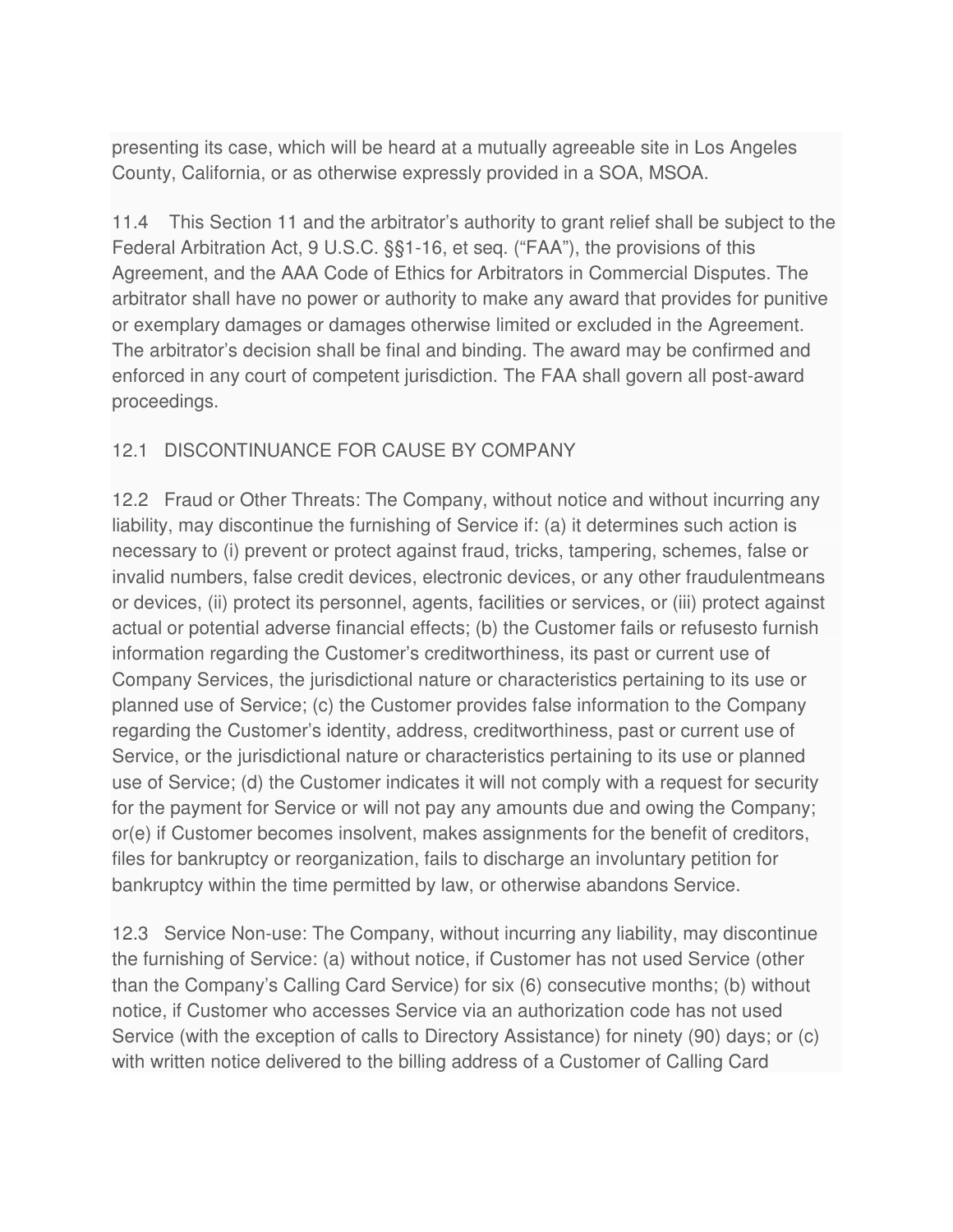Service, if Customer has not used the Service (with the exception of calls to Directory Assistance) for six (6) consecutive months.

12.4 Condemnation or Loss of Facilities: The Company, with notice to Customer, maysuspend or terminate Service following the condemnation of any material portion of the facilities used to provide Service or if a casualty renders all or a material portion of such facilities inoperable and beyond feasible repair.

12.5 Customer's Obligation To Pay: The discontinuance of Service pursuant to thisSection 12 does not relieve the Customer of its obligation to pay the Company for Service furnished up to the time of discontinuance. If Service is discontinued by the Company for cause before the Customer has fulfilled its Initial or any Renewal Term, or during any Service plan to which special charges apply, Customer will be obligated to pay the Company as if it had terminated Service for its convenience.

# 13.1 TELECOMMUNICATIONS SERVICE PRIORITY PROVISIONING AND RESTORATION OF SERVICE

13.2 Telecommunications Service Priority Provisioning and Restoration of Service: Theprovisioning and restoration of Service in emergencies shall be undertaken in accordance with Section 64.401 of the FCC's Rules and Regulations, 47 CFR Sec. 64.401, which establishes a prioritization for such undertakings.

# 14.1 SERVICE INSPECTION, TESTING AND ADJUSTMENT

14.2 Inspection: Upon reasonable notice, Company may conduct inspections of Service to determine whether Customer is satisfying its obligations under the Agreement. Company may interrupt Service at any time, without penalty, if it determines the Customer is non-compliant with any Agreement requirement. No outage allowance credit will be given for any Service interruption occurring during an inspection.

14.3 Testing and Adjustment: Upon reasonable notice, Customer shall make Service available to Company for such testing and adjustment as the Company deems necessary to maintain the furnishing of Service at satisfactory levels.

### 15.1 COMPANY FACILITIES AND EQUIPMENT FURNISHED TO CUSTOMER

15.2 Company Facilities and Equipment: The Company will use reasonable efforts to maintain facilities and equipment furnished to Customer as part of Service. Without the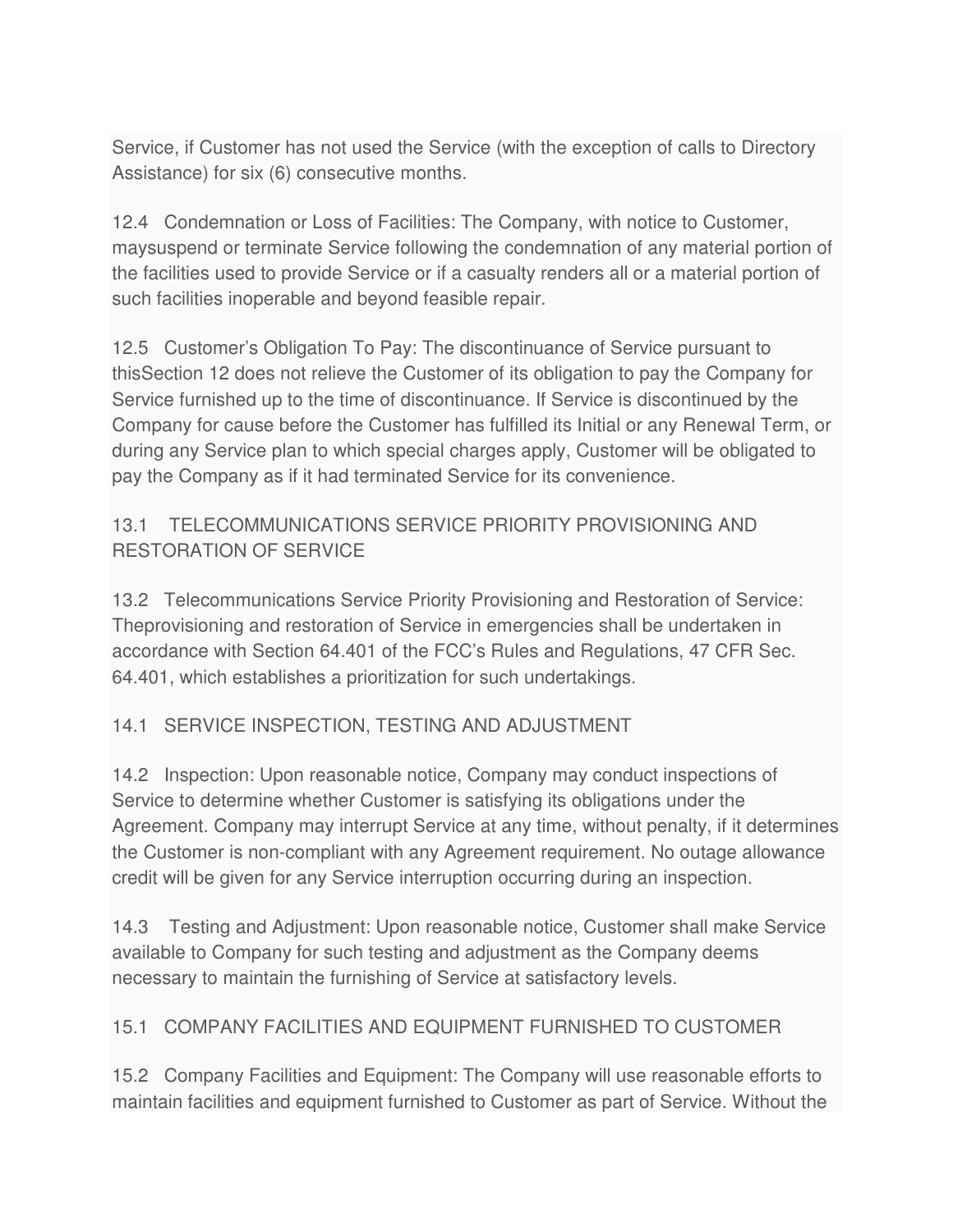prior written consent of the Company, Customer may not rearrange, disconnect, remove, attempt to repair, or otherwise interfere with any of the facilities or equipment installed by the Company in the course of provisioning Service, nor may it permit others to do so.

15.3 Title to Facilities and Equipment: Company facilities and equipment used to provide Service shall remain the sole and exclusive property of Company or its assignee(s). Said facilities and equipment at all times shall be and remain personal property notwithstanding any attachment or embedding in realty. Company will endeavor to affix identifying plates, tags or labels on its facilities and equipment disclosing Company's ownership thereof. Customer shall not tamper with, remove, or conceal such identifying plates, tags or labels. Upon reasonable notice, Company may access its facilities and equipment on Customer's premises and replace or remove said facilities or equipment at any time.

15.4 Use of Company-Provided Facilities and Equipment: Customer will operateCompany-provided facilities and equipment in accordance with instructions provided by the Company or its agent.

15.5 Return of Company-Provided Facilities and Equipment: Within thirty (30) days of the termination of Service, Customer must return to Company, at its risk and cost, all Company-provided facilities and equipment within Customer's control. Said facilities and equipment shall be in the same condition as when originally delivered to Customer, normal wear and tear excepted ("Acceptable Condition"). If Customer fails to return such facilities and equipment, or if such facilities and equipment are returned but are not in Acceptable Condition, Customer, upon demand, will reimburse Company for the replacement cost of the facilities and equipment, plus any costs reasonably incurred by the Company in seeking to recover its property.

15.6 Costs Incurred to Provision Services: Customer will be responsible for all costsincurred in accommodating the provisioning of Service at its premises, including, without limitation, those pertaining to electricity, HVAC, and security.

### 16.1 SYSTEMS SECURITY

16.2 Customer Use of Company Systems: If permitted access to Company systems and data in order maintain Service, a Customer must: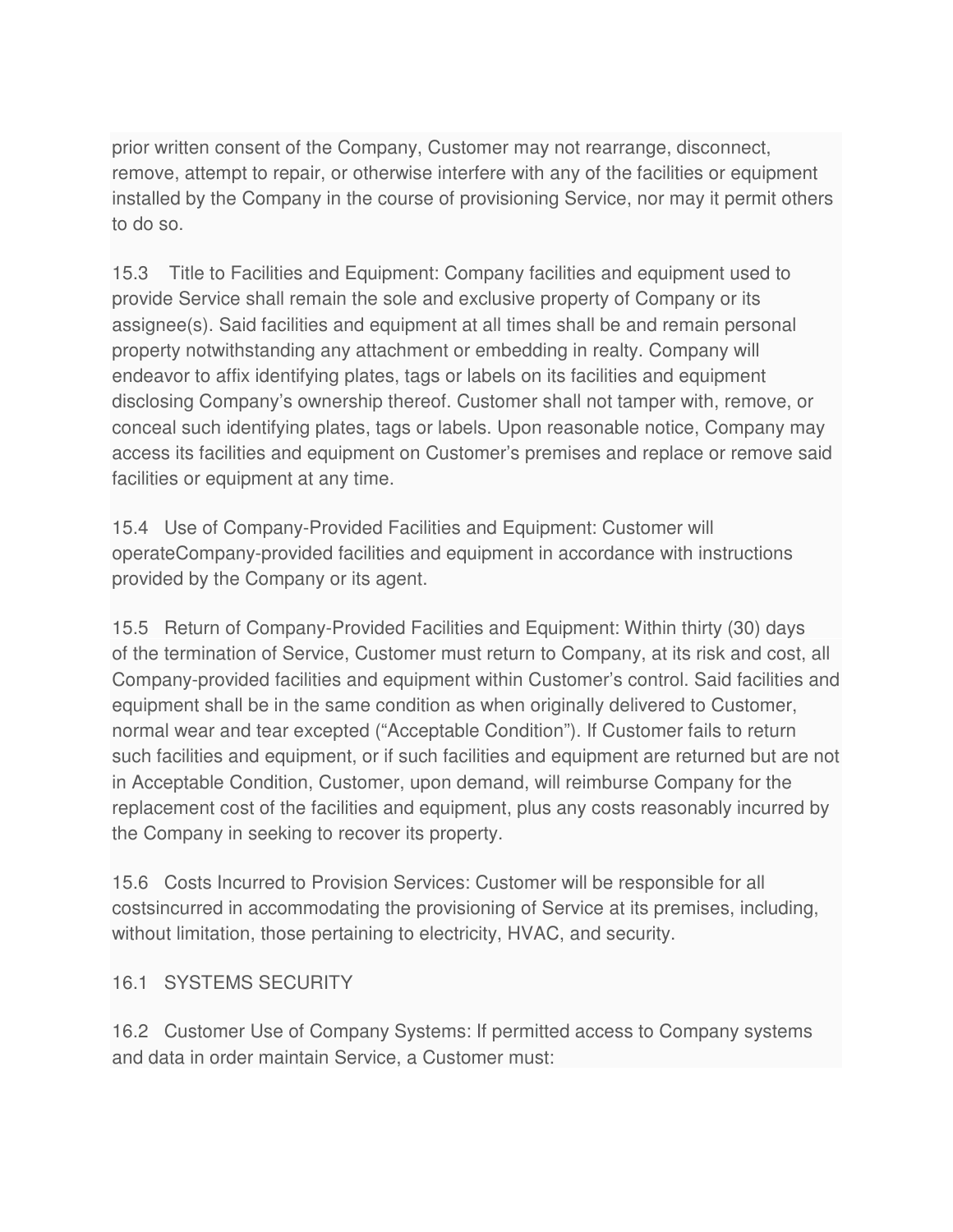16.2.1 Access Company systems and data only to the extent necessary to administer and manage the Customer's Service. Any accessment beyond that necessary to administer and manage the Customer's Service may subject Customer to civil or criminal penalties.

16.2.2 Not disclose or use data acquired as a result of accessing Company systems, except as necessary to assure the proper operation of Service. Customer must take all reasonable steps necessary to prevent the revelation of data to those not having a need to know the data.

16.2.3 Not disclose, provide or otherwise make available, in whole or in part, Company- confidential documentation or related materials except to those having a need to know in connection with the furnishing and use of Services. All such documentation shall remain the property of the Company and may not be copied, reproduced or otherwise disseminated without the prior written consent of the Company.

16.2.4 Take all reasonable precautions to maintain the confidentiality of Companydocumentation or other information acquired in the course of subscribing to and using Service. Such precautions shall include the protection of Personal Identification Numbers (PINs) and passwords selected by, and known only to, the Customer and its authorized users, Company telephone and dial-up access number(s) assigned to Customer by the Company, and any other aspect of access and sign-on methodology. Customer must follow normal logoff procedures prior to leaving a terminal unattended and, as necessary, report any known or suspected attempt by others to gain unauthorized access to Service.

16.2 Security Access Devices: Customer must notify the Company immediately if a security access device assigned to a Customer for dial-up access is lost, stolen or misplaced.

16.3 Security of Passwords and Authorization Codes: For Services that require the use of passwords for access, a user ID and password will be provided to each authorized user of the Customer's Service. Customer accepts sole responsibility for maintaining the security of such user IDs and passwords, and Company shall have no liability resulting from any Customer failure to maintain the security of this user information.

16.4 Security of Web Hosting User IDs: Customer shall be responsible for the use of all user IDs associated with Customer's Web Hosting Service, whether used under any name or by any person, and for ensuring full compliance with the Agreement by all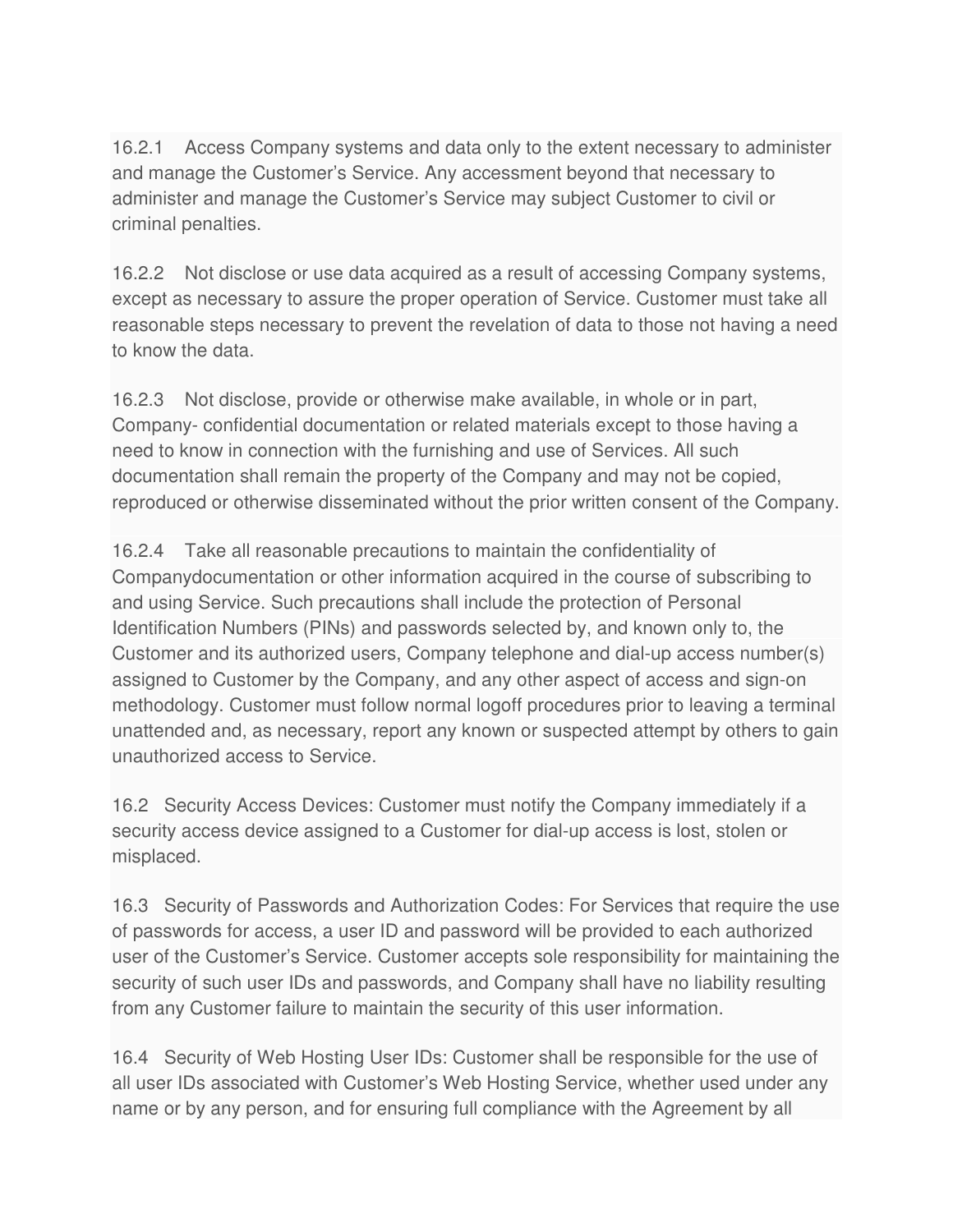authorized users of Customer's user IDs. This responsibility includes maintenance of the confidentiality of Customer passwords. If Customer breaches its security obligation, Customer will be liable for any unauthorized use of the Web Basics Hosting Service until such time as Customer notifies the Company's Customer Service Department.

### 17.1 ALLOWANCES FOR SERVICE FAILURES

17.2 Credit for Service Failures: Except as expressly provided otherwise in applicable tariffs, Product Terms and Conditions (including Service Level Agreements), or in a SOA, MSOA the Company will credit Customer for Service failures as provided herein. If Customer reports a Service interruption but refuses to release the Service or any component thereof for inspection, testing and repair, the Service will be deemed to be impaired, but not interrupted.

17.3 Application of Credit Allowances for Services Invoiced on a Usage Basis: For Services for which charges are specified on the basis of per minute of use, or on usage of a fraction of a minute, credit will be made for that portion of a call that is interrupted due to poor transmission or involuntary disconnection caused by Service deficiencies. To receive credit, Customer must notify the Company and furnish information, including the called number, the Service subscribed to, the difficulty experienced, and the approximate time the call was placed.

17.4 Application of Credit Allowances for Services Invoiced on a Monthly Recurring Charge Basis: For determining credit allowances for Services invoiced on the basis of Monthly Recurring Charges, a month shall be deemed to consist of thirty (30) days. No credit allowance will be given for interruptions of less than one (1) hour from the time the interruption is either reported or known to the Company. A pro-rated credit of onethirtieth (1/30) of the applicable Monthly Recurring Charges will be awarded whenever a Service interruption lasts for a period between one (1) and twenty-four (24) hours. If Service is interrupted for a period of more than twenty-four (24) hours, credit will be given in an amount equal to one-thirtieth (1/30) of the applicable Monthly Recurring Charges for each twenty-four (24) hour period or fraction thereof that the Service remains interrupted. Credit allowances awarded shall not exceed the applicable Monthly Recurring Charges for Service during a monthly billing period.

Only those Service components involved on the interrupted portion of the Service will be credited.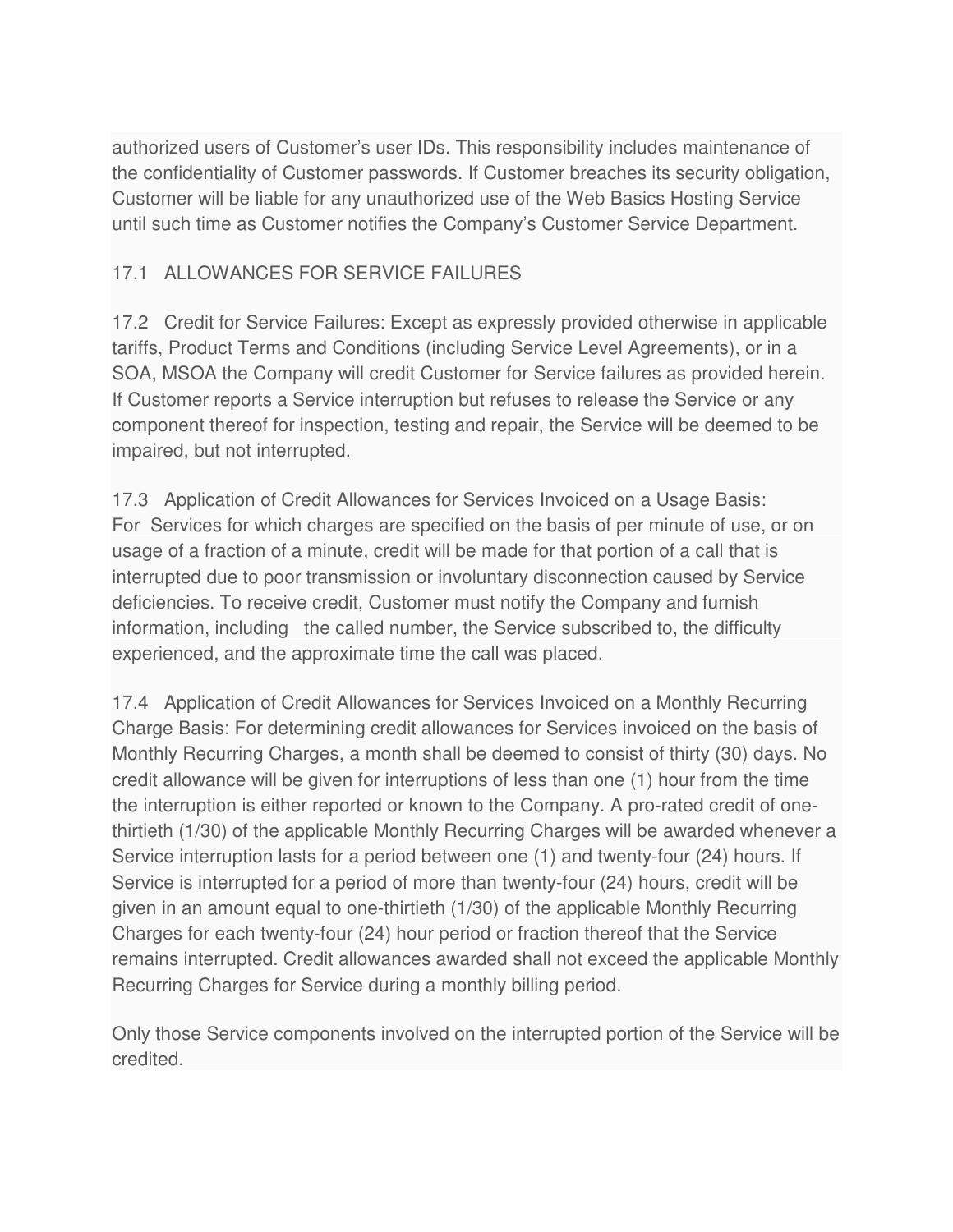17.5 Particular Circumstances: For a Service failure that cannot be remedied by applying Sections 17.2 or 17.3, Customer will be given a credit based on the particular circumstances surrounding a failure. To receive credit for a Service failure, which

under no circumstance will exceed an amount equal to the lesser of five hundred dollars (\$500) or the actual damages suffered by Customer as the proximate result of the failure, Customer must notify the Company in writing and furnish information about the failure, including the particular problem experienced and the approximate time and length of the service failure. A Customer receiving credit under this subsection shall not be eligible to receive any other credit as a result of the Service failure.

17.6 Limitations on Credit Allowances: No credit allowances shall be made for Service interruptions:

17.6.1 Due to the negligence or willful misconduct of Customer or Customer's agents or contractors, or for noncompliance with any provision of the Agreement, including applicable tariffs, by the Customer or any other entity providing services, facilities or equipment interconnected with Service;

17.6.2 Due to the negligence or willful misconduct of a third party;

17.6.3 Due to the failure or malfunction of non-Company provided equipment, systems or services;

17.6.4 During any period in which the Company is not given access to Service or Servicecomponents for the purpose of repairing and restoring Service;

17.6.5 During any period in which Customer continues to use the Service on an impaired basis;

17.6.6 During any period in which Customer has released Service to the Company eitherfor maintenance or for the implementation of a Customer request to change Service;

17.6.7 Due to circumstances or causes beyond the control of the Company.

17.7Use of Alternative Service Provided by Company: If Customer uses an alternative Service provided by the Company or another provider during a Service failure, Customer must pay all applicable charges for the alternative Service.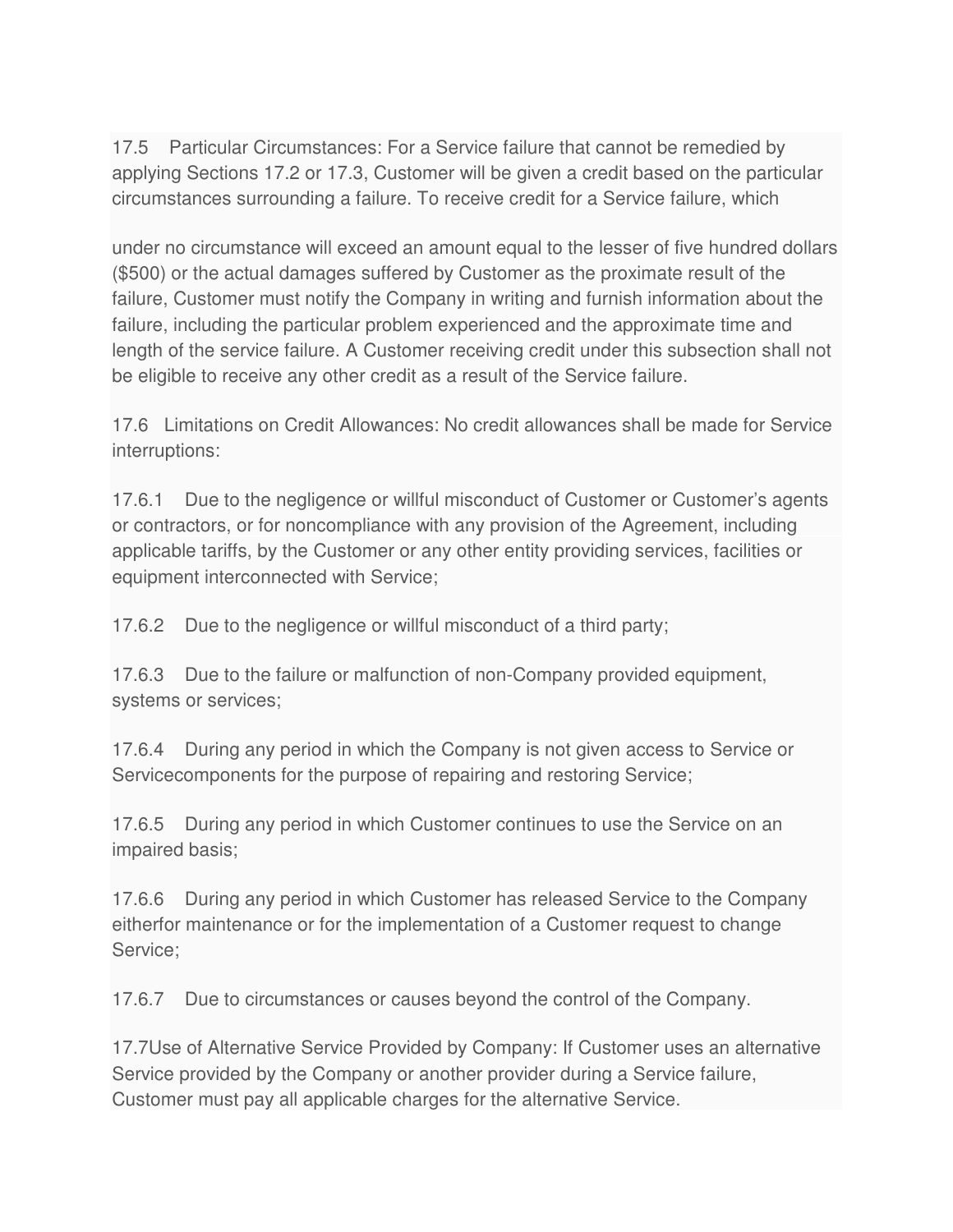### 18.1 SPECIAL CONSTRUCTION

18.2 Special Construction: Upon Customer request, Company may specially construct Communications Facilities under terms and conditions, including charges, agreed to by the parties. The Special Construction of Communications Facilities may be undertaken whenever:

18.2.1 Company facilities needed to provide Service are not presently available;

18.2.2 Requested facilities differ from the type regularly used by Company to furnish Service;

18.2.3 Requested facilities are in quantities greater than normally employed by Company;

18.2.4 Facilities are requested for availability on an expedited basis;

18.2.5 Requested facilities are temporary and will be used until permanent facilities are available; or

18.2.6 Requested facilities involve extraordinary costs not normally incurred byCompany to furnish Service.

19.1 NON-ROUTINE INSTALLATION/MAINTENANCE; FALSE CALLOUT/NTF **CHARGES** 

19.2 Non-routine Installation/Maintenance: At Customer request, Company will install or maintain Service outside the Company's regular business hours. In such cases, charges based on actual labor and other costs incurred will apply. If installation or maintenance extends beyond the Company's regular business hours, additional charges may apply. If hazardous conditions are present where installation or maintenance is requested by Customer, and Company chooses to perform the installation or maintenance, additional charges will apply.

19.3 False Callout/No Trouble Found (NTF) Charges:Customer may be charged when a reported Service interruption results in the dispatch of a Company technician and: (a) the technician is denied access to the Customer's premises; (b) No trouble is found by the technician; or (c) the cause of the interruption was not due to Company facilities, equipment or systems used to provide Service.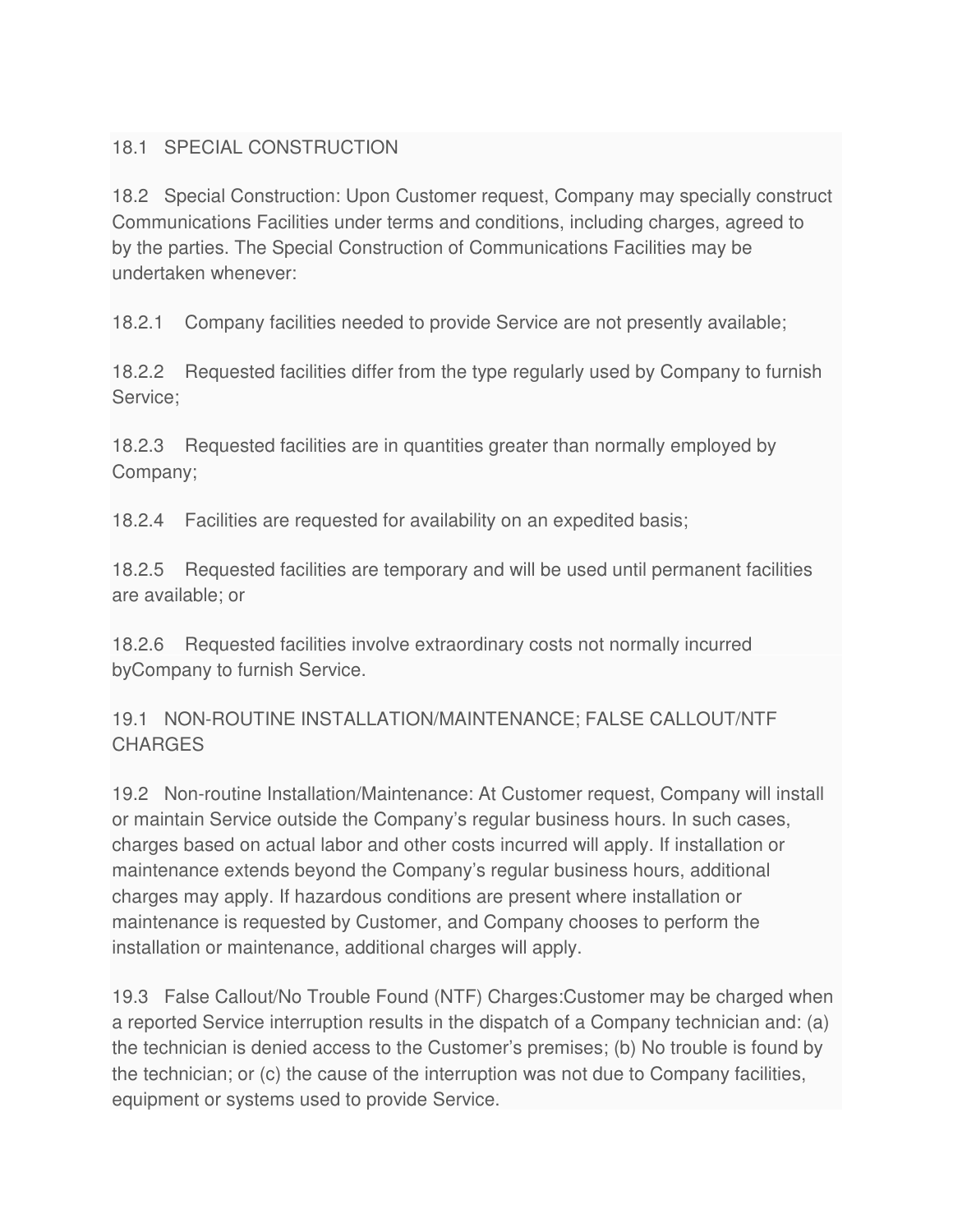# 20.1 CUSTOMER'S USE OF TELEPHONE SUBSCRIBER INFORMATION

20.2 Use and Sale of Telephone Subscriber Information

20.2.1 Use of Telephone Subscriber Information: Subject to certain conditions, a Customer may use or sell telephone number and billing information for billing and collection, routing, screening and completion of the originating telephone subscriber's call or transaction or to offer a product or services directly related to the products or services previously acquired by the originating telephone subscriber from the Customer.

20.2.2 Prohibition on Using or Selling Telephone Subscriber Information: The Customer may not use or sell a telephone number or billing information unless the Customer first:

20.2.2.1 Notifies the originating telephone subscriber and obtains the affirmativeconsent of each subscriber for such use or sale. Additionally, the Customer may not disclose, except as permitted above, any information derived from the ANI, charge number service, or Toll Free Service for any purpose other than:

20.2.2.1.1 Performing the services or transactions that are the subject of the originating telephone subscriber's call;

20.2.2.1.2 Ensuring network performance security and the effectiveness of call delivery;

20.2.2.1.3 Compiling, using, and disclosing aggregate information; or

20.2.2.1.4 Complying with applicable laws or legal processes.

21.1 NETWORK NUMBERS/DOMAIN NAME POLICY

21.2 Network Number and Domain Name Policy: If Customer acquires Service that utilizes Network Numbers or Domain Names, Customer will comply with Network Number and Domain Name policies established by the Company.

21.3 Use of Domain Names: Upon termination of Service, use by Customer of allCompany Domain Names and TCP/IP Addresses belonging to Company will end. IP assignments are not guaranteed and may be modified by Company or the American Registry for Internet Numbers (ARIN). Company has sole discretion with respect to the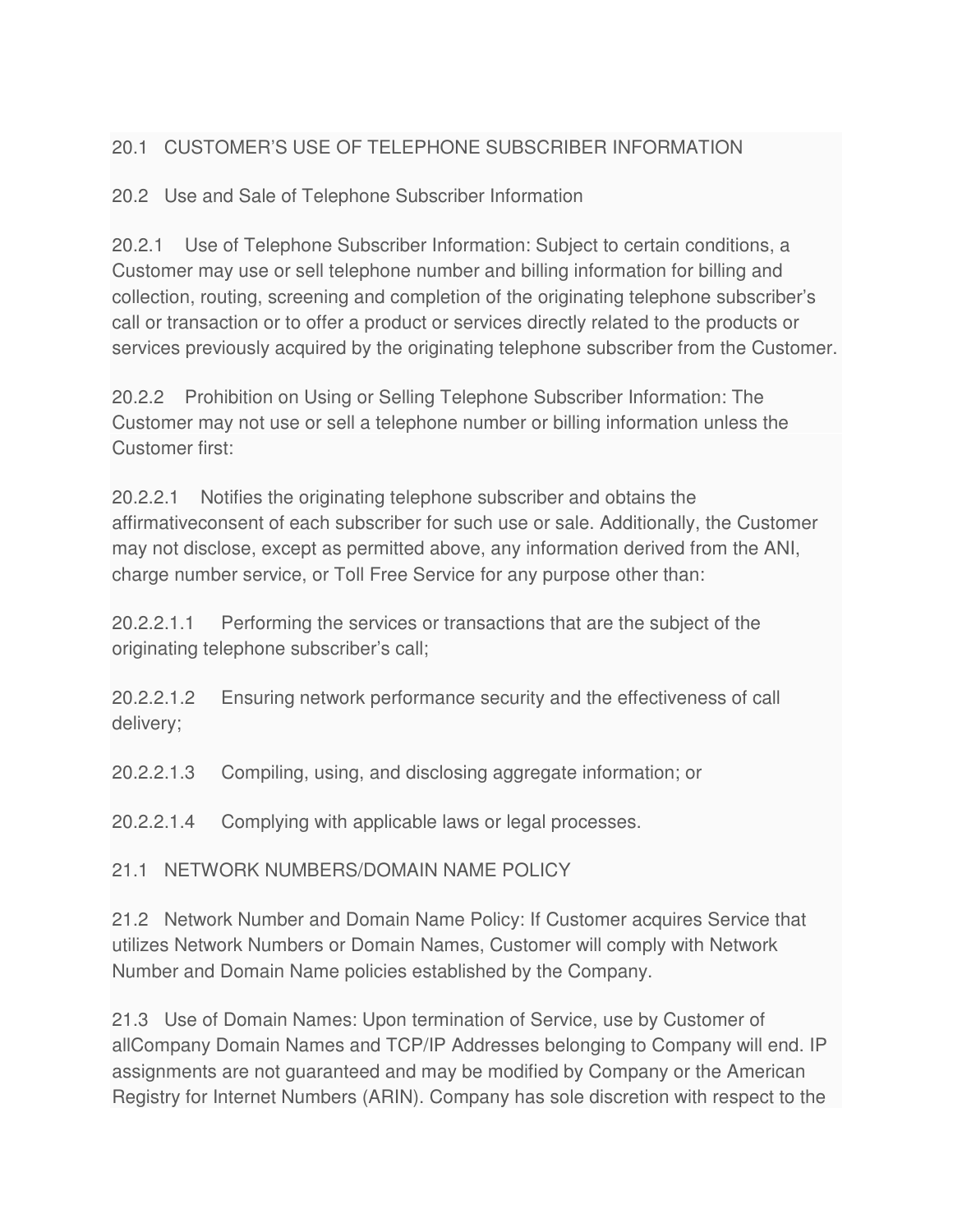Internet routing of Company provided IP addresses. Unless otherwise agreed in writing, Customer shall be responsible for maintaining its own Domain Name when purchasing Company Internet Services and for paying all charges associated with its Domain Name, including charges billed to Customer by third parties for Domain Name registration.

### 22.1 INFORMATION PROVIDER DATA

22.2 Information Provider Data: A Customer serving as a Service Bureau must promptly furnish to the Company, and keep current on a continuing basis, the name, address, and Customer Service telephone number(s) of the Information Providers to whom it provides service. When an Information Provider directly subscribes to Company Service, the Provider must promptly furnish to the Company, and keep current on a continuing basis, its name, address, and Customer Service Telephone number(s).

#### 23.1 LINE SERVICE

23.2 Line Service: No provider of pay-per-call services subscribing to Service shall use automatic dialing devices that deliver a recorded message to the called party, unless the device releases the called party's telephone line promptly but in no event longer than current industry standards allow.

### 24.1 ANSWER SUPERVISION/CALL ACCEPTANCE

24.2 Answer Supervision: Customer must provide Answer Supervision when Service is connected to switching equipment or Customer-provided communications systems. The Customer's equipment or systems must allow for the measurement of chargeable time beginning with the delivery of the Customer's call to the switching equipment or to the equipment connected to the communications system and ending with the termination of the call by the calling party. If Customer's communications system fails to promptly return to Company an idle (on-hook) state upon completion of the call, the Customer will be held responsible for all charges that result up until the time the Customer's communication system signals the Company's network that the call has been terminated or until such time as the Company's own system terminates the call. If Customer or its communications system rejects, fails to answer, or fails to signal calls routed via the Company's network, Customer shall be liable for any and all charges imposed on Company by third parties as a result of such Customer act or omission.

### 25.1 RESTRICTIONS ON PROVIDERS OF PAY-PER-CALL SERVICES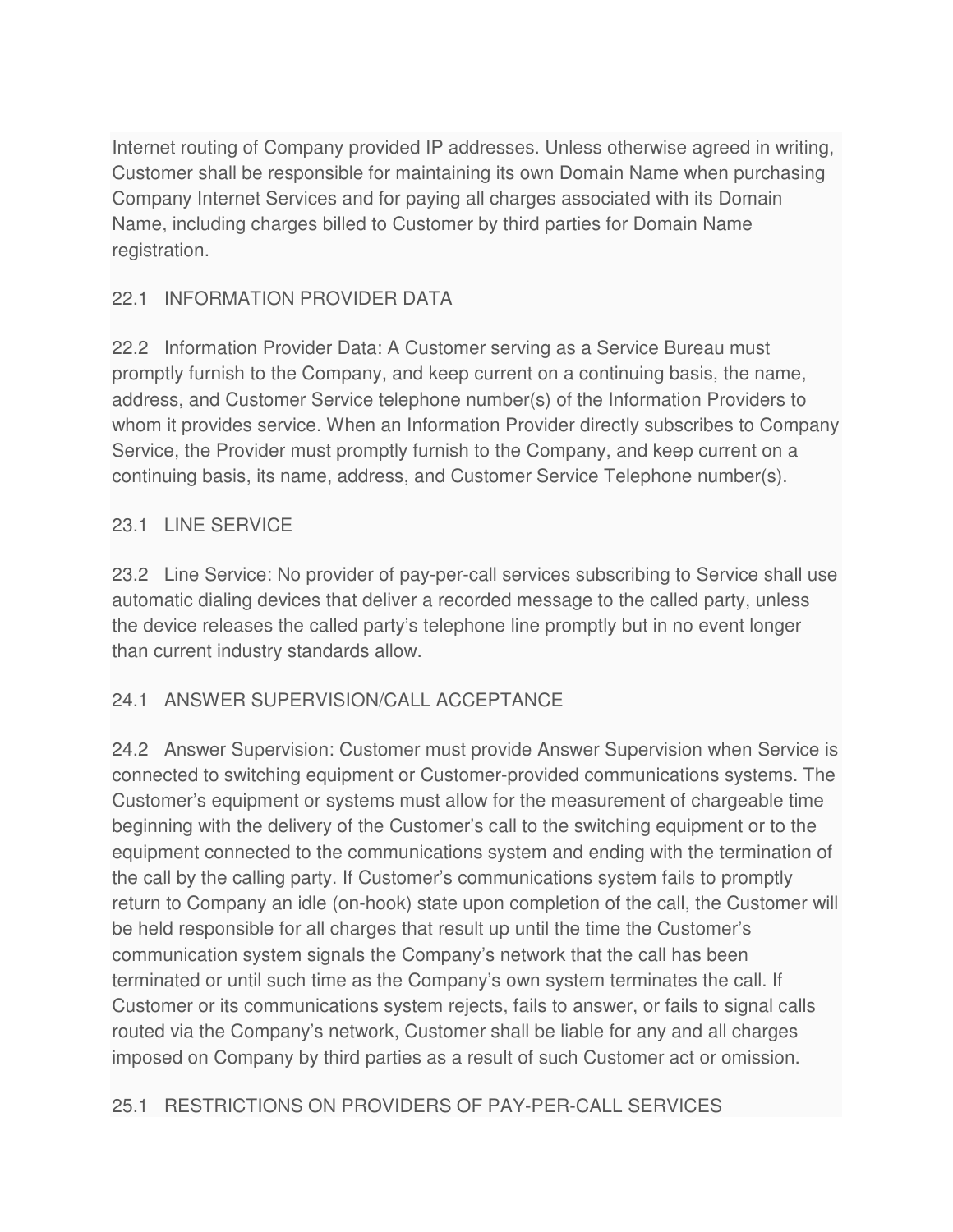25.2 Restrictions on Providers of Pay-Per-Call Services: Providers of pay-per-call services subscribing to Service, including 900 Service, must comply with all requirements of: (a) Title I and II of the Telephone Disclosure and Dispute Resolution Act (Pub. L. No. 102-556) (TDDRA); and (b) all requirements imposed by the regulations of the Federal Communications Commission and Federal Trade Commission pursuant to those Titles. The Company, following written notice to provider, shall terminate programs that utilize 900 Service if the programs are not in compliance with these requirements. The provider shall be afforded a period of not less than seven (7) days or more than fourteen(14) days to bring a program into compliance. Any programs not in compliance at the expiration of the specified period will be immediately terminated.

# 26.1 INTERCONNECTION WITH OTHER CARRIERS

26.2 Interconnection with Other Carriers: Service may be connected with services or facilities of another carrier or carriers. Such interconnection may be made at a Company terminal or entrance site, at a terminal of another carrier, or at the premises of a Customer or an authorized user of the Customer's Service. Interconnected Service furnished by the Company in no event will be deemed to be part of a joint undertaking with another carrier or carriers.

26.3 Special Interface Equipment: Unless otherwise agreed, any special interfaceequipment or facilities necessary to achieve compatibility between the Service and the interconnected facilities or services of another carrier will be provided at Customer expense. The Company may undertake to acquire the necessary special equipment or facilities as the agent for Customer.

26.4 Interconnection Terms and Conditions: Service may be connected with the facilities or services of another carrier under the terms and conditions of the other carrier's tariffs or contracts applicable to such connections.

# 27.1 CUSTOMER PROPRIETARY NETWORK INFORMATION

27.2 Customer Proprietary Network Information: To inform Customer of Company or affiliate products that may be of interest to Customer, the Company may wish to use information derived from its provision of Service to Customer, particularly information referred to as Customer Proprietary Network Information ("CPNI") under Part 64, Subpart U, of the Commission's Rules and Regulations, 47 CFR Sec. 64.2001 et seq. CPNI includes, among other things, the identity and quantity of Services to which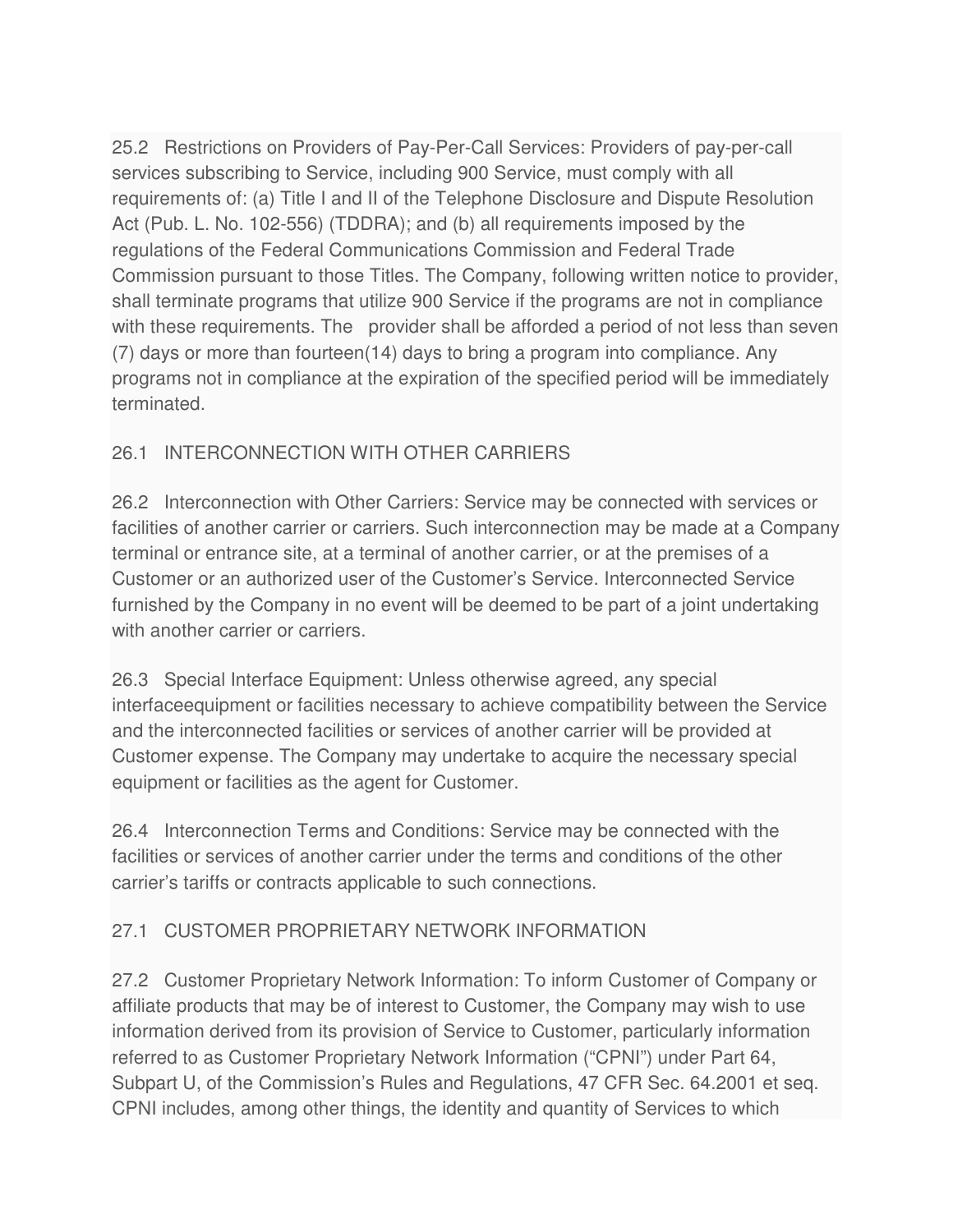Customer subscribes, information on how the Services are used, and billing information pertaining to the Services. Federal law restricts the use of CPNI for purposes other than providing the Service to which Customer subscribes, without Customer approval.

27.3 Customer Approval of CPNI Use by Company: Customer may signify approval or denial of the use of its CPNI by Company or an affiliate of Company by so indicating in a Letter of Agency, SOA, MSOA or other document executed by Customer, or by updating its Customer information and election. A Customer's approval will remain in effect until Customer contacts Company and states it no longer wants the Company to use its CPNI to market other Company or affiliate products to Customer. To revoke its approval, Customer may contact Company at any time and at no cost to Customer by locating information about contacting Company Customer Care atwww.BRIGHT PACKET.com.

### 28.1 TERMINAL EQUIPMENT

28.2 Customer Responsibility: Unless the parties otherwise agree, Terminal Equipment, such as tele-printers, handsets or data sets at the premises of the Customer and between such premises and the Company's Service, shall be furnished and maintained at the expense of the Customer.

28.3 Required Characteristics of Terminal Equipment: The characteristics of Terminal Equipment at either end of a circuit or channel shall be such that its connection to the circuit or channel complies with the minimum protection criteria set forth below and does not interfere with Services furnished to other Customers. Additional protective equipment, when required, shall be provided and maintained at Customer expense.

28.4 Required Characteristics for Services using LEC Voice Grade Facilities: When Services using Local Exchange Carrier voice grade facilities are terminated in Customer-provided Terminal Equipment, channel derivation devices or communications systems, the Customer shall comply with the following minimum protective criteria:

28.3.1 When Services furnished under this Agreement are used in common with Local Exchange Carrier services, the power of the signal applied to Local Exchange Carrier lines must be limited in order to prevent excessive noise and crosstalk. Because a single valued limit for all applications cannot be specified, the Company will, for each application, specify the power of the signal in the band above 300 Hertz, which may be applied by the Customer Terminal Equipment at the point of termination.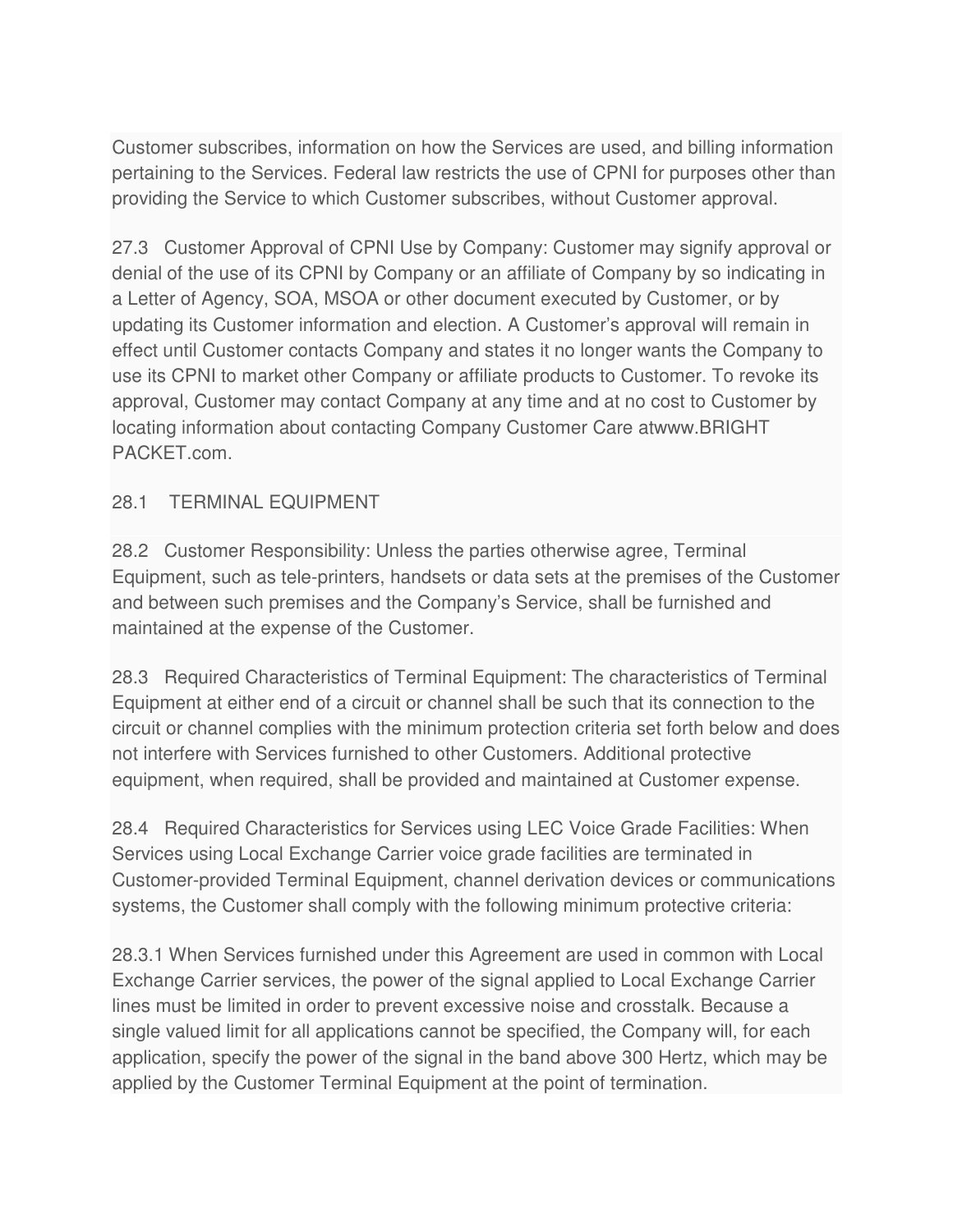# 29.1 LOCAL NUMBER PORTABILITY

29.2 Port-In of Telephone Numbers: Prior to placing any Service Orders with BRIGHT PACKET to facilitate Customer's provisioning of communications service to its End Users or its Carrier Customer's End Users (collectively referred to herein as, "End Users"), Customer shall obtain and have in its possession a Letter of Authorization ("LOA") for each End User authorizing Customer and its Carrier Customer, including any designated agent, to act on the End User's behalf for the purpose of ordering, changing and/or maintaining such End User's communication services. For the purposes of local number portability performed by BRIGHT PACKET hereunder, BRIGHT PACKET is designated as Customer's and its Carrier Customer's agent to act on End User's behalf. Customer or its Carrier Customer shall be responsible for obtaining an End User's authorization (in accordance with state and federal law or regulation pertaining to such authorizations) prior to requesting a change in the End User's provider of communications services.

In requesting a change in the End User's service provider ("Port-in Order" or "LNP"), Customer shall, upon request, provide a copy of the End User's LOA directly to BRIGHT PACKET prior to placing the Port-in Order with BRIGHT PACKET. Consequently, BRIGHT PACKET shall have no obligation to provide Services related to the Port-in Order until provided such LOA. Furthermore, Customer shall be responsible for providing to BRIGHT PACKET all information needed to process a Port-In Order.

29.3 Authorization Dispute: Should an End User dispute or a discrepancy arise regarding the authority of Customer or its Carrier Customer to act on behalf of an End User, if Customer has not already done so, Customer is responsible for providing written evidence of such authority to BRIGHT PACKET within three (3) business days. If there is a conflict between the End User designation and Customer's written evidence of authority, BRIGHT PACKET shall honor the designation of the End User and change the End User back to the previous service provider. If Customer does not provide the LOA within three (3) business days, or if the End User disputes the authority of the LOA, then Customer must, by the end of the third business day:

(i) Notify BRIGHT PACKET to change the End User back to the previous service provider;

(ii) Provide to the previous service provider any End User information and billing records Customer or its Carrier Customer has obtained relating to the End User;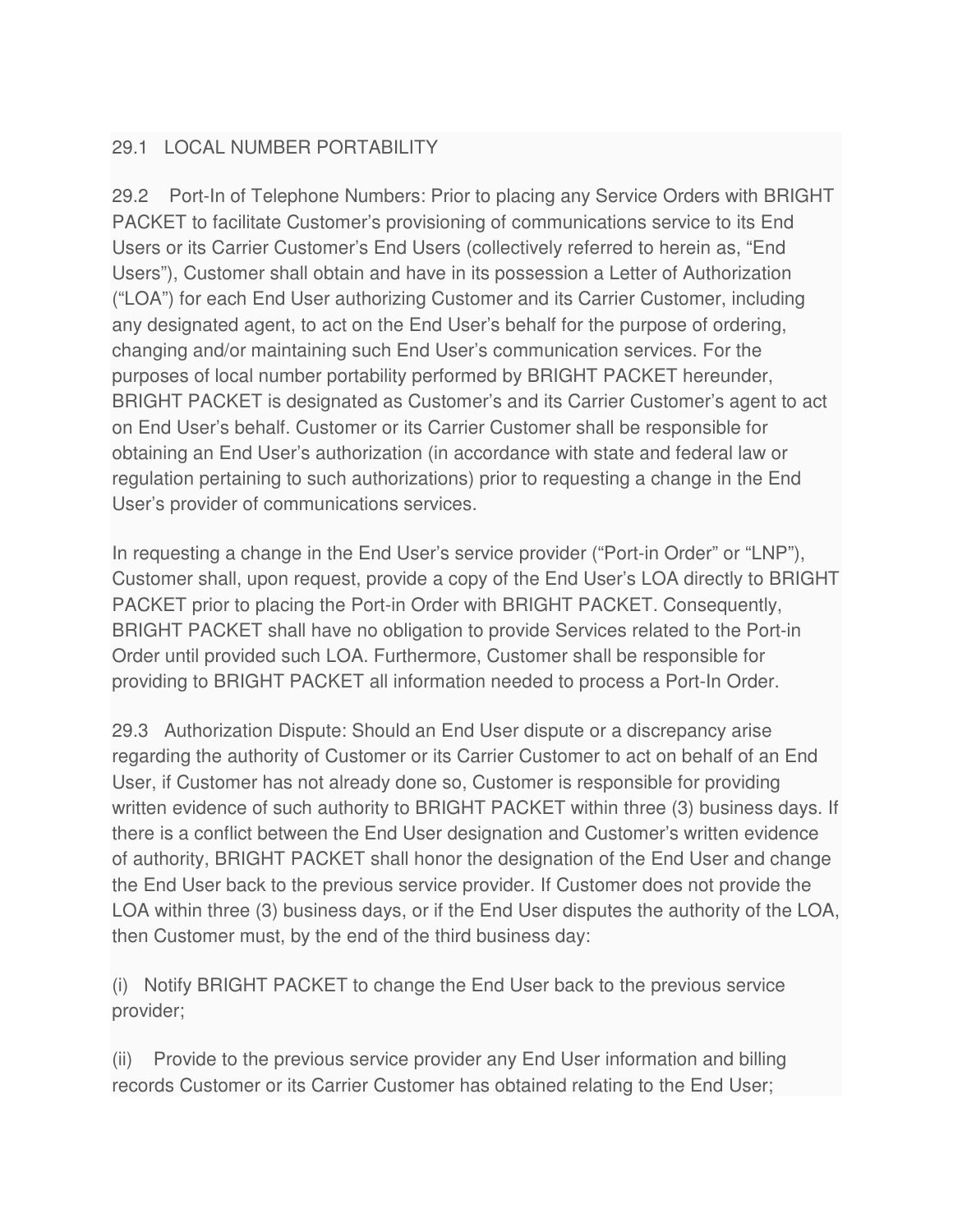(iii) Notify the End User and BRIGHT PACKET that the change has been made; and

(iv) Remit to BRIGHT PACKET \$100.00 "slamming charge" as compensation for the change back to the previous service provider.

29.4 Third Party Request for End User Information: Upon receipt of a request by a thirdparty carrier for Customer Proprietary Network Information ("CPNI"), including but not limited to Customer Service Records ("CSRs"), related to an End User telephone number, BRIGHT PACKET may, in its sole discretion: (1) instruct the third party carrier to contact Customer directly, or (2) release any requested CPNI in its possession to the third party carrier. Upon receipt of a request from a third party carrier for CPNI, including, but not limited to, CSRs, Customer, in compliance with applicable laws, regulations and industry guidelines and standards, shall, within twenty-four (24) hours of its receipt of the request, provide the requesting third party carrier with: (1) all requested information in Customer's possession, or (2) a valid and complete explanation why Customer is unable or unwilling to provide the requested information. Customer shall provide BRIGHT PACKET with a copy of its response to the third party carrier at the same time it responds to the third party carrier.

29.5 Port-Out of Telephone Numbers: Upon receipt of a request from a third partycarrier to port-out an End User telephone number, BRIGHT PACKET may do so without Customer consent if, in its sole discretion, it concludes porting out such telephone number is consistent with applicable laws, regulations and industry guidelines and standards. In addition, Customer may be subject to a charge for each End User telephone number ported out within one (1) year of its being ported in by BRIGHT PACKET.

29.6 Indemnification Relating to Local Number Porting: Customer shall indemnify and hold harmless BRIGHT PACKET, its employees, officers, directors, subcontractors and agents from and against all liability, loss, cost, damage, expense or cause of action of any nature whatsoever arising out of Customer's failure to fulfill its obligations under Sections 29.1–29.4.

### 30.1 ASSIGNMENT

30.2 Assignment: Customer may not sell, transfer or assign the Agreement, in whole or in part, without the prior written consent of the Company. Any such assignment without Company's prior written consent shall be void. In the event the Agreement is assigned by Customer in accordance with the foregoing to any other party, whether by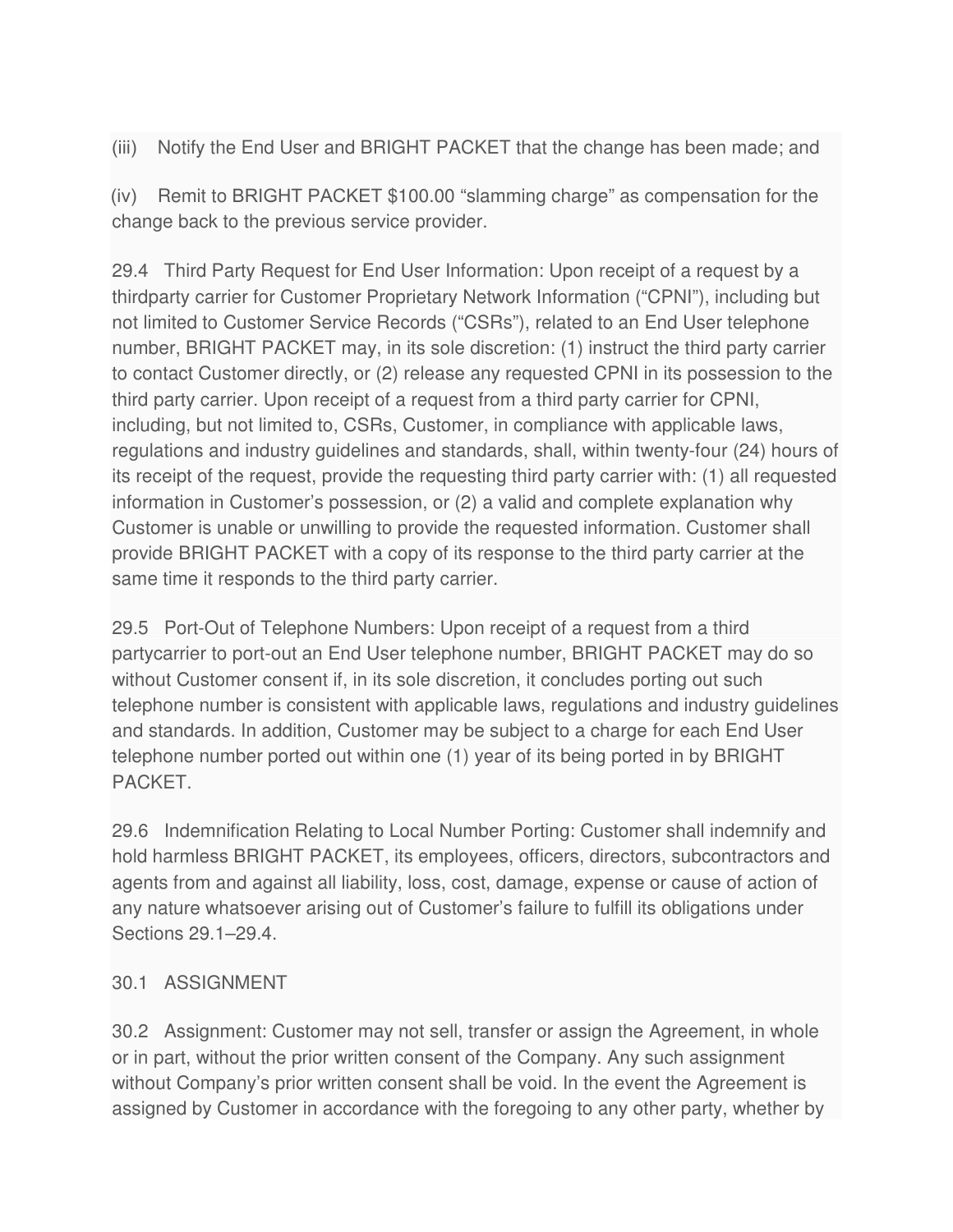assignment, operation of law or otherwise, which party, prior to the assignment, has an agreement (the "Prior Agreement") with the Company or any of its affiliates for the provision of Service, the Service being provided shall continue to be governed by this Agreement, and the other Service provided shall continue to be governed by the prior Agreement, each without reference to the other except that the Company may require a deposit or additional financial assurances as provided in the Agreement.

# 31.1 NOTICES

31.2 Notice: Notice required of Customer under the Agreement shall be in writing and delivered by email, return receipt requested, to BRIGHT PACKET, INC. A notice shall be effective on the date of its receipt by the Company.

# 32.1 INTERNATIONAL SERVICE

32.2 Service between the United States and an international location or Service between two international locations ("International Service") will be governed by, and subject to, the terms and conditions established on this website, as supplemented or varied by terms and conditions established in contractual documents external to this website.

### 33.1 MISCELLANEOUS PROVISIONS

33.2 Relationship Among the Company, Customer and Third Parties: The Agreement does not render the Company or the Customer the agent or legal representative of the other, nor does it create a partnership or joint venture between the Company and the Customer. Neither the Company nor the Customer shall have any right or authority to bind the other in any manner whatsoever. The Agreement confers no rights or authority of any kind on third parties.

33.3 Severability: Any provision found unlawful by a court or regulator havingjurisdiction shall be deemed to be severed from the Agreement, but such severance shall have no effect on the enforceability of the remaining provisions of the Agreement.

33.4 Choice of Law and Venue: Except as expressly provided otherwise in a SOA, MSOA the Agreement is made pursuant to, and shall be construed and enforced in accordance with, the substantive law of CA, without reference to its principles of conflicts of laws, and Customer explicitly consents to the exclusive jurisdiction and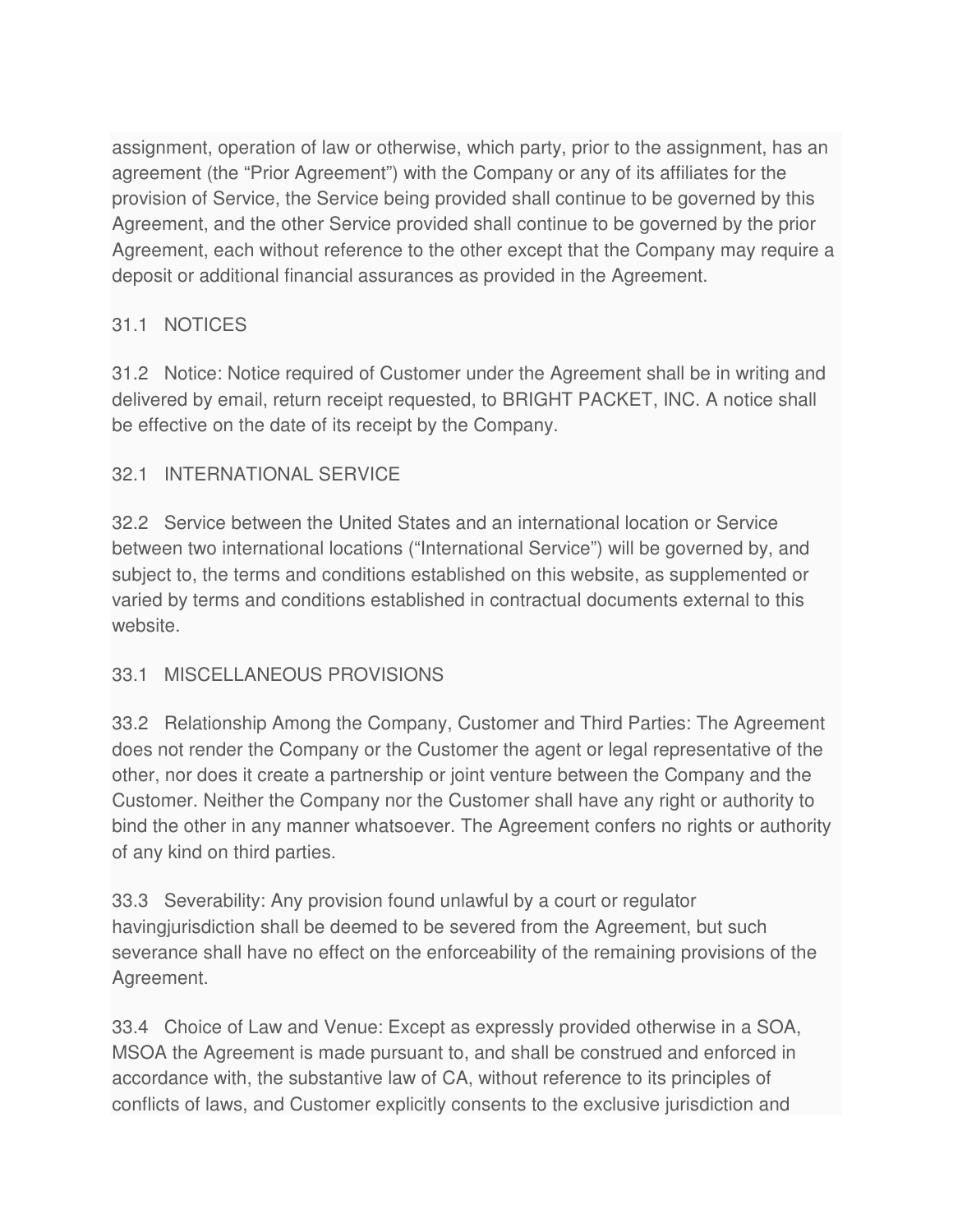venue of either the Federal District Court for the California or the State Courts in Los Angeles, California.

33.5 Non-exclusive Dealing: The Agreement is non-exclusive. Nothing shall preventCustomer or Company from entering into similar arrangements with, or otherwise providing Services to, any other person or entity.

33.6 No Publicity: Customer may not issue a news release, public announcement, advertisement or other form of publicity concerning the existence of the Agreement or the Service provided without the prior written consent of the Company. Failure to comply with this obligation shall allow the Company to immediately terminate the Agreement, in addition to seeking any and all other remedies available in law or equity.

33.7 Survivability: The terms and conditions contained in the Agreement that, by theirsense and context, are intended to survive the performances of the parties shall survive the completion of those performances and the Agreement's termination. These include, without limitation, the making of payments due under the Agreement.

33.8 No Waiver: No waiver of any of the provisions of the Agreement shall be bindingunless made in writing and signed by the waiving party. The failure of either party to insist on the strict enforcement of any provision of this Agreement shall not be deemed to constitute a waiver of the provision, and all terms and conditions shall remain in full force and effect.

33.9 Right of Offset: If Customer defaults on any payment obligation owed the Company under any agreement for more than thirty (30) days and Company has funds that are owed the defaulting Customer, Company, upon notification to the defaulting Customer, may offset that which it is owed by first applying such funds to the full balance due by the defaulting Customer. Any amount remaining following the offset shall be remitted to Customer in the normal course of business.

33.10 Complete Agreement: The Agreement, incorporating all the applicable documentsreferenced herein, represents the entire agreement between the parties with respect to Service, and supersedes all other prior agreements between the parties, whether written or oral. The Agreement may be modified only by writings executed by authorized representatives of the parties, Company changes made to referenced URL sites, Company changes to applicable tariffs, or as otherwise specifically provided for between the parties. In no event shall the Agreement or any component thereof be